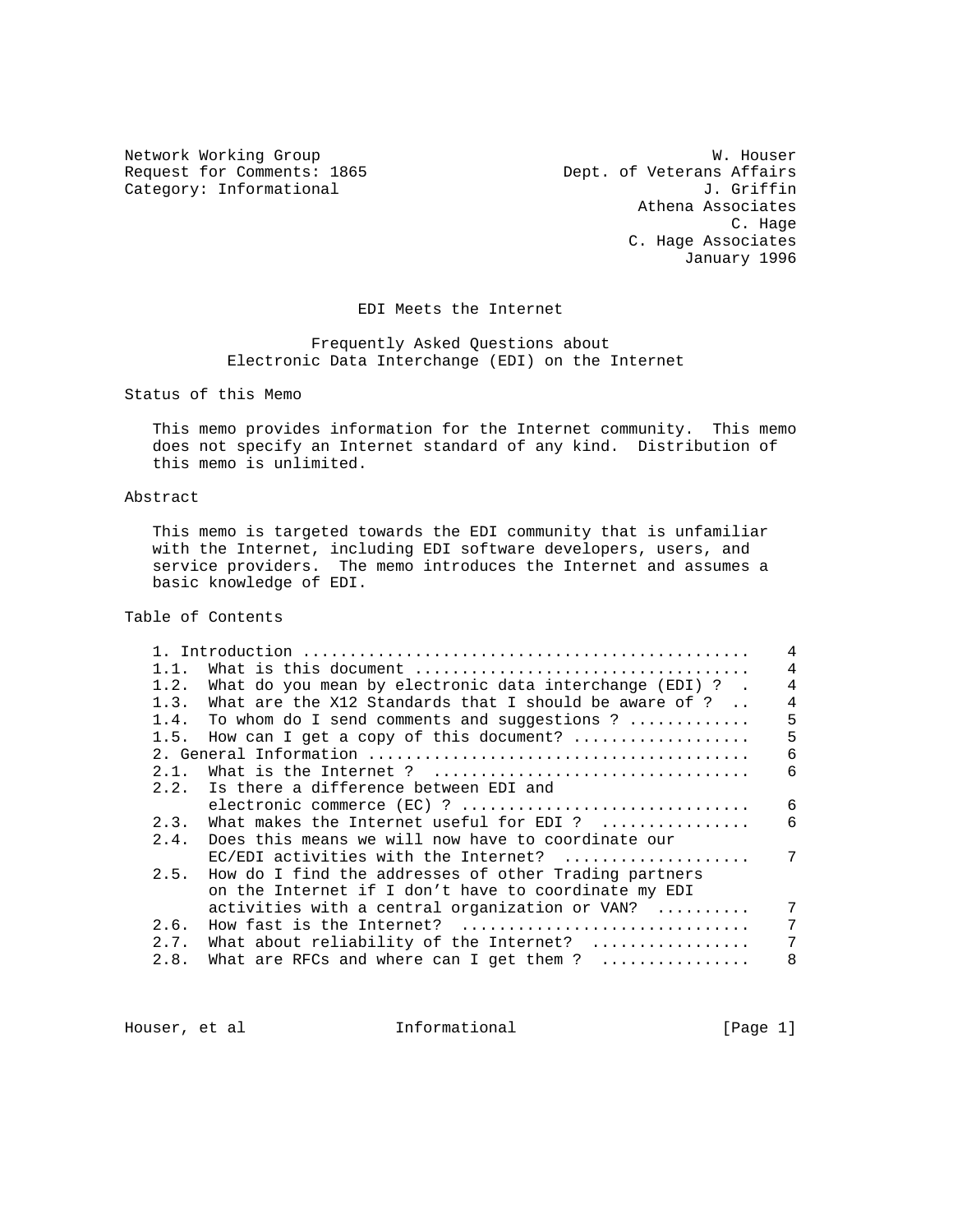| What do I need to get to use the Internet?<br>3.1.<br>3.2.<br>What software is used to support electronic mail?<br>What types of client-server or server-server<br>3.3.<br>protocols exist on the Internet?<br>What methods exist to broadcast information across<br>3.4.<br>What are the ways to connect to the Internet ?<br>3.5.<br>Why is the way we currently do EDI so limiting to its<br>4.1.<br>4.2.<br>My organization has an internal automated system for<br>processing requisitions and issuing purchase orders, but it<br>does not create the X12 formatted EDI transactions; what<br>My organization already has a dial-in bulletin board<br>4.3.<br>service (BBS) where we post transactions; should we<br>My organization currently has a Trading Partner<br>4.4.<br>Agreement with each trading partner we're currently<br>doing business with. Can we keep them?<br>It would be nice to get more trading partners and/or<br>4.5.<br>more competition, but I'm worried about getting too many<br>transactions to be able to handle them. Has this been a<br>Does this mean that I'll receive more messages ?<br>4.6.<br>If we see a transaction posted on VAN, how do we<br>4.7.<br>respond in electronic format ?<br>My organization has an established bilateral<br>4.8.<br>relationship (such as an existing contract. Can we<br>send these transactions via the Internet ?<br>5. The Role Of Value Added Networks<br>5.1.<br>5.2.<br>What is an Internet Service Provider (ISP)? $\ldots$<br>How might an ISP be used for EDI?<br>5.3.<br>Doesn't EDI presume the services of companies called<br>5.4.<br>Value Added Networks (VANs)?<br>If I can use X12 protocol and my VAN to send<br>5.5.<br>transactions, what is the benefit of using<br>Can we expect VANs to offer connections to other VANs<br>5.6.<br>How can I use the Internet directly for exchanging EDI<br>5.7.<br>messages without going through a VAN?<br>Can the ISA 06 or 08 identify any entity other than the<br>5.8.<br>'end' Trading Partners (i.e. a routing entity) ? | 2.9. | Where can I get general information about the Internet? .<br>3. Getting Connected To The Internet | 8<br>9         |
|----------------------------------------------------------------------------------------------------------------------------------------------------------------------------------------------------------------------------------------------------------------------------------------------------------------------------------------------------------------------------------------------------------------------------------------------------------------------------------------------------------------------------------------------------------------------------------------------------------------------------------------------------------------------------------------------------------------------------------------------------------------------------------------------------------------------------------------------------------------------------------------------------------------------------------------------------------------------------------------------------------------------------------------------------------------------------------------------------------------------------------------------------------------------------------------------------------------------------------------------------------------------------------------------------------------------------------------------------------------------------------------------------------------------------------------------------------------------------------------------------------------------------------------------------------------------------------------------------------------------------------------------------------------------------------------------------------------------------------------------------------------------------------------------------------------------------------------------------------------------------------------------------------------------------------------------------------------------------------------------------------------------------------------------------------------------|------|---------------------------------------------------------------------------------------------------|----------------|
|                                                                                                                                                                                                                                                                                                                                                                                                                                                                                                                                                                                                                                                                                                                                                                                                                                                                                                                                                                                                                                                                                                                                                                                                                                                                                                                                                                                                                                                                                                                                                                                                                                                                                                                                                                                                                                                                                                                                                                                                                                                                      |      |                                                                                                   | $\overline{9}$ |
|                                                                                                                                                                                                                                                                                                                                                                                                                                                                                                                                                                                                                                                                                                                                                                                                                                                                                                                                                                                                                                                                                                                                                                                                                                                                                                                                                                                                                                                                                                                                                                                                                                                                                                                                                                                                                                                                                                                                                                                                                                                                      |      |                                                                                                   | 9              |
|                                                                                                                                                                                                                                                                                                                                                                                                                                                                                                                                                                                                                                                                                                                                                                                                                                                                                                                                                                                                                                                                                                                                                                                                                                                                                                                                                                                                                                                                                                                                                                                                                                                                                                                                                                                                                                                                                                                                                                                                                                                                      |      |                                                                                                   |                |
|                                                                                                                                                                                                                                                                                                                                                                                                                                                                                                                                                                                                                                                                                                                                                                                                                                                                                                                                                                                                                                                                                                                                                                                                                                                                                                                                                                                                                                                                                                                                                                                                                                                                                                                                                                                                                                                                                                                                                                                                                                                                      |      |                                                                                                   | 10             |
|                                                                                                                                                                                                                                                                                                                                                                                                                                                                                                                                                                                                                                                                                                                                                                                                                                                                                                                                                                                                                                                                                                                                                                                                                                                                                                                                                                                                                                                                                                                                                                                                                                                                                                                                                                                                                                                                                                                                                                                                                                                                      |      |                                                                                                   |                |
|                                                                                                                                                                                                                                                                                                                                                                                                                                                                                                                                                                                                                                                                                                                                                                                                                                                                                                                                                                                                                                                                                                                                                                                                                                                                                                                                                                                                                                                                                                                                                                                                                                                                                                                                                                                                                                                                                                                                                                                                                                                                      |      |                                                                                                   | 12             |
|                                                                                                                                                                                                                                                                                                                                                                                                                                                                                                                                                                                                                                                                                                                                                                                                                                                                                                                                                                                                                                                                                                                                                                                                                                                                                                                                                                                                                                                                                                                                                                                                                                                                                                                                                                                                                                                                                                                                                                                                                                                                      |      |                                                                                                   | 13             |
|                                                                                                                                                                                                                                                                                                                                                                                                                                                                                                                                                                                                                                                                                                                                                                                                                                                                                                                                                                                                                                                                                                                                                                                                                                                                                                                                                                                                                                                                                                                                                                                                                                                                                                                                                                                                                                                                                                                                                                                                                                                                      |      |                                                                                                   | 15             |
|                                                                                                                                                                                                                                                                                                                                                                                                                                                                                                                                                                                                                                                                                                                                                                                                                                                                                                                                                                                                                                                                                                                                                                                                                                                                                                                                                                                                                                                                                                                                                                                                                                                                                                                                                                                                                                                                                                                                                                                                                                                                      |      |                                                                                                   |                |
|                                                                                                                                                                                                                                                                                                                                                                                                                                                                                                                                                                                                                                                                                                                                                                                                                                                                                                                                                                                                                                                                                                                                                                                                                                                                                                                                                                                                                                                                                                                                                                                                                                                                                                                                                                                                                                                                                                                                                                                                                                                                      |      |                                                                                                   |                |
|                                                                                                                                                                                                                                                                                                                                                                                                                                                                                                                                                                                                                                                                                                                                                                                                                                                                                                                                                                                                                                                                                                                                                                                                                                                                                                                                                                                                                                                                                                                                                                                                                                                                                                                                                                                                                                                                                                                                                                                                                                                                      |      |                                                                                                   | 15             |
|                                                                                                                                                                                                                                                                                                                                                                                                                                                                                                                                                                                                                                                                                                                                                                                                                                                                                                                                                                                                                                                                                                                                                                                                                                                                                                                                                                                                                                                                                                                                                                                                                                                                                                                                                                                                                                                                                                                                                                                                                                                                      |      |                                                                                                   |                |
|                                                                                                                                                                                                                                                                                                                                                                                                                                                                                                                                                                                                                                                                                                                                                                                                                                                                                                                                                                                                                                                                                                                                                                                                                                                                                                                                                                                                                                                                                                                                                                                                                                                                                                                                                                                                                                                                                                                                                                                                                                                                      |      |                                                                                                   |                |
|                                                                                                                                                                                                                                                                                                                                                                                                                                                                                                                                                                                                                                                                                                                                                                                                                                                                                                                                                                                                                                                                                                                                                                                                                                                                                                                                                                                                                                                                                                                                                                                                                                                                                                                                                                                                                                                                                                                                                                                                                                                                      |      |                                                                                                   |                |
|                                                                                                                                                                                                                                                                                                                                                                                                                                                                                                                                                                                                                                                                                                                                                                                                                                                                                                                                                                                                                                                                                                                                                                                                                                                                                                                                                                                                                                                                                                                                                                                                                                                                                                                                                                                                                                                                                                                                                                                                                                                                      |      |                                                                                                   | 16             |
|                                                                                                                                                                                                                                                                                                                                                                                                                                                                                                                                                                                                                                                                                                                                                                                                                                                                                                                                                                                                                                                                                                                                                                                                                                                                                                                                                                                                                                                                                                                                                                                                                                                                                                                                                                                                                                                                                                                                                                                                                                                                      |      |                                                                                                   |                |
|                                                                                                                                                                                                                                                                                                                                                                                                                                                                                                                                                                                                                                                                                                                                                                                                                                                                                                                                                                                                                                                                                                                                                                                                                                                                                                                                                                                                                                                                                                                                                                                                                                                                                                                                                                                                                                                                                                                                                                                                                                                                      |      |                                                                                                   |                |
|                                                                                                                                                                                                                                                                                                                                                                                                                                                                                                                                                                                                                                                                                                                                                                                                                                                                                                                                                                                                                                                                                                                                                                                                                                                                                                                                                                                                                                                                                                                                                                                                                                                                                                                                                                                                                                                                                                                                                                                                                                                                      |      |                                                                                                   | 16             |
|                                                                                                                                                                                                                                                                                                                                                                                                                                                                                                                                                                                                                                                                                                                                                                                                                                                                                                                                                                                                                                                                                                                                                                                                                                                                                                                                                                                                                                                                                                                                                                                                                                                                                                                                                                                                                                                                                                                                                                                                                                                                      |      |                                                                                                   |                |
|                                                                                                                                                                                                                                                                                                                                                                                                                                                                                                                                                                                                                                                                                                                                                                                                                                                                                                                                                                                                                                                                                                                                                                                                                                                                                                                                                                                                                                                                                                                                                                                                                                                                                                                                                                                                                                                                                                                                                                                                                                                                      |      |                                                                                                   |                |
|                                                                                                                                                                                                                                                                                                                                                                                                                                                                                                                                                                                                                                                                                                                                                                                                                                                                                                                                                                                                                                                                                                                                                                                                                                                                                                                                                                                                                                                                                                                                                                                                                                                                                                                                                                                                                                                                                                                                                                                                                                                                      |      |                                                                                                   | 16             |
|                                                                                                                                                                                                                                                                                                                                                                                                                                                                                                                                                                                                                                                                                                                                                                                                                                                                                                                                                                                                                                                                                                                                                                                                                                                                                                                                                                                                                                                                                                                                                                                                                                                                                                                                                                                                                                                                                                                                                                                                                                                                      |      |                                                                                                   |                |
|                                                                                                                                                                                                                                                                                                                                                                                                                                                                                                                                                                                                                                                                                                                                                                                                                                                                                                                                                                                                                                                                                                                                                                                                                                                                                                                                                                                                                                                                                                                                                                                                                                                                                                                                                                                                                                                                                                                                                                                                                                                                      |      |                                                                                                   |                |
|                                                                                                                                                                                                                                                                                                                                                                                                                                                                                                                                                                                                                                                                                                                                                                                                                                                                                                                                                                                                                                                                                                                                                                                                                                                                                                                                                                                                                                                                                                                                                                                                                                                                                                                                                                                                                                                                                                                                                                                                                                                                      |      |                                                                                                   |                |
|                                                                                                                                                                                                                                                                                                                                                                                                                                                                                                                                                                                                                                                                                                                                                                                                                                                                                                                                                                                                                                                                                                                                                                                                                                                                                                                                                                                                                                                                                                                                                                                                                                                                                                                                                                                                                                                                                                                                                                                                                                                                      |      |                                                                                                   | 17             |
|                                                                                                                                                                                                                                                                                                                                                                                                                                                                                                                                                                                                                                                                                                                                                                                                                                                                                                                                                                                                                                                                                                                                                                                                                                                                                                                                                                                                                                                                                                                                                                                                                                                                                                                                                                                                                                                                                                                                                                                                                                                                      |      |                                                                                                   | 17             |
|                                                                                                                                                                                                                                                                                                                                                                                                                                                                                                                                                                                                                                                                                                                                                                                                                                                                                                                                                                                                                                                                                                                                                                                                                                                                                                                                                                                                                                                                                                                                                                                                                                                                                                                                                                                                                                                                                                                                                                                                                                                                      |      |                                                                                                   |                |
|                                                                                                                                                                                                                                                                                                                                                                                                                                                                                                                                                                                                                                                                                                                                                                                                                                                                                                                                                                                                                                                                                                                                                                                                                                                                                                                                                                                                                                                                                                                                                                                                                                                                                                                                                                                                                                                                                                                                                                                                                                                                      |      |                                                                                                   | 18             |
|                                                                                                                                                                                                                                                                                                                                                                                                                                                                                                                                                                                                                                                                                                                                                                                                                                                                                                                                                                                                                                                                                                                                                                                                                                                                                                                                                                                                                                                                                                                                                                                                                                                                                                                                                                                                                                                                                                                                                                                                                                                                      |      |                                                                                                   |                |
|                                                                                                                                                                                                                                                                                                                                                                                                                                                                                                                                                                                                                                                                                                                                                                                                                                                                                                                                                                                                                                                                                                                                                                                                                                                                                                                                                                                                                                                                                                                                                                                                                                                                                                                                                                                                                                                                                                                                                                                                                                                                      |      |                                                                                                   |                |
|                                                                                                                                                                                                                                                                                                                                                                                                                                                                                                                                                                                                                                                                                                                                                                                                                                                                                                                                                                                                                                                                                                                                                                                                                                                                                                                                                                                                                                                                                                                                                                                                                                                                                                                                                                                                                                                                                                                                                                                                                                                                      |      |                                                                                                   | 18             |
|                                                                                                                                                                                                                                                                                                                                                                                                                                                                                                                                                                                                                                                                                                                                                                                                                                                                                                                                                                                                                                                                                                                                                                                                                                                                                                                                                                                                                                                                                                                                                                                                                                                                                                                                                                                                                                                                                                                                                                                                                                                                      |      |                                                                                                   | 18             |
|                                                                                                                                                                                                                                                                                                                                                                                                                                                                                                                                                                                                                                                                                                                                                                                                                                                                                                                                                                                                                                                                                                                                                                                                                                                                                                                                                                                                                                                                                                                                                                                                                                                                                                                                                                                                                                                                                                                                                                                                                                                                      |      |                                                                                                   | 18             |
|                                                                                                                                                                                                                                                                                                                                                                                                                                                                                                                                                                                                                                                                                                                                                                                                                                                                                                                                                                                                                                                                                                                                                                                                                                                                                                                                                                                                                                                                                                                                                                                                                                                                                                                                                                                                                                                                                                                                                                                                                                                                      |      |                                                                                                   | 19             |
|                                                                                                                                                                                                                                                                                                                                                                                                                                                                                                                                                                                                                                                                                                                                                                                                                                                                                                                                                                                                                                                                                                                                                                                                                                                                                                                                                                                                                                                                                                                                                                                                                                                                                                                                                                                                                                                                                                                                                                                                                                                                      |      |                                                                                                   | 19             |
|                                                                                                                                                                                                                                                                                                                                                                                                                                                                                                                                                                                                                                                                                                                                                                                                                                                                                                                                                                                                                                                                                                                                                                                                                                                                                                                                                                                                                                                                                                                                                                                                                                                                                                                                                                                                                                                                                                                                                                                                                                                                      |      |                                                                                                   |                |
|                                                                                                                                                                                                                                                                                                                                                                                                                                                                                                                                                                                                                                                                                                                                                                                                                                                                                                                                                                                                                                                                                                                                                                                                                                                                                                                                                                                                                                                                                                                                                                                                                                                                                                                                                                                                                                                                                                                                                                                                                                                                      |      |                                                                                                   |                |
|                                                                                                                                                                                                                                                                                                                                                                                                                                                                                                                                                                                                                                                                                                                                                                                                                                                                                                                                                                                                                                                                                                                                                                                                                                                                                                                                                                                                                                                                                                                                                                                                                                                                                                                                                                                                                                                                                                                                                                                                                                                                      |      |                                                                                                   | 19             |
|                                                                                                                                                                                                                                                                                                                                                                                                                                                                                                                                                                                                                                                                                                                                                                                                                                                                                                                                                                                                                                                                                                                                                                                                                                                                                                                                                                                                                                                                                                                                                                                                                                                                                                                                                                                                                                                                                                                                                                                                                                                                      |      |                                                                                                   |                |
|                                                                                                                                                                                                                                                                                                                                                                                                                                                                                                                                                                                                                                                                                                                                                                                                                                                                                                                                                                                                                                                                                                                                                                                                                                                                                                                                                                                                                                                                                                                                                                                                                                                                                                                                                                                                                                                                                                                                                                                                                                                                      |      |                                                                                                   |                |
|                                                                                                                                                                                                                                                                                                                                                                                                                                                                                                                                                                                                                                                                                                                                                                                                                                                                                                                                                                                                                                                                                                                                                                                                                                                                                                                                                                                                                                                                                                                                                                                                                                                                                                                                                                                                                                                                                                                                                                                                                                                                      |      |                                                                                                   | 20             |
|                                                                                                                                                                                                                                                                                                                                                                                                                                                                                                                                                                                                                                                                                                                                                                                                                                                                                                                                                                                                                                                                                                                                                                                                                                                                                                                                                                                                                                                                                                                                                                                                                                                                                                                                                                                                                                                                                                                                                                                                                                                                      |      |                                                                                                   |                |
|                                                                                                                                                                                                                                                                                                                                                                                                                                                                                                                                                                                                                                                                                                                                                                                                                                                                                                                                                                                                                                                                                                                                                                                                                                                                                                                                                                                                                                                                                                                                                                                                                                                                                                                                                                                                                                                                                                                                                                                                                                                                      |      |                                                                                                   | 20             |
|                                                                                                                                                                                                                                                                                                                                                                                                                                                                                                                                                                                                                                                                                                                                                                                                                                                                                                                                                                                                                                                                                                                                                                                                                                                                                                                                                                                                                                                                                                                                                                                                                                                                                                                                                                                                                                                                                                                                                                                                                                                                      |      |                                                                                                   |                |
|                                                                                                                                                                                                                                                                                                                                                                                                                                                                                                                                                                                                                                                                                                                                                                                                                                                                                                                                                                                                                                                                                                                                                                                                                                                                                                                                                                                                                                                                                                                                                                                                                                                                                                                                                                                                                                                                                                                                                                                                                                                                      |      |                                                                                                   | 20             |
|                                                                                                                                                                                                                                                                                                                                                                                                                                                                                                                                                                                                                                                                                                                                                                                                                                                                                                                                                                                                                                                                                                                                                                                                                                                                                                                                                                                                                                                                                                                                                                                                                                                                                                                                                                                                                                                                                                                                                                                                                                                                      |      |                                                                                                   |                |
|                                                                                                                                                                                                                                                                                                                                                                                                                                                                                                                                                                                                                                                                                                                                                                                                                                                                                                                                                                                                                                                                                                                                                                                                                                                                                                                                                                                                                                                                                                                                                                                                                                                                                                                                                                                                                                                                                                                                                                                                                                                                      |      |                                                                                                   | 21             |

Houser, et al **Informational Informational** [Page 2]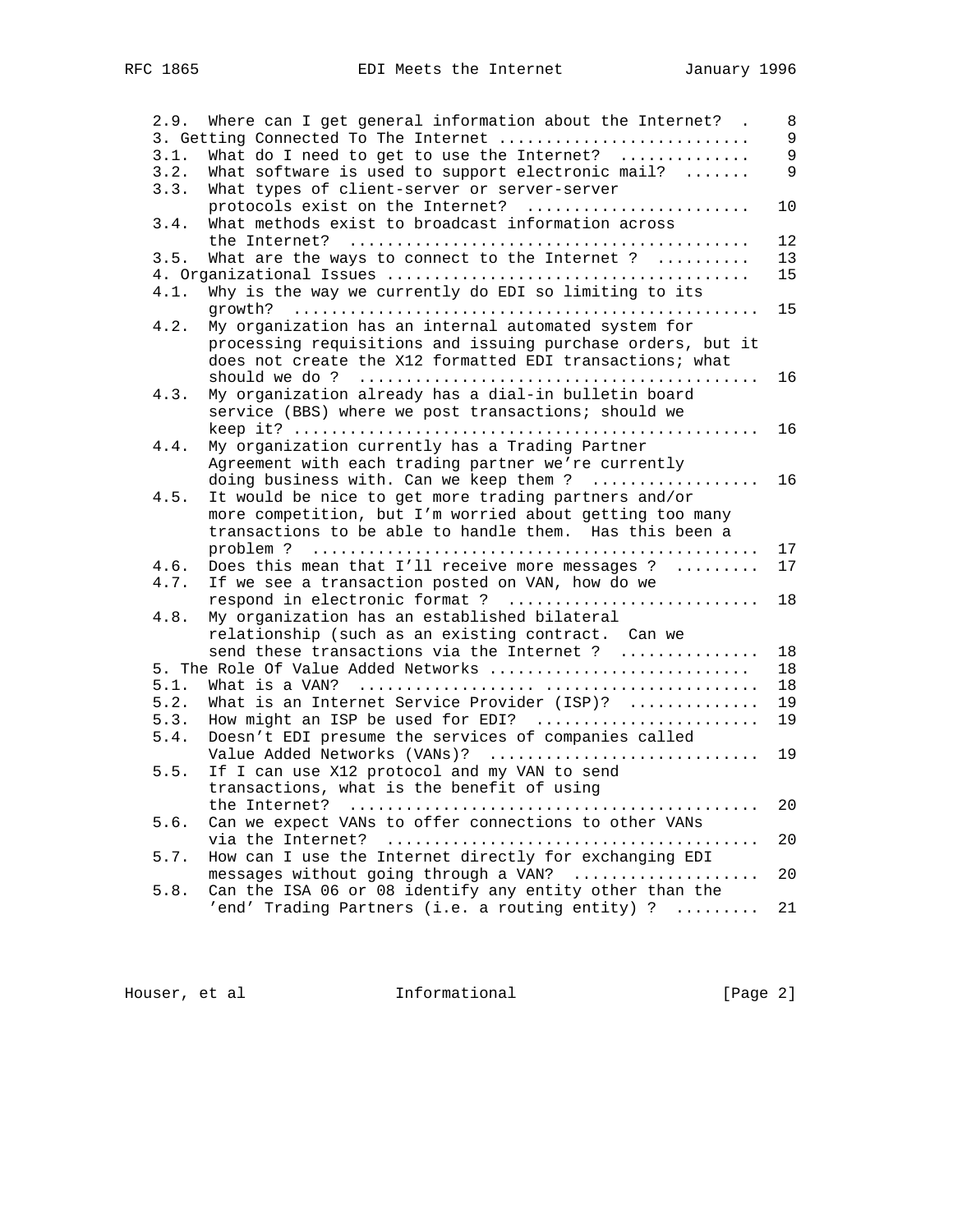|      | 5.9. Can we specify both the recipient's address and their |    |
|------|------------------------------------------------------------|----|
|      | VAN address in the ISA ?                                   | 22 |
|      | 5.10. Are there other options for routing EDI X12          |    |
|      |                                                            | 22 |
|      |                                                            | 22 |
| 6.1. | What is the commitment of the US Federal Government        |    |
|      |                                                            | 22 |
| 6.2. | What is the timetable for the Federal effort ?             | 23 |
| 6.3. | Will the US Government use the Internet to send            |    |
|      |                                                            | 23 |
| 6.4. | I heard the US Government prohibited commercial use        |    |
|      |                                                            | 24 |
| 6.5. | The US Government is using both Internet and OSI           |    |
|      | E-mail protocols. What should one consider when            |    |
|      |                                                            | 24 |
| 6.6. | How is the US Government using VANs to distribute          |    |
|      | business opportunities?                                    | 25 |
| 6.7. | How would use of the Internet for Federal procurement      |    |
|      | change this RFQ process?                                   | 25 |
|      | 7. EDI Resources On The Internet                           | 26 |
| 7.1. | Are EDI Standards available on the Internet ?              | 26 |
| 7.2. | Are EDIFACT Standards available on the Internet ?          | 28 |
| 7.3. | The EDI X12 standards are quite complex. How do we         |    |
|      | decide what X12 transactions to implement and how ?        | 29 |
| 7.4. | What Implementation Conventions (ICs) are available        |    |
|      |                                                            | 29 |
| 7.5. | How can a trading partner keep up with all these           |    |
|      | implementation conventions (ICs) and revisions in          |    |
|      |                                                            | 31 |
| 7.6  | Where can I get information on EDI translation             |    |
|      |                                                            | 31 |
| 7.7. | How do I keep in touch with others pursuing EDI and        |    |
|      | Electronic Commerce on the Internet ?                      | 32 |
| 7.8. | Can I get messages that have been previously posted        |    |
|      | to the EDI mailing lists ?                                 | 35 |
| 7.9. | How do I make EDI related material available               |    |
|      | to the Internet community ?                                | 35 |
|      | 7.10. Where are EDI Archives on the Internet ?             | 35 |
|      |                                                            |    |
|      |                                                            | 36 |
|      | 8.1. What security measures are needed to connect to the   |    |
|      |                                                            | 36 |
| 8.2. | How do we go about protecting our system ?                 | 36 |
| 8.3. | Is there good publicly available software I can use?       | 37 |
| 8.4. | How good are electronic or digital signatures ?            |    |
|      | Can they be used in court ?                                | 38 |
| 8.5. | Are there other US government standards publications       |    |
|      |                                                            | 38 |

Houser, et al **Informational Informational** [Page 3]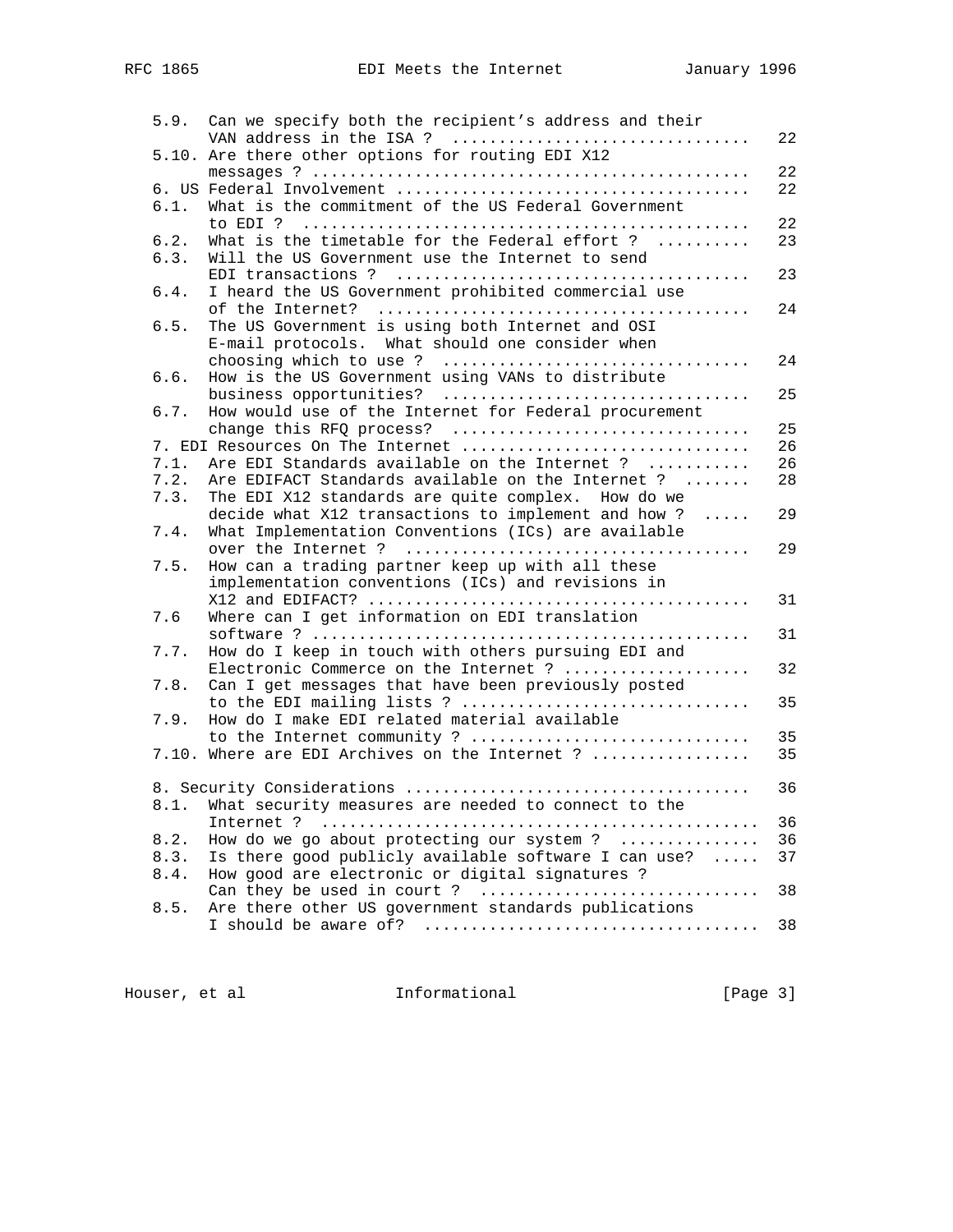| 40 |
|----|
|    |

1. Introduction

1.1. What is this document

 This document is informational in nature and attempts to answer frequently asked questions concerning the use of the Internet for Electronic Data Interchange (EDI). The primary audience is the EDI community that is unfamiliar with the Internet, including software developers, users, and service providers. The reader needs some understanding of EDI. Informational RFCs are prepared by the Internet Engineering Task Force (IETF) to improve understanding and effectiveness in the use of the Internet.

1.2. What do you mean by electronic data interchange (EDI) ?

Except as noted, the document refers to EDI as the use of the

- 1) X12 standard developed by the ANSI Accredited Standards Committee X12 or
- 2) EDIFACT[1] standard United Nations Economic Commission for Europe (UN/ECE), Working Party for the Facilitation of International Trade Procedures (WP.4).

 The differences between these standards is beyond the scope of this FAQ. Both standards activities are managed in the US by:

> Data Interchange Standards Association, Inc, 1800 Diagonal Road, Suite 200 Alexandria, Virginia, 22314-2852 Voice: 703-548-7005 FAX: 703-548-5738

 There are numerous other standards one could use for EDI, but discussion of them is not in the scope of this document.

1.3. What are the X12 Standards that I should be aware of ?

 ACCREDITED STANDARDS COMMITTEE (ASC) X12 Standards are available from DISA at the address specified in Question 1. The following is a good starting set of X12 standards.

 1. ASC X12S/94-172, An Introduction to Electronic Data Interchange, DISA 1994 Publications Catalog

Houser, et al informational [Page 4]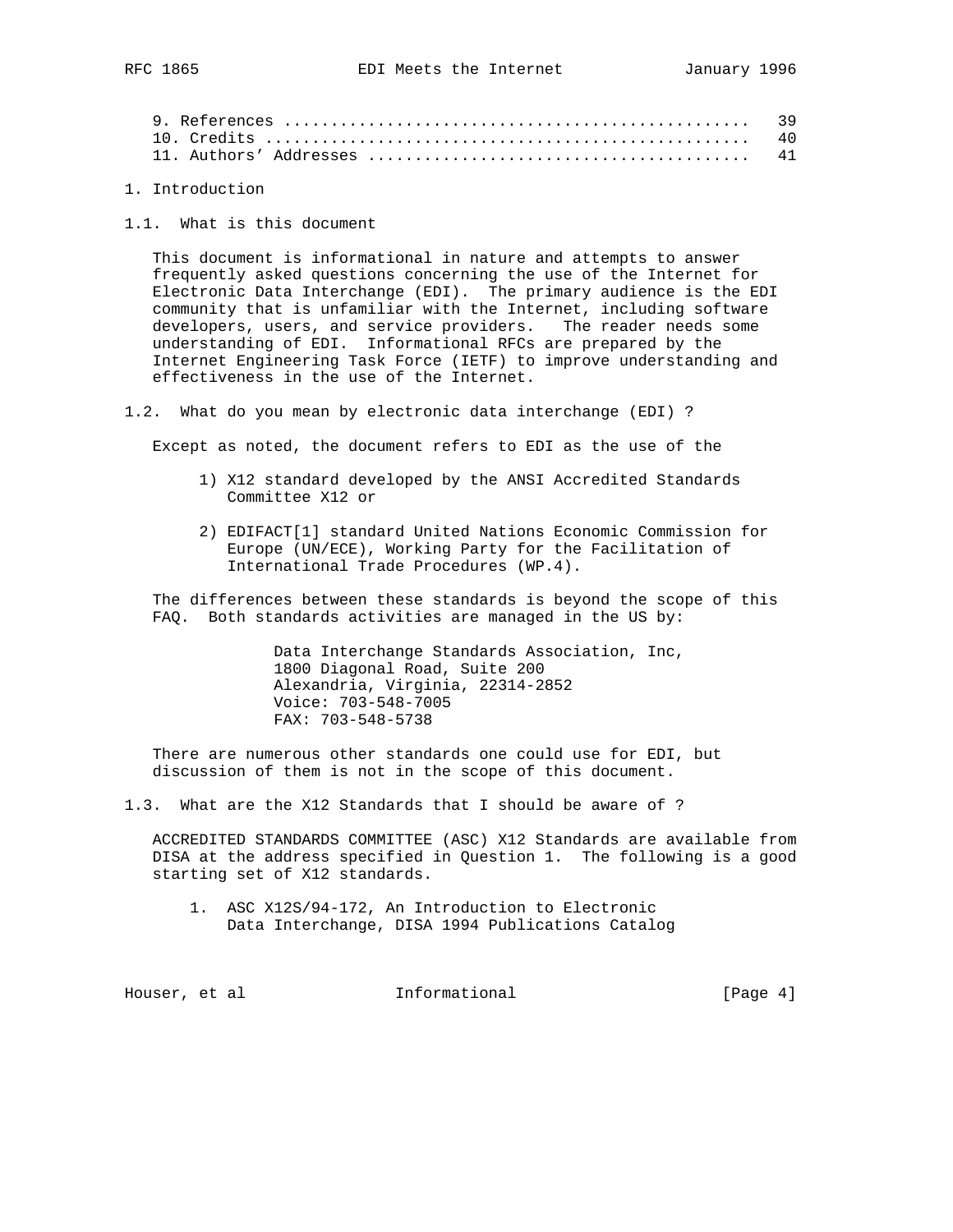- 2. ASC X12.3 Data Element Dictionary
- 3. ASC X12.5 Interchange Control Structure
- 4. ASC X12.6 Application Control Structure
	- 5. ASC X12.22 Segment Directory
	- 6. ASC X12.58 Security Structures

1.4. To whom do I send comments and suggestions ?

 Readers are invited to add questions; please include an answer if you know or want to suggest one. Of course corrections and comments are welcome; send them to the IETF-EDI mail list by subscribing as described in question 7.6. Or a send your comment to houser.walt@forum.va.gov.

1.5. How can I get a copy of this document?

 Request for Comments documents (RFC) are available by anonymous FTP. Login with the username "anonymous" and a password of your e-mail address. After logging in, type "cd rfc" and then

"get rfc1865.txt".

A Web address for the RFC is:

ftp://ds.internic.net/rfc/rfc1865.txt

RFC directories are located at:

| o Africa at:     | ftp.is.co.za                   | (196.4.160.2)   |
|------------------|--------------------------------|-----------------|
| o Europe:        | nic.nordu.net                  | (192.36.148.17) |
| o Pacific Rim:   | munnari.oz.au $(128.250.1.21)$ |                 |
| o US East Coast: | ds.internic.net (198.49.45.10) |                 |
| o US West Coast: | $ftp.isi.edu$ $(128.9.0.32)$   |                 |

RFCs are also available by mail. Send a message to: mailserv@ds.internic.net. In the body type:

"FILE /rfc/rfc1865.txt"

 NOTE: The mail server at ds.internic.net can return the document in MIME-encoded form by using the "mpack" utility. To use this feature, insert the command "ENCODING mime" before the "FILE" command. To decode the response(s), you will need "munpack" or a MIME-compliant mail reader. Different MIME-compliant mail readers exhibit different behavior, especially when dealing with "multipart" MIME messages (i.e., documents which have been split up into multiple messages), so check your local documentation on how to manipulate these messages.

Houser, et al informational [Page 5]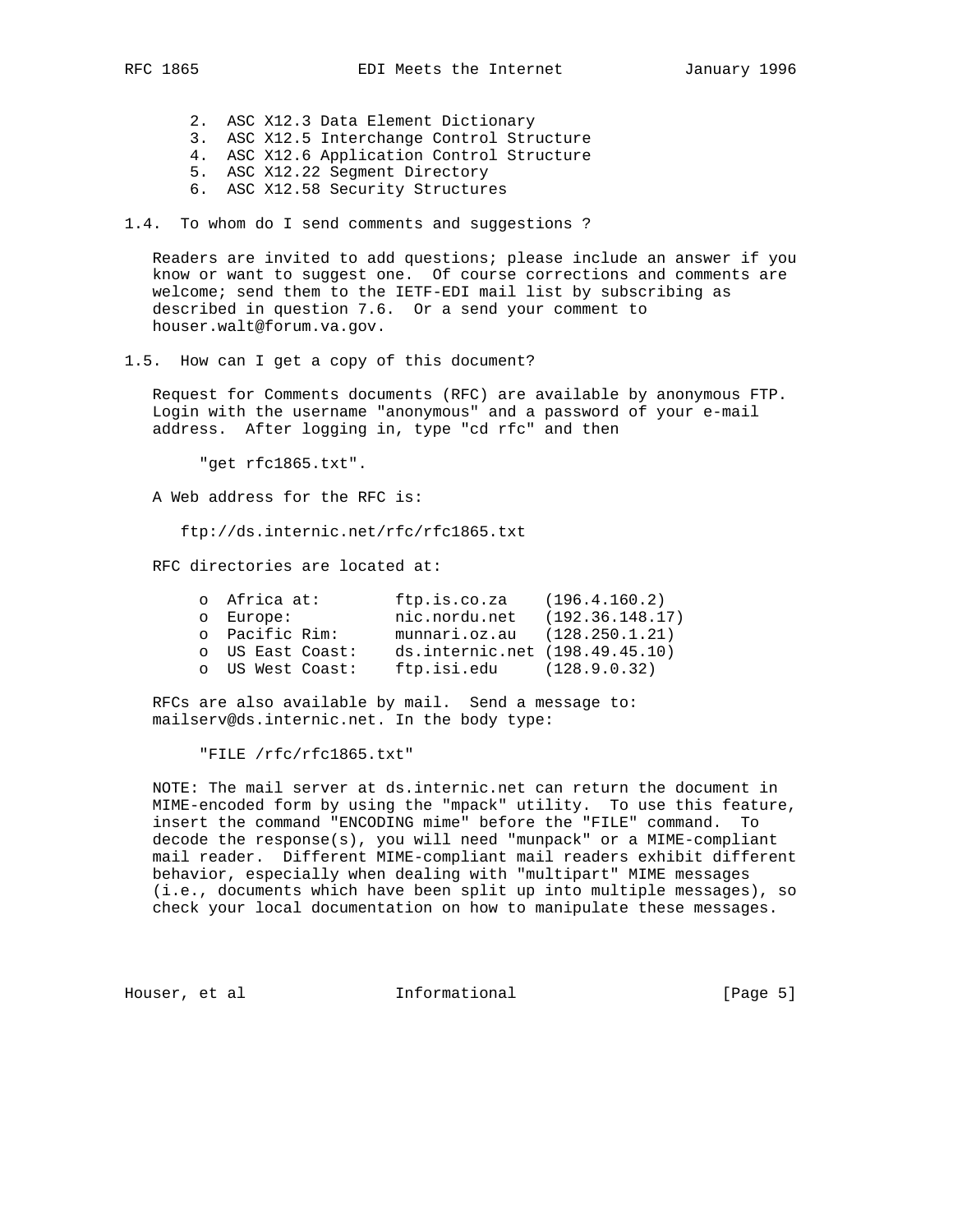- 2. General Information
- 2.1. What is the Internet ?

 It is the inter-working of existing corporate and government networks using commonly used telecommunications standards. It is not a new physical network, although some new facilities may be needed. Rather, it is based on mutual interests of users to communicate more effectively via electronic message and file transfers. Internet communications may be interpersonal (person-to-person) E-Mail or process-to-process like EDI. Messages may be inquiries to shared databases and responses. Messages may be entire files.

2.2. Is there a difference between EDI and electronic commerce (EC) ?

 Electronic Data Interchange (EDI) is defined as the inter-process (computer application to computer application) communication of business information in a standardized electronic form. Electronic Commerce includes EDI, but recognizes the need for inter-personal (human to human) communications, the transfer of moneys, and the sharing of common data bases as additional activities that aid in the efficient conduct of business. By incorporating a wide range of technologies, EC is much broader than EDI. However, the focus of this document in on EDI, not electronic commerce.

2.3. What makes the Internet useful for EDI ?

The greatest benefits will derive from:

- o Adoption of common standards and proven inter-operable systems,
- o Adoption and deployment of a distributed Directory Service capability, so that one can readily contact electronically any other organization in the world.
- o Explicit commitment by participating organizations to cooperatively route traffic, work to resolve addresses, and meet required standards.
- o Ubiquitous network coverage from many service providers. This allows the customer to choose the level of service needed.
- o Layering of applications (such as EDI) over existing, proven, applications.
- o A standards process with reference implementations which all vendors have equal access. (a.k.a. a level playing field).

Houser, et al **Informational** [Page 6]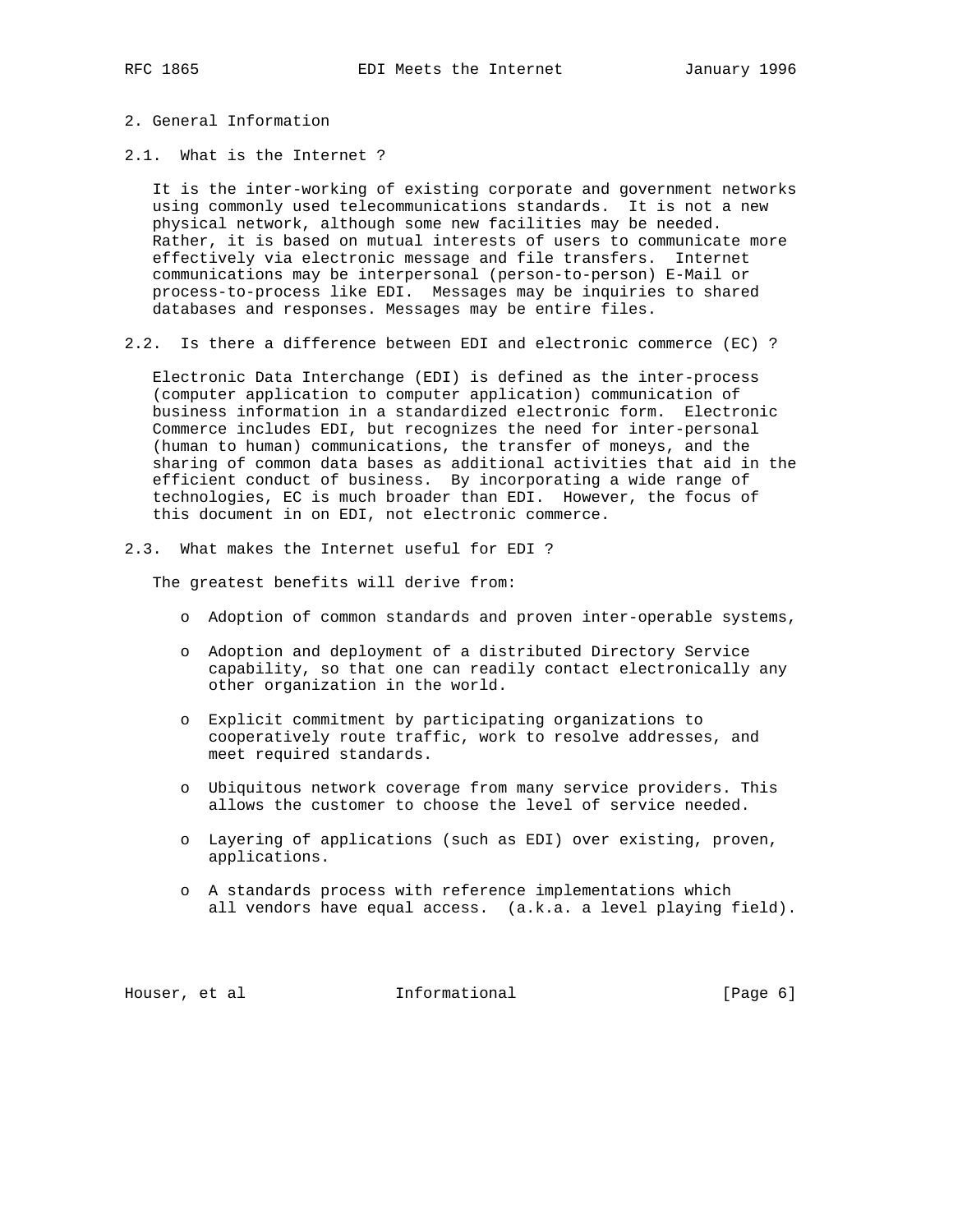- o Widely available public domain software including but not limited to applications, protocol/transports and multiple platform development tools.
- 2.4. Does this means we will now have to coordinate our EC/EDI activities with the Internet?

 The Internet is not an organization or government agency. You use the Internet to do business like you would use the telephone. The same Internet connection your organization uses to send electronic mail would be the one you use to send EDI transactions. Software developers write EDI translators, packages or templates for your e mail system so that you can handle your own EDI transactions. Your EDI activities do not need to be coordinated, but your connection to the Internet does.

2.5. How do I find the addresses of other Trading partners on the Internet if I don't have to coordinate my EDI activities with a central organization or VAN?

 The Internet works by assigning names or "domains" to networks/companies/machines. This is called the Domain Name Service (DNS). It works from a distributed tree structure. The Internet requires registration of your Internet Protocol (IP) address and Domain Name in the Domain Name Service (DNS). Your internet service provider can do this for you or assist you in contacting the right people to get your assigned addresses and domain names.

2.6. How fast is the Internet?

 For a modest amount of data with a dedicated connection, a message transmission would occur in a matter of seconds, unless the ISP selected one of the trading partners is overloaded. The maximum delay over the internet backbones is at most a few seconds. Like the interstate highway system, speed depends on how close you and your trading partner are to Internet backbones. Unfortunately, some areas may lack the capacity or "bandwidth" to handle the workload your organization requires. Contact your local Internet Service Provider for details on service in your area. Also, the more you are willing to spend, the better the service. The Internet is inexpensive, but (contrary to popular mythology) it is not free.

2.7. What about reliability of the Internet?

 For high reliability mission critical applications, redundant ISPs may be used (with separate backbones), and redundant mail servers at separate locations can be used. A single internet email or server address can be used to transparently route to any of the redundant

Houser, et al **Informational** [Page 7]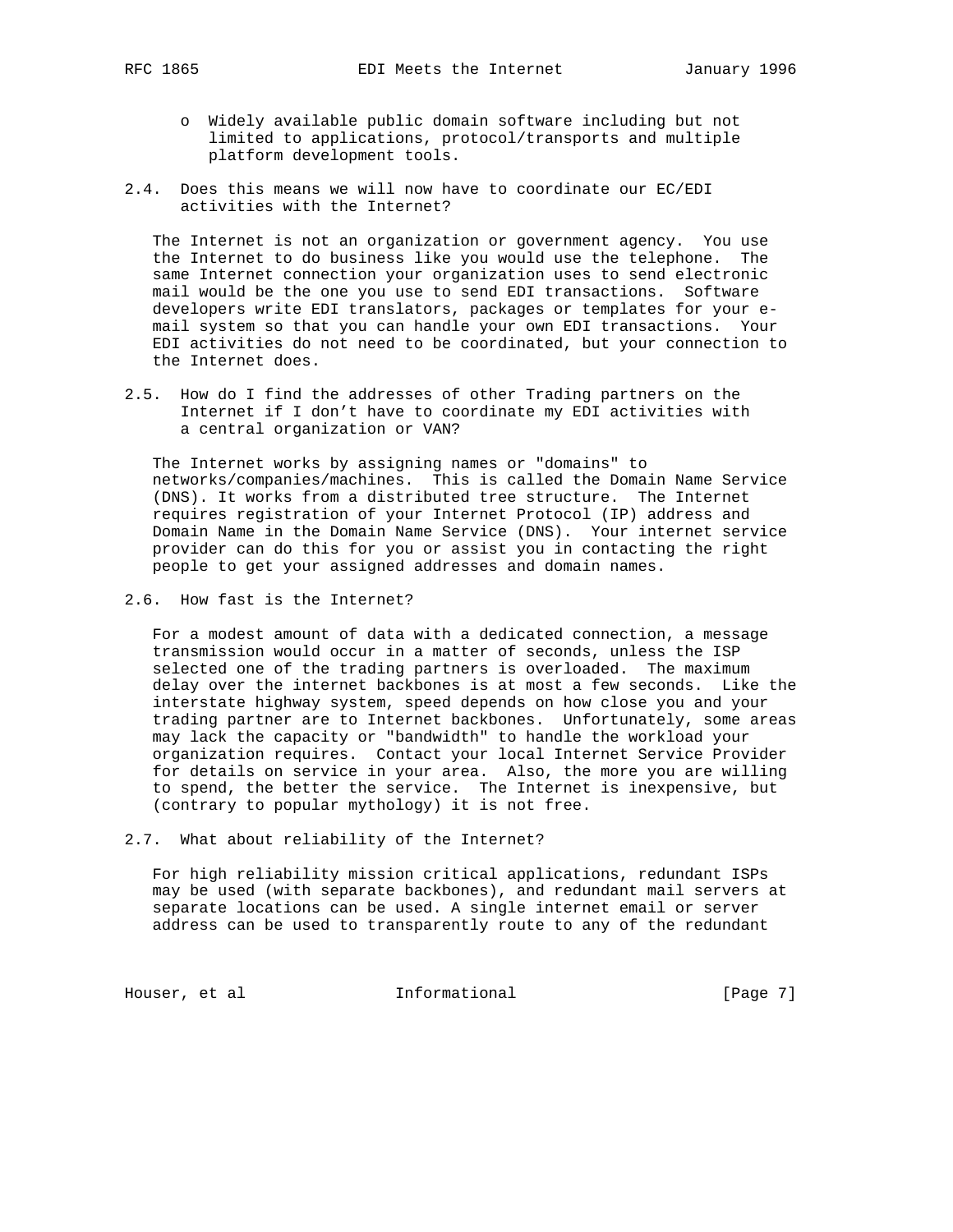servers or network connections.

 If a dedicated Internet connection is used to transmit information, e.g., via SMTP (see questions 3.2 and 3.5), then the message is delivered directly to the trading partner's system and delivery is assured. If a part time store and forward connection is used, then the integrity of the message depends on the ISP or other computers used in the forwarding of a message.

2.8. What are RFCs and where can I get them ?

 RFC stands for Request For Comments. The RFC series of notes covers a broad range of topics related to computer communications. The core topics are the Internet and the TCP/IP protocol suite. There are three categories of RFCs today, Standards Track, Informational, or Experimental. Many of the RFCs describe de-facto standards in the Internet Community. Copies of RFCs are often posted to the USENET newsgroup comp.doc and obtainable from archive sites such as ds.internic.net.

ftp://ds.internic.net/rfc/

2.9. Where can I get general information about the Internet?

 Your local bookstore probably has one of the many recent introductory publications on the Internet. In addition, look for (or have someone get you) the following bibliographies for free:

 RFC 1175 Bowers, K., LaQuey, T., Reynolds, J., Roubicek, K., Stahl, M., and A. Yuan, "FYI on Where to Start - A Bibliography of Internetworking Information", 08/16/1990 (FYI 3)

ftp://ds.internic.net/rfc/rfc1175.txt

RFC 1463

 Hoffman, E., and L. Jackson, "FYI on Introducing the Internet -- A Short Bibliography of Introductory Internetworking Readings for the Network Novice", 05/27/93 (FYI 19)

ftp://ds.internic.net/rfc/rfc1463.txt

 The reader may want to look at the Frequently Asked Questions (FAQ) document for the newsgroup alt.internet.services. This FAQ, as well as all Usenet FAQs, can be retrieved via ftp from rtfm.mit.edu in the directory /pub/usenet/news.answers. These FAQs are also available

Houser, et al **Informational** [Page 8]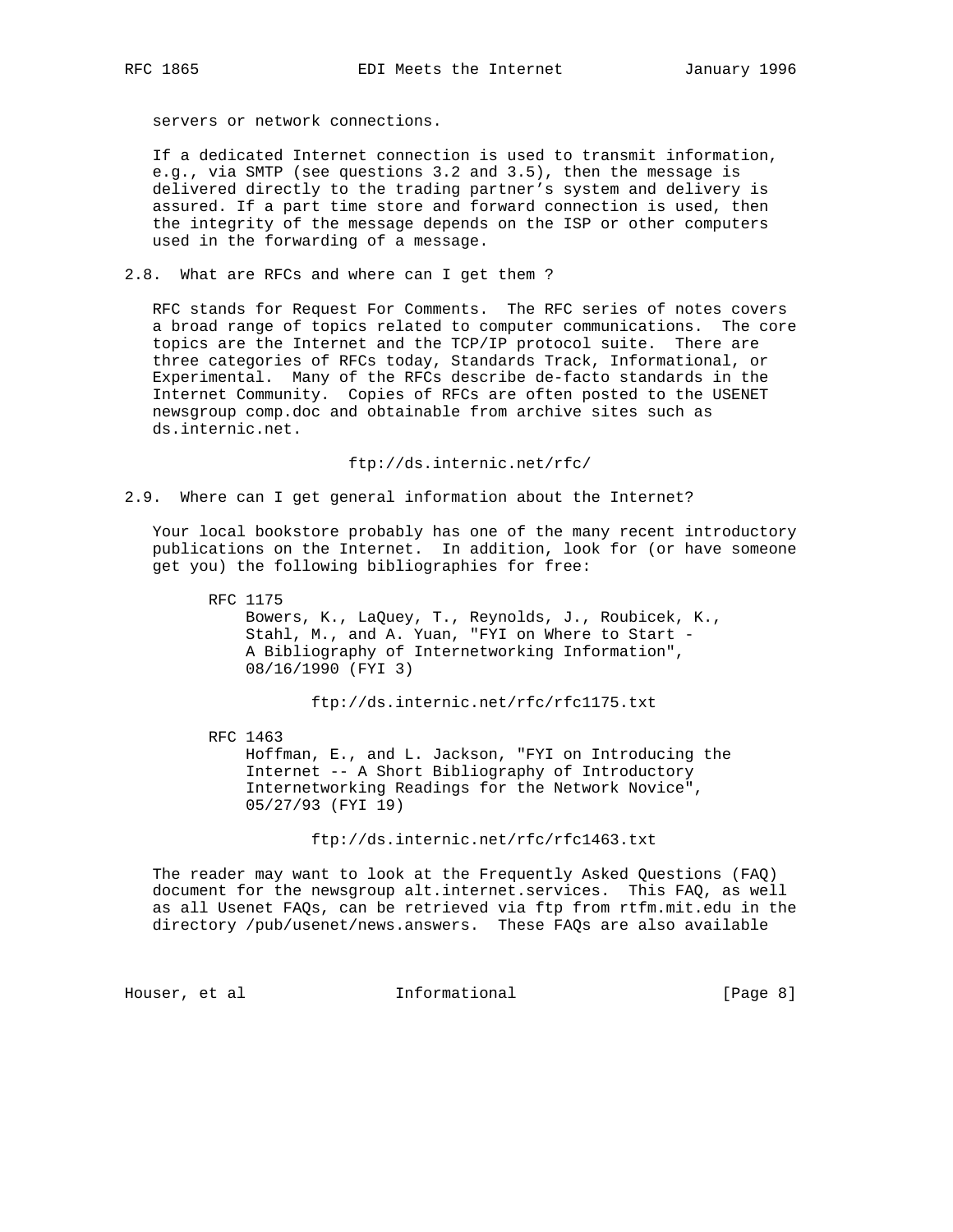from ftp.sterling.com in the directory /usenet/news.answers.

- 3. Getting Connected To The Internet
- 3.1. What do I need to get to use the Internet?

You need to know your existing telecommunications connectivity, address resolution, and routing capabilities. Then you need to establish and operate an Electronic Mail gateway and/or other application gateway, e.g., for the file transfer protocol (FTP). Larger organizations may supply their trading partners with the TCP/IP software and X12 translator interfaced to E-mail or FTP.

- 3.2. What software is used to support electronic mail?
	- a) Simple Mail Transfer Protocol (SMTP) Servers

 A dedicated internet connection usually uses SMTP software to send and receive messages. The SMTP server may transfer messages to the "spool" area for incoming email in the file system, may queue the messages for transmission via UUCP, may hold mail in a POP server, or may transfer the message to a proprietary email system.

b) Unix-to-Unix Copy (UUCP) Servers

 A UUCP server is used to transfer messages when a store and forward is used, either between machines within a WAN, or to another machine with a dialup link.

c) Post Office Protocol (POP) mail Servers

 A POP server holds email which can later be retrieved by a client application run by the user, typically on a PC which might not be running 24 hours a day. The TCP/IP protocol is used either over a LAN or dialup SLIP connection to retrieve messages.

d) Mail User Agents (Mail Readers)

 Uses or applications employ client programs to retrieve and display email messages from the file system mail spool area, or from another server computer using POP or some other proprietary protocol (e.g. Microsoft-Mail). This mail user agent (UA) software is also used to compose and send email via a POP server or system email.

 The mail user agent may also process attached files using a proprietary format within a mail message, using one of the common de-facto standards, or using the Multipurpose Internet Mail

Houser, et al **Informational Informational** [Page 9]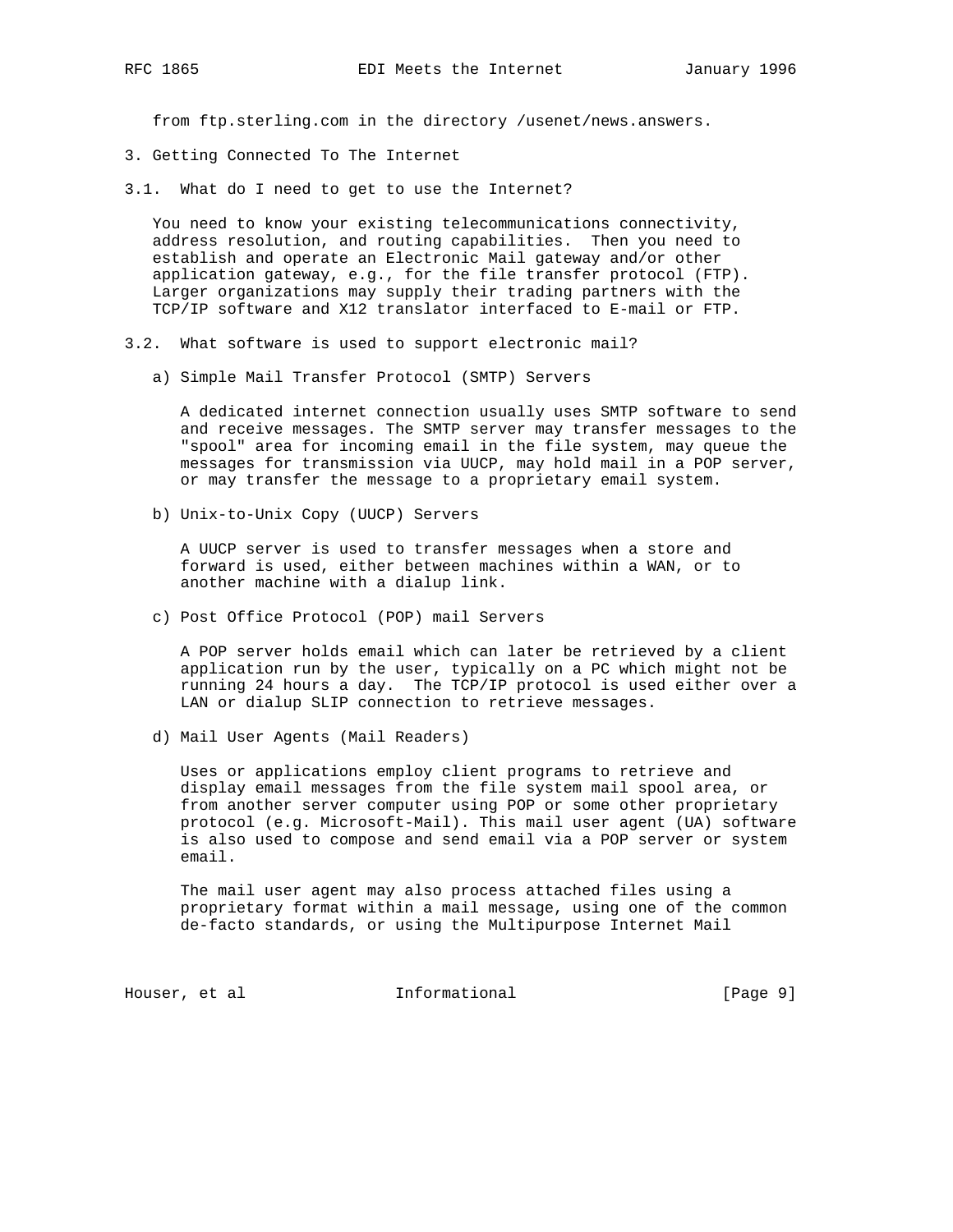Extensions (MIME) internet standard. Among other things, MIME permits the identification and concatenation of message parts (called "body parts") into a single message that can traverse the Internet using the SMTP protocol. The Work in Progress, "EDI in MIME" provides the necessary standards for MIME compliant user agents to identify EDI body parts. A MIME compliant mail reader can process the contents of the messages and dispatch data to external software. For example, files can be dragged to file system directories, images can be displayed, and audio data can be played. In the case of EDI, a message formatted according to the MIME-EDI specification could be automatically transferred to an EDI processing program.

e) Automated Mail Processing

 A typical Mail User Agents is an interactive application. However there are automated email message processing programs which can sort incoming mail, process forms returned by others, or in the case of EDI data, transfer the message contents to the EDI system. Messages formatted according to the MIME EDI specification can be properly recognized by any MIME compliant mail processing program.

3.3. What types of client-server or server-server protocols exist on the Internet?

 Internet email is typically used for two party messaging. The FTP, gopher, and HTTP protocols allow many users, possibly anonymous, to retrieve data from a central source. For example, corporate catalogs can be restricted by potential customers.

a) File Transfer Protocol (FTP)

 Companies with existing connectivity to the Internet may use FTP to transfer files to one-another or to their VAN. This solution employs the same TCP/IP used for SMTP. Furthermore, Internet documents such as EDI in MIME Work in Progress are available via FTP on the FTP server "ds.internic.net."

b) gopher service protocol.

 Gopher service is a way of organizing selected documents and files on an Internet server in a simple tree menu, so that users on other Internet computers can find them easily. Most gopher menus are also linked to other gopher menus elsewhere, so that users can easily jump from one Internet server to another. There are thousands of gopher servers in operation worldwide.

Houser, et al **Informational** [Page 10]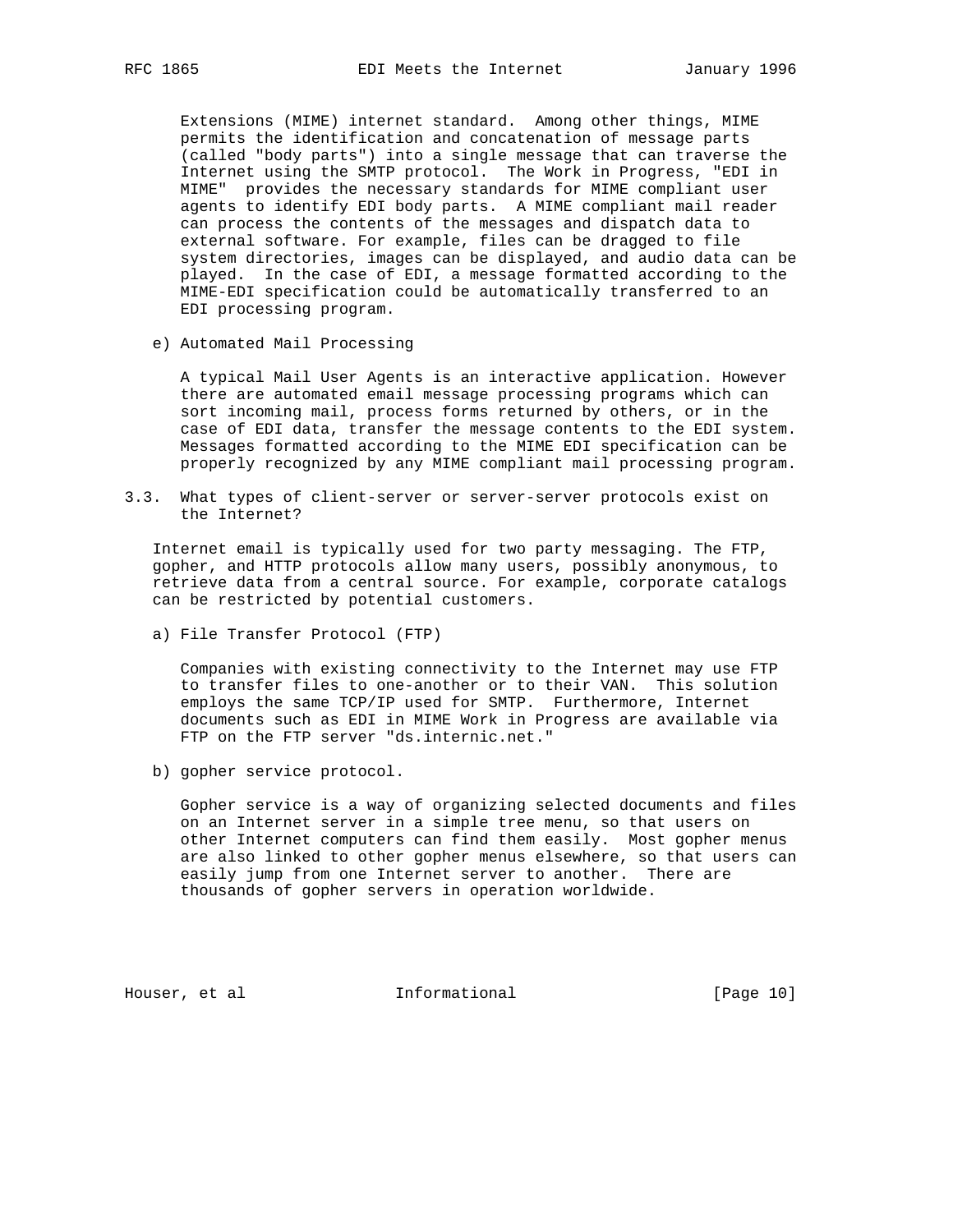c) The Hypertext Transfer Protocol (HTTP)

 HTTP defines http-server and http-clients that comprise the World Wide Web (WWW). WWW was developed by the European Laboratory for Particle Physics (CERN) as a tool for exchanging multimedia data between researchers. Although there is also no specification for graphics in HTTP, most web browsers are graphical in nature. Mosaic, available free from the National Center for Supercomputer Applications (NCSA), provides a Graphical User Interface (GUI) that facilitates user access to information on the Internet. Mosaic interprets hypertext based information on the WWW, as well as to other linked Index/Directory services such as Archie, FTP, Gopher, and X.500 Directory information. Mosaic also supports on line Graphic Interchange Format (GIF), Joint Photographic Experts Group (JPEG), Motion Picture Experts Group (MPEG), QuickTime, and other document, image, and audio types. Vendors have developed product catalogues using Mosaic servers.

d) WHOIS

 WHOIS servers generally offer information about the organization to which they belong. There are many WHOIS servers scattered throughout the Internet. To obtain a list of registered WHOIS servers, anonymous FTP to rtfm.mit.edu and get the file /pub/whois/whois-servers.list. You can:

- o run a client program on your own machine to access the WHOIS server,
- o telnet to a site which hosts the server, eg: telnet to whois.internic.net and type help to access the full online help
- o send an email message to retrieve information from the database. eg: send email to mailserv@internic.net with a command in the Subject field. Any information in the body part of message will be ignored. ie.

Subject: whois <search string>

 Therefore, to find information on the Internic Registration Service, the subject should contain: whois internic

 Moreover, to obtain help information on this service you can send two separate email with the following in their subject line, respectively:

Houser, et al informational [Page 11]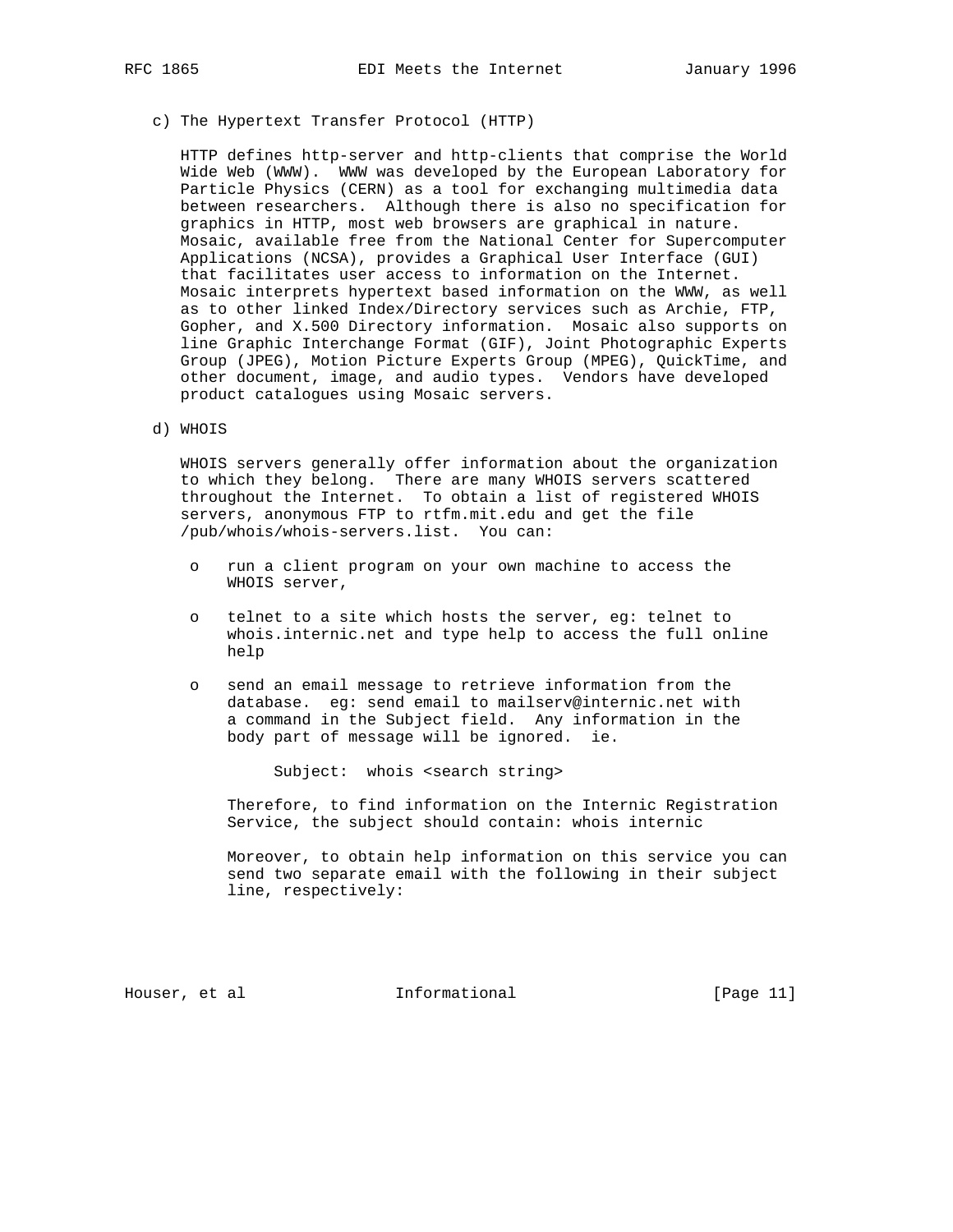help whois help

3.4. What methods exist to broadcast information across the Internet?

 There are also some usual methods to broadcast messages to multiple recipients as described below:

a) Usenet News

 Usenet news is a cooperative broadcast of messages to all participants. Messages are organized into categories called newsgroups, and there are over 10,000 newsgroups carried by the major ISPs. Individual customers typically subscribe to some subset of these which is of interest to the organization. Messages are typically held for a week or two, then either archived or discarded. Some newsgroups are free form, i.e. anyone can post a message, while others are "moderated", i.e. require approval prior to posting.

 Though not currently used for any type of EDI, Usenet news could be used to broadcast RFQs. For example, comp.newprod is used to announce new products, and misc.jobs.wanted is used to announce job openings.

b) Mailing Lists

 If the interest is limited, a mailing list may be used in lieu of a newsgroup. These are typically used for discussion groups or announcements of a particular nature. Mailing lists are typically open, i.e. anyone can "subscribe" by sending an email message to a server. For discussion groups, anyone can send a message to the server which is then rebroadcast to all subscribers. Since Internet email is extremely inexpensive, there is normally no charge for use of a mailing list, except for the content of e-magazines, etc. Sponsors of an email list typically provide the list as a public service.

 For example, a mailing list could be used to broadcast EDI RFQs, etc. Vendors might subscribe to various lists related to their product or service in order to receive messages sent by potential customers. Mailing lists could be provided by large companies for internal use, by industry organizations, or VANs. For example, a firm or government agency could sponsor various mailing lists for EDI RFQ's, new product announcements, etc. related to procurement. The organization could easily allow other potential customers to use the same mailing lists to contact vendors. All parties would benefit, and the improved access to vendors from an open mailing

Houser, et al **Informational Informational** [Page 12]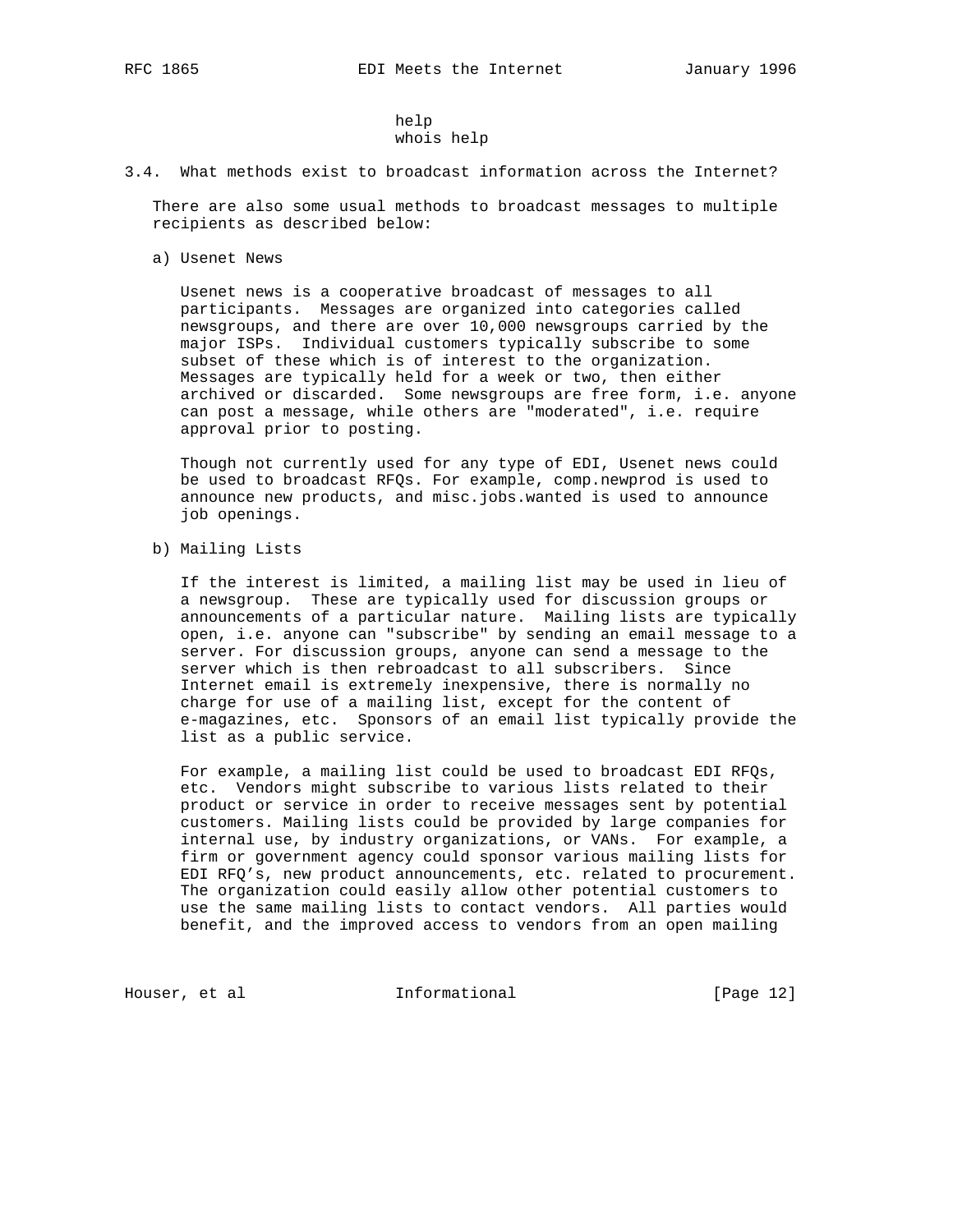list would more than offset the cost to support the mailing list server. Thus service might be available for free.

3.5. What are the ways to connect to the Internet ?

 The following provides a general overview of connectivity options now available:

a) Dedicated Connection

 Typically a leased telephone line is used to connect a gateway computer or Typically a leased telephone line is used to connect a gateway computer or bridge/router of a corporate LAN/WAN to the router of the Internet Service Provider's (ISP) Point-Of-Presence (POP, not to be confused with the Post Office Protocol). The connection may be of various types and speeds, e.g. modem, ISDN, DS0, or DS1 line.

 With a dedicated connection, the SMTP protocol is typically used to deliver email directly to a trading partners system. Also, real-time client server applications can be run directly with a trading partners system, including information transferred using the FTP and HTTP protocols.

 Some ISPs provide optional services even with dedicated connections. For example, store and forward email on an ISP server can be used as a backup for a direct SMTP server operated by a trading partner. The ISP may offer disk space on their FTP and HTTP servers with a high speed connection to the Internet. For example, a trading partner might use a 14.4Kb modem for dedicated email transfers and use a 1.5Mb connection operated by the ISP to distribute FTP and HTTP information.

b) On-demand Connection

 An on-demand connection operates like a dedicated connection, except a dialup ISDN or modem connection is used. If the link remains idle for a certain period of time, the connection is dropped. Some ISPs offer dial-out capability so any inbound or outbound traffic can reestablish the link. However, many ISPs require their customers to dial-in, so only outbound traffic and regular polling will establish the link. In the latter case, store and forward would likely be used for email, and the ISP servers would be used for FTP and HTTP information.

Houser, et al **Informational** [Page 13]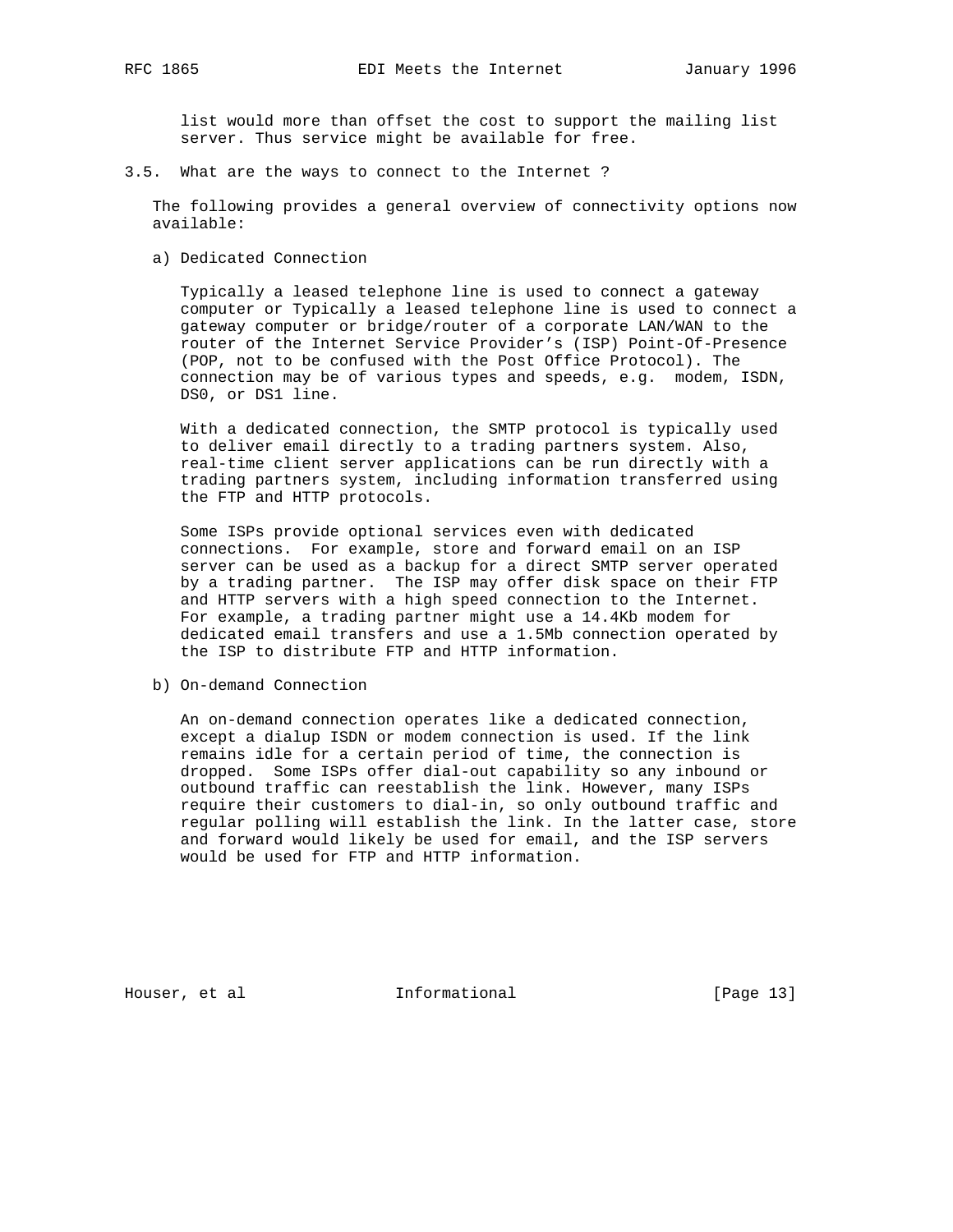## c) Part-time Polled Connection

 The Unix-to-Unix Copy (UUCP) protocol is typically used for email, news, and (rarely) file transfers. A client organization periodically dials the ISP and transfers email and Usenet news for the organization, then disconnects. Typically, the client polls the ISP at regular intervals, e.g. every 20 minutes, though some ISPs dial out when a message is to be delivered. Outgoing email can be sent immediately, or queued for transmission with a specified maximum delay.

 A UUCP connection may be used to transfer messages to an arbitrary number of people or automated mail processing programs. A single UUCP connection may also route messages to other systems, e.g. divisions within a corporation. UUCP and store-and-forward are synonymous.

 Since UUCP is only used to transfer mail and news messages, interactive internet client-server applications like FTP and HTTP are not available, except using a server provided by an ISP. Thus a separate dialup account might be needed to retrieve information from other FTP or HTTP servers. UUCP might be used for automated email transfer, and a on-demand dialup connection would be used for interactive internet client applications.

 Though UUCP accounts imply a delay (up to the polling interval) in processing a message, many ISPs allow a customer supplied script to process messages immediately on the ISP's machine. Though UUCP can be used to transfer files directly, usually files are transferred by encoding them within an email message. Transmission within internet email messages is much more widely supported and can be gatewayed into proprietary systems.

d) Dial-up Shell Account

 With a dial-up account, a single user with a personal computer running a terminal emulator connects to the ISP's computer. Mail readers, news readers, HTTP browsers, etc. can be run on the ISP machine. Data on the ISP machine can be transferred to the personal computer manually using a protocol like X-Modem, Z-Modem, or Kermit.

 The ISP's host computer may run one of the usual UNIX command line (shell) programs, or may use a custom BBS or other menu driven user interface. A proprietary client-server program may be used in lieu of a terminal emulator to provide a graphic user interface. Some of the proprietary GUI clients provide access to selected internet applications, e.g. gopher.

Houser, et al **Informational Informational** [Page 14]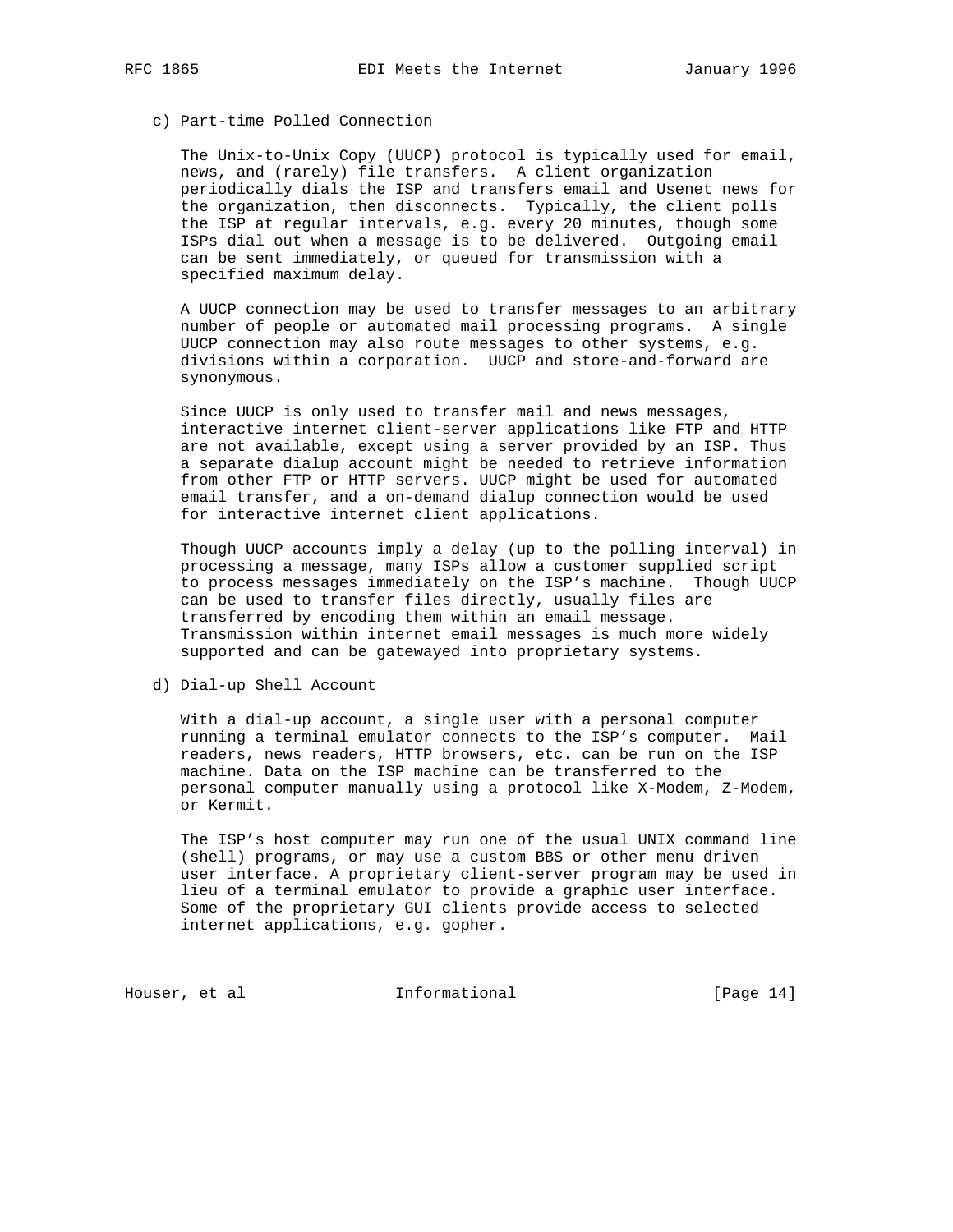A dialup ISP typically has a direct internet connection, however very low cost providers might only have a UUCP connection to the Internet. Some large proprietary networks such as CompuServe do not offer a direct internet connection, and only support UUCP email and, sometimes, Usenet news gateways to the Internet.

 d) Personal Serial Line Internet Protocol (SLIP) or Point to Point Protocol (PPP) Account

 A SLIP/PPP account is also available as a cross between the on demand and dial- up. Like the on-demand account, a single user can connect to an ISP and run mail reader, news reader, FTP, HTTP browser, etc. client applications directly from a personal computer. Unlike the on-demand account, the dial-out computer functions as a client only and not a server, and would be used by a single user rather than as a gateway to a LAN.

 With a SLIP/PPP account, the POP (Post-Office-Protocol) protocol is used for a user's mail reader client to retrieve messages stored in the ISP's server. Unlike, UUCP, the POP servers hold mail for a single user (i.e. individual email address).

 With a SLIP/PPP connection any standard TCP/IP application is tied directly into the internet. Thus unlike the proprietary GUI software supplied by the ISP, any TCP/IP client application can be used.

 A program such as TIA (The Internet Adapter) can be run on a shell account which allows a standard UNIX shell account to function as a SLIP/PPP account. However, some ISPs do not support TIA as they charge extra for SLIP.

- 4. Organizational Issues
- 4.1. Why is the way we currently do EDI so limiting to its growth?

 There is a tendency for each organization to establish is own rules and administrative policies, leading to rising costs of dealing with multiple trading partners, each in turn with its own requirements and procedures. However, new technologies and business practices are necessary if EDI is to move beyond the 30 to 40,000 organizations presently using EDI. According to Department of Labor and Internal Revenue Service statistics, there are about 6.2 million entities with employees and about 14 million other "business" entities. A business that wants to sell chairs, for example, would have to check with many different customers to see if they had any requirements. By making it possible for a business to use a common method to look for customers, the barriers entering to the electronic marketplace are

Houser, et al **Informational Informational** [Page 15]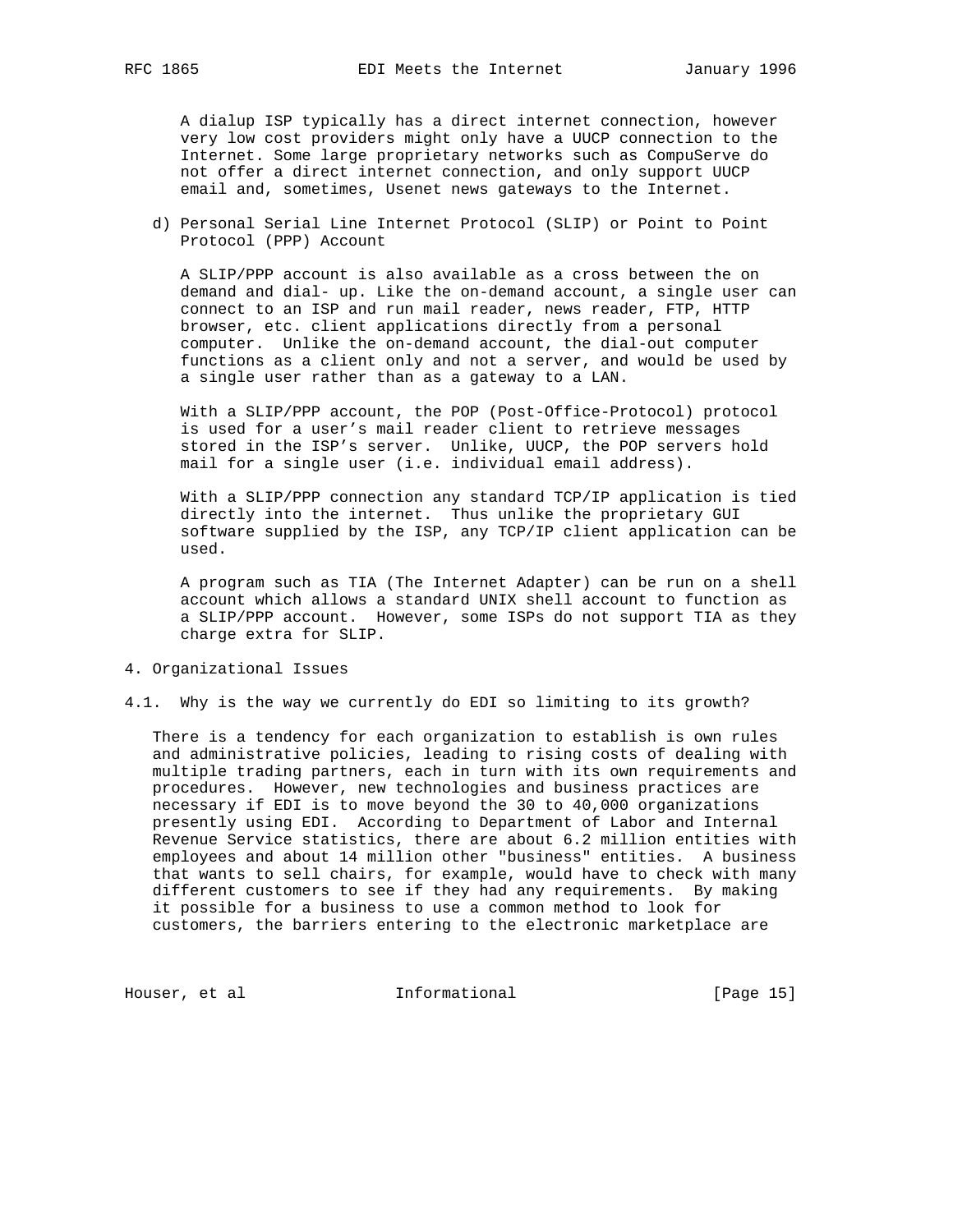greatly eased. This does not mean that there is only one source that everyone goes to for a list of current business opportunities. Rather, a prospective supplier only needs to go to a single electronic marketplace. To communicate with each other, the various participants in electronic commerce need to harmonize their procedures and processes. Examples include common trading partner registration and the adoption of standard implementation conventions for EDI messages.

4.2. My organization has an internal automated system for processing requisitions and issuing purchase orders, but it does not create the X12 formatted EDI transactions; what should we do ?

 You could enhance your existing system, for example, by adding EDI translation software. VANs often offer EDI "translation" capabilities that convert flat text files into EDI X12 or EDIFACT format. This translation software may be designed with a particular technical solution in mind; carefully consider how the software would be used and what applications and telecommunications software would need to interact with it. You don't want to inadvertently lock yourself into using only one supplier.

4.3. My organization already has a dial-in bulletin board service (BBS) where we post transactions; should we keep it?

 Yes, but that puts you in the role of being your own VAN. By acting independently, organizations have established their own dial-up electronic bulletin board system with their own unique, but functionally equivalent, operating rules. Your BBS will be a little different that the next organization's, making it difficult for suppliers to access. By getting transactions from the VANs who specialize in moving information, your organization will get the widest circulation possible. You will be able to reach trading partners you may not even know existed, resulting in more competitive bids. Because of their idiosyncratic nature, BBS are not consistent with the idea of a "single face to industry" espoused by the Federal Government.

4.4. My organization currently has a Trading Partner Agreement with each trading partner we're currently doing business with. Can we keep them ?

 In the short run you may want to keep some Agreements in place to cover unique circumstances. But be careful not to create conflicting agreements and directions for your trading partners. Follow the procedures common to your particular line of business. In the long run, less is better. Hopefully, the introduction of EDI into common commercial practice will eliminate the need for EDI-specific

Houser, et al **Informational** [Page 16]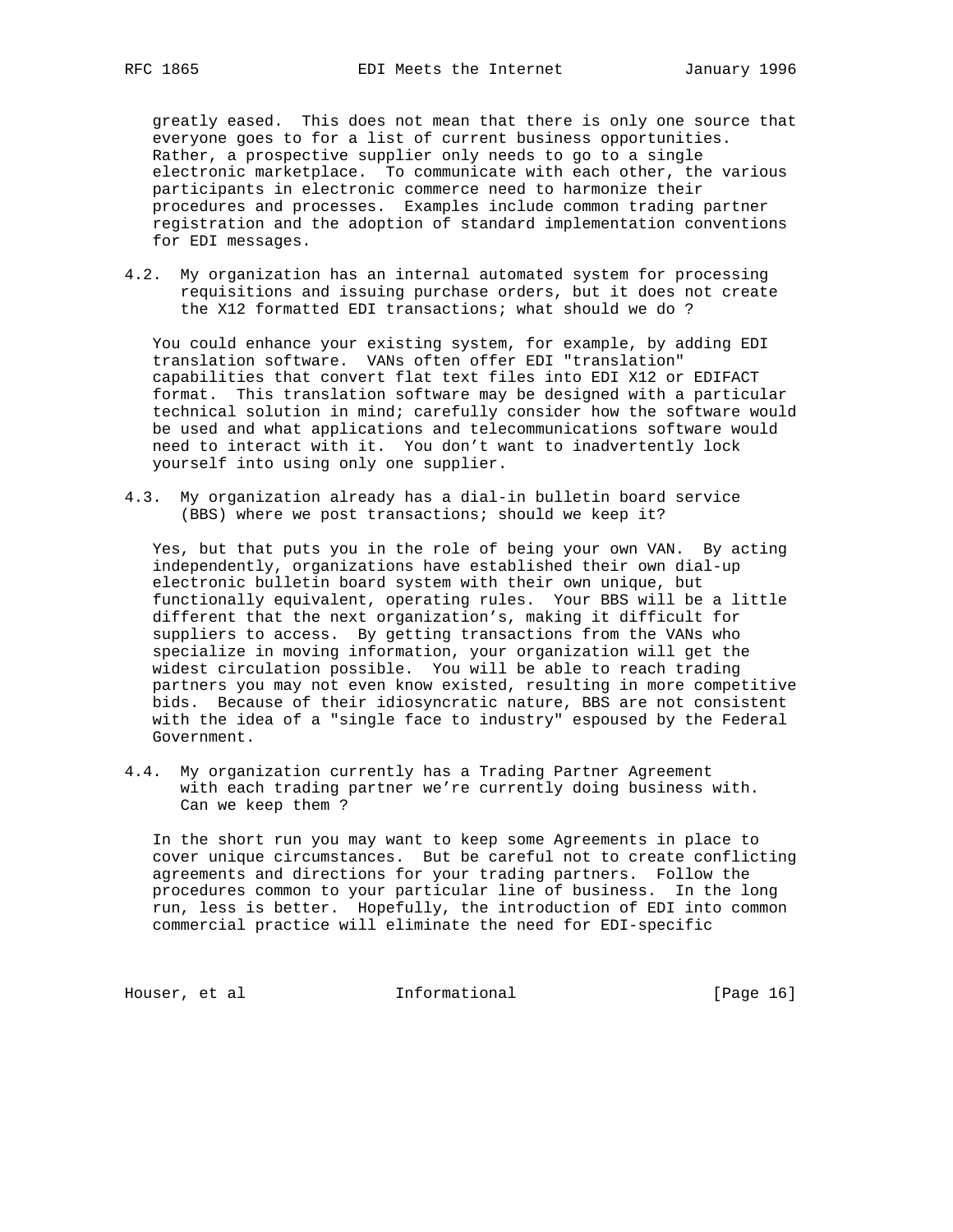agreements.

4.5. It would be nice to get more trading partners and/or more competition, but I'm worried about getting too many transactions to be able to handle them. Has this been a problem ?

 The answers to this and related questions presupposes a willingness to participate in the open bidding process. While this process is a legal requirement for government agencies, many private organizations choose not to adopt the practice. The technology of the Internet facilitates competition, but the cost of putting these practices in place limit their value. This is a business decision, not a technical one. Will companies competitively procure critical supplies absent a long term relationship with the supplier? For essential inputs that will make or break customer satisfaction and productivity, the benefits of competition may not be worth the risks.

 Many organizations experience some increase in the number of transactions; for competitive procurements, the winning bid should be significantly better than those received prior to using the electronic system. The impact of an increase in volume needs to be evaluated on a situation by situation basis. For example, your acquisition support system may need to be re-engineered to quickly handle bids by ranking and presenting them to your buyers in low to high order. Your new or enhanced system should make it easy to receive and reply to any inter-personal messages that are sent and linked to a bid (that is, an SMTP/MIME message or the EDI X12.864 text message transaction set).

4.6. Does this mean that I'll receive more messages ?

 There is a strong likelihood the number of messages will increase as There is a strong likelihood the number of messages will increase as you reach more and more trading partners. After a reasonable trial period, your EDI trading partners should be relying on EDI and disinclined to use alternative forms of communication that don't fit EDI/EC. Once you use EDI/EC to communicate with a trading partner, you should consider discouraging the use of telephone calls or fax messages or other non-EDI/EC messages by pointing out the fact that telephone or fax messages are processed more slowly. By using electronic messaging, you can establish a written and dated audit trail. Your application system can route the message to the buyer and "attach" it to a "case file". However, if your organization does not use automated systems, you will want to adjust your approach to dealing with non-EDI messages.

Houser, et al **Informational** [Page 17]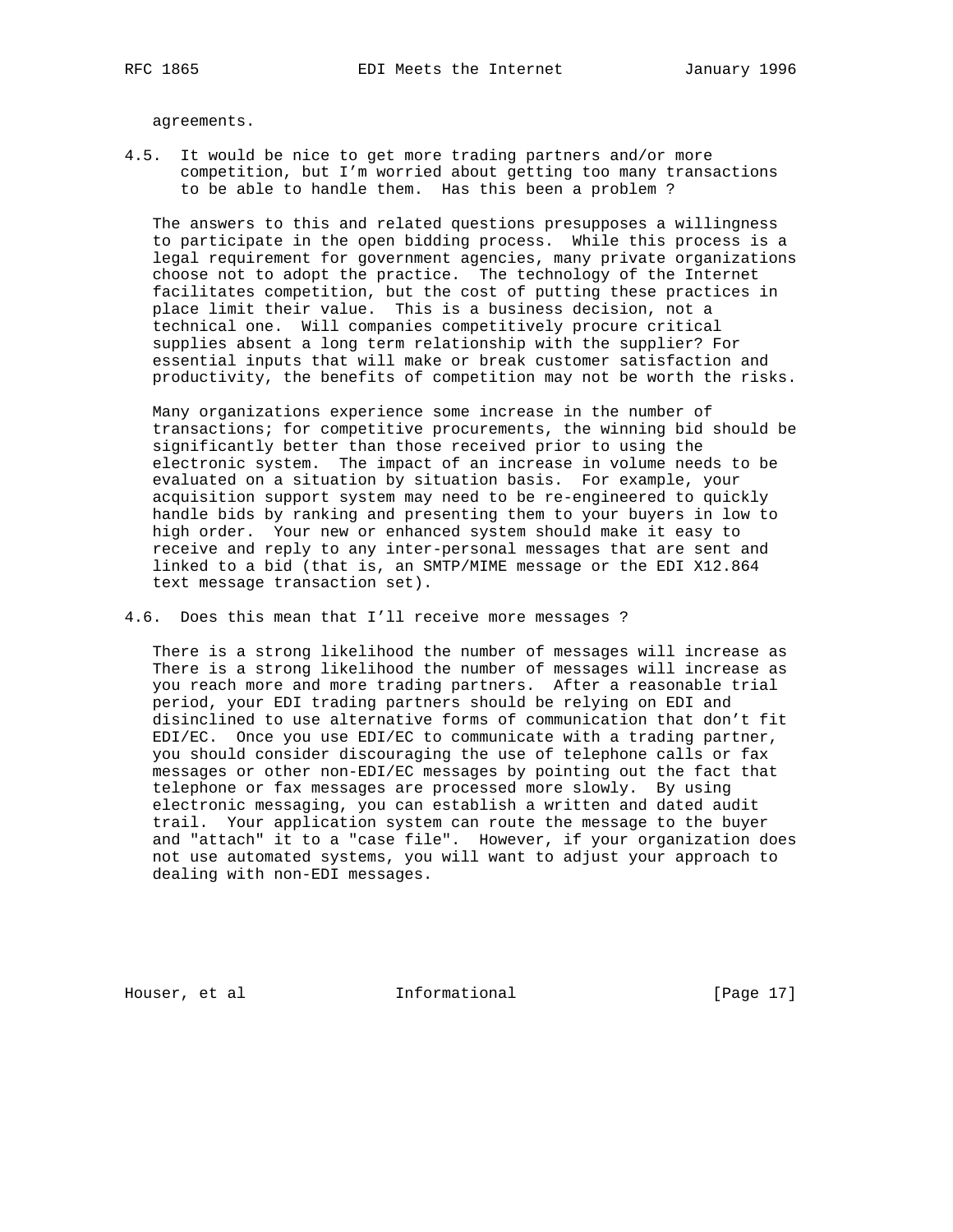4.7. If we see a transaction posted on VAN, how do we respond in electronic format ?

 This function is typically handled by applications software, not by the Internet. For example, a vendor that wishes to bid on a particular Request For Quotation (RFQ) would prepare a bid (X12-843) and send it via their VAN of choice. The identification information in the interchange control header (ISA) and functional group header (GS) will be interpreted by your VAN and forwarded to the buyer's VAN or to the buyer directly, depending on the reply address. VANs may reject messages from unregistered sources; otherwise they are forwarded to (or otherwise made available to) the buyer. If a buyer is using dial-up access to a VAN, then they will have to call-in for their messages.

4.8. My organization has an established bilateral relationship (such as an existing contract. Can we send these transaction via the Internet ?

 Yes, the Internet can be used to send transaction sets to existing trading partners via SMTP or FTP messages. VANs were typically used for bilateral relationships between companies, whereas the Internet is useful for establishing multilateral relationships. These bilateral relationships are usually quite stable, but both parties had to agree to share the same VAN or get their VANs to interconnect. Multilateral relationships are between organizations that don't necessarily have existing relationships and may be rather ephemeral. The Internet is suited to dynamic multilateral relationships that may later evolve into static bilateral relationships between companies using VANs. Therefore, the issues concerning the Internet (security, availability, etc.) are manageable in the early stages of forming a relationship. If your current VAN is not capable of using the Internet, you may need an alternative route for those messages. Later, as the business relationship matures, the use of VANs may be appropriate as the level of communication becomes more important. For example, unless your system has a directory of all registered trading partners, you lack the capabilities to screen and validate transactions that arrive at your site.

5. The Role Of Value Added Networks

## 5.1. What is a VAN?

 The use of EDI over the Internet is in the early stages, although the technology and services are developing remarkably rapidly. In the past, organizations doing EDI typically have relied on specialized firms called Value Added Networks (VANs) for technical assistance. Many of these organizations will look to their VAN for assistance in

Houser, et al **Informational** [Page 18]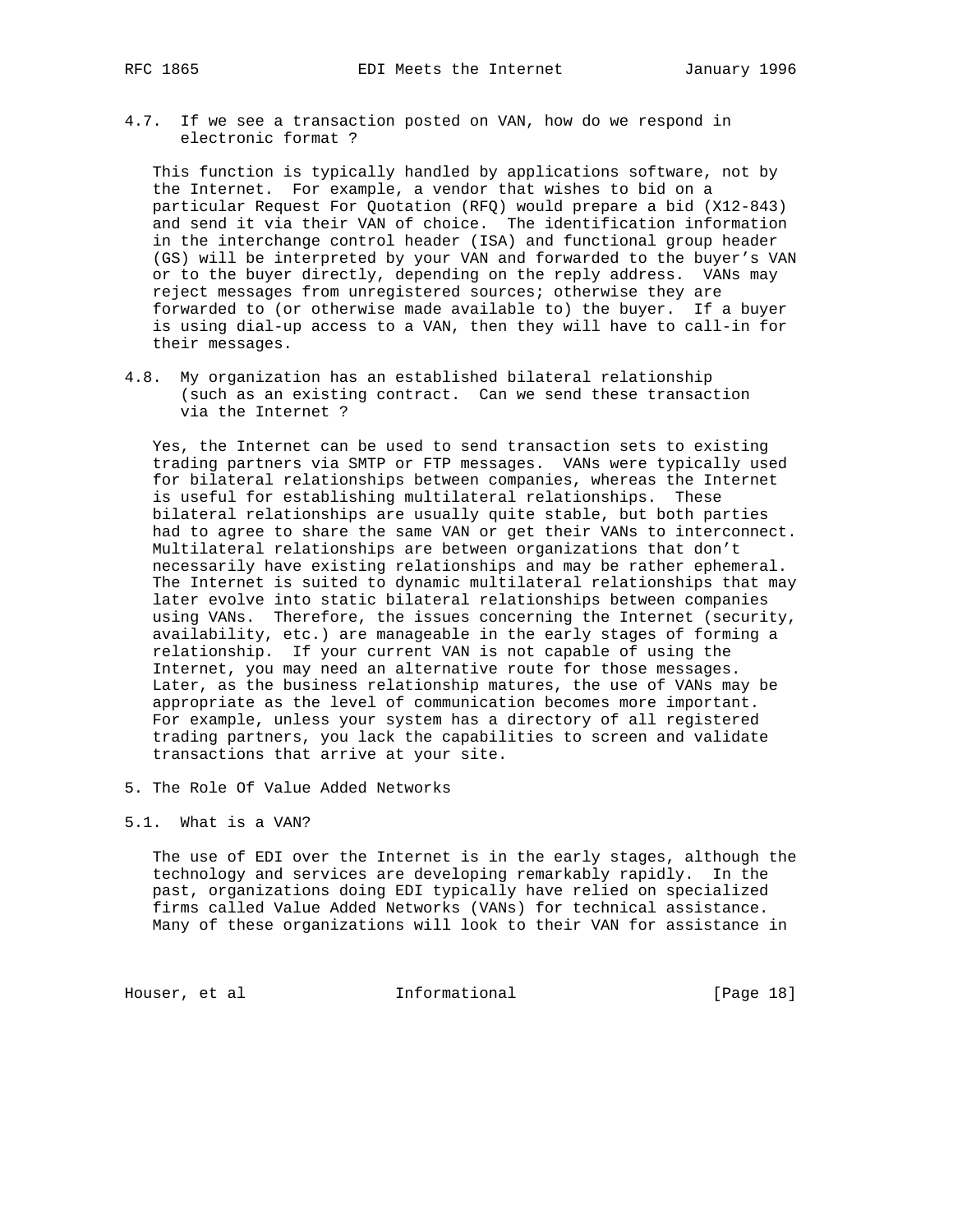using the Internet. VANs specializing in EDI applications provide technical support, help desk and troubleshooting for EDI and telecommunications problems. They assist in configuration of software, upgrades to telecommunications connectivity, data and computer security, auditing and tracing of transactions, recovery of lost data, service reliability and availability. Some EDI specific services can include broadcasting an RFQ to a collection of vendors, or storage of EDI information for later search and retrieval.

### 5.2. What is an Internet Service Provider (ISP)?

 VAN services have typically used proprietary network or a network gatewayed with a specific set of other proprietary networks. In contrast an Internet Service Provider (ISP) offers generic network access (i.e. not specific to EDI) for all computers connected to the internet. A direct internet connection permits real time computer computer communication for client-server applications. Alternatively, a part time internet connection can be used to access internet servers using an on-demand basis, or access another system via email which includes a store and forward method. Internet email may be used as a gateway to proprietary networks if the proprietary network has an email gateway.

5.3. How might an ISP be used for EDI?

 Internet email can be configured for a dedicated connection with real-time transfers, or a store and forward method (like traditional VANs), or a combination of the two, e.g. where a direct delivery to a trading partners system is used when a link is operational, and a store and forward from an ISP is used as a backup.

 A large organization can connect their network to the Internet at an internet exchange point, however, most use a commercial ISP, either a major backbone provider, or local resellers of service off one or more backbones. The ISP provides technical assistance and access to local telecommunications links.

5.4. Doesn't EDI presume the services of companies called Value Added Networks (VANs)?

 EDI only specifies a format for business information; the transmission of the information is covered under other standards. A real world analog is sending a business form from one company to another. The "form" could be sent via US mail, US Registered mail, via private carrier (UPS/FEDEX) or simply faxed between the companies. EDI only requires that the trading partners follow the content standards.

Houser, et al **Informational** [Page 19]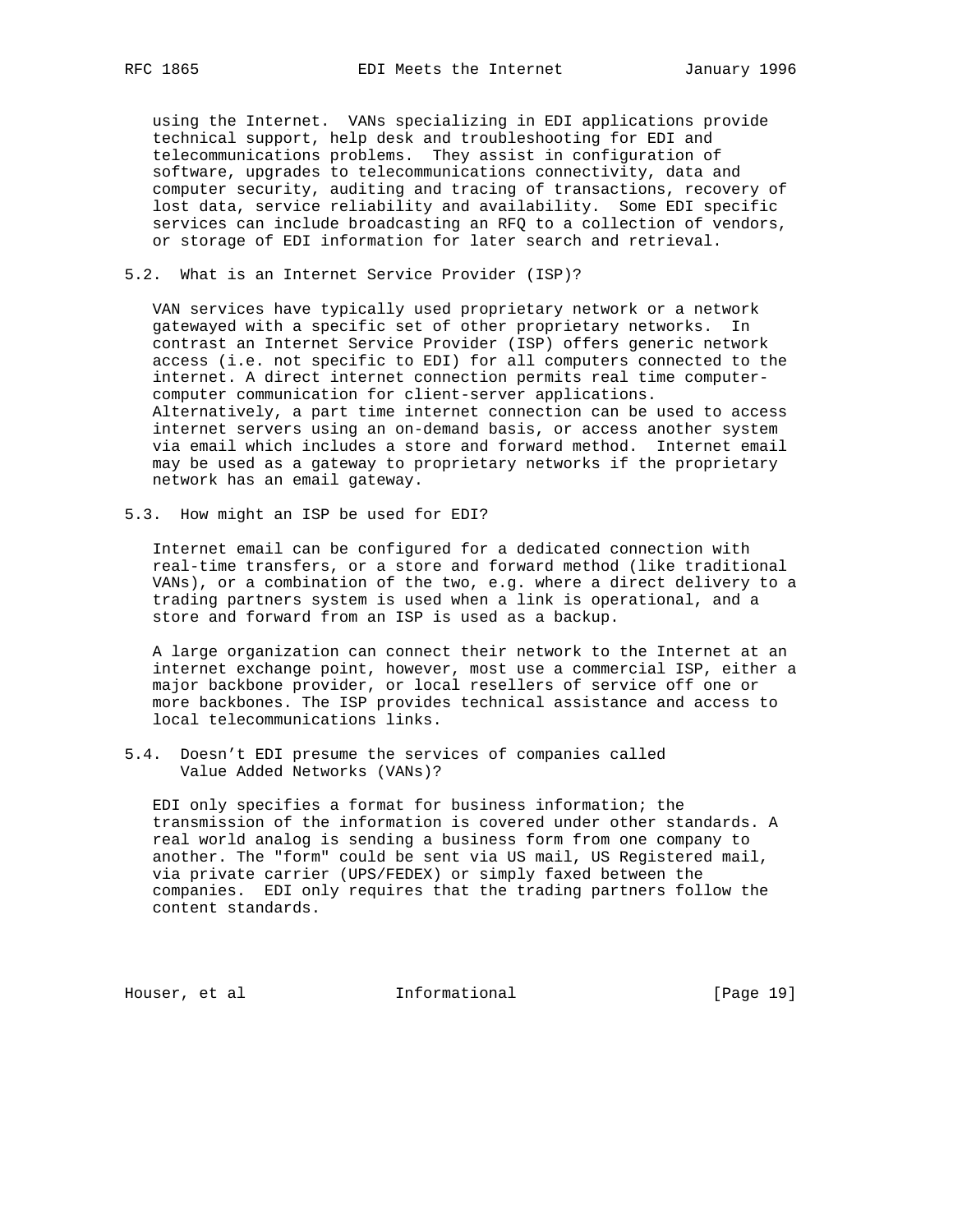5.5. If I can use X12 protocol and my VAN to send transactions, what is the benefit of using the Internet?

 The Internet E-mail standards have hierarchical address spaces that are defined and updated in what the Internet calls "domain name servers." Unfortunately, X12 has a flat address space. So, when you send an interchange (not via the Internet) to a partner who is on a different VAN, your VAN must do a table look up to figure out what VAN the receiving party is on. If you use only X12 without the Internet, before you can send a message to this partner, you must first contact the recipient's VAN and have them add you as an entry to his VAN's table. If the ISA contained the VAN ID of the recipient, then you could (in theory) send interchanges to partners via the VAN interconnects without having to notify the recipient's VAN first. However, this theory needs to be worked out in practice. In contrast, thanks to the domain name service, Internet e-mail users (and Postal users) don't have to call up their service provider before sending a message across an "interconnect" to another service provider.

5.6. Can we expect VANs to offer connections to other VANs via the Internet?

 All VANs connected to the Internet are connected to one another, thus avoiding most of the problems of interconnecting proprietary networks. VANs can then focus on services to their customers such as automatic bid submission, market and business opportunity analysis, and translation software.

5.7. How can I use the Internet directly for exchanging EDI messages without going through a VAN?

 You and your trading partner must agree on one of the Internet protocols for exchanging messages and then agree upon some details with the exchange.

a) Email based messaging

 The simplest and most widely supported means of exchanging messages is via internet email. Typically, the IETF-MIME encapsulation specification would be used to enclose the EDI data within the email message, and the trading partners would need to agree upon an encryption method for secure email, typically PEM or PGP (see question 8.4).

 The trading partners would then exchange: 1. The internet email address for EDI messages 2. An internet email address for personal communications

Houser, et al **Informational** [Page 20]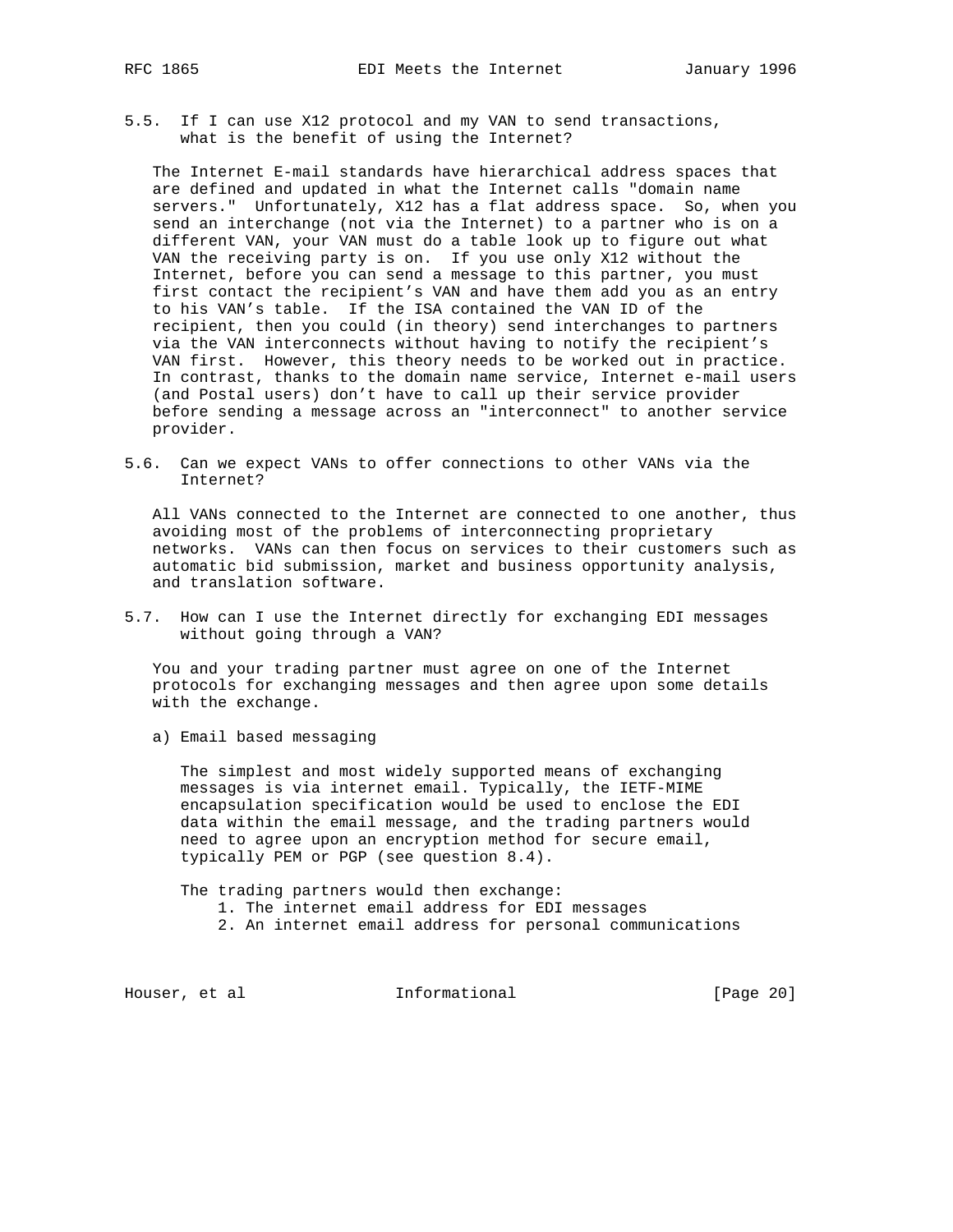related to EDI

- 3. Agreement on the encryption and digital signature protocols, including email acknowledgment, e.g. support for the "Return-Receipt-To:" email header, or X.400 extended email header fields.
- 4. Public Keys for PEM or PGP encryption and digital signatures. (or private keys for DES encryption)
- 5. Agreement on the format of the message, e.g. IETF MIME/EDI.

 A convention for naming email addresses might be established, e.g. edi@edi.xyzcorp.com for messages, ediinfo@xyzcorp.com for an automated response for human readable information on establishing internet EDI, and edisupport@xyzcorp.com for a personal contact.

b) FTP based messaging

 To exchange EDI messages via FTP, some setup information must be included in the trading partner agreement. Typically, an account would be created for each trading partner for a FTP login, including a password. Typically, each X12 or EDIFACT message would be stored in a file, and the trading partner agreement would define the conventions for naming files and directories for the messages.

The trading partner agreement would include:

- 1. FTP login name and password
- 2. Machine(s) from which the login will be accepted
- 3. Additional security protocols, e.g. Kerberos[?]
- 4. Directory and file naming conventions
- 5. File encryption protocols and keys
- 6. Wrappers around EDI data, e.g. MIME/EDI headers, PEM/PGP wrappers, etc.

 There are several compression routines and utilities available for virtually any computer system that uses the Internet. Many of these utilities will convert across platforms (say UNIX to Mac, UNIX to PC, and vise versa) and are available for free from one of several ftp archive servers. Use of these compression routines should be used with care when one is employing an encryption technique such as PEM or PGP.

5.8. Can the ISA 06 or 08 identify any entity other than the 'end' Trading Partners (i.e. a routing entity) ?

 Yes, although the ISA06 and ISA08 elements are supposed to be used to identify the sender and receiver of the interchange, the receiver of the interchange could be a clearinghouse (as well as a VAN) that

Houser, et al **Informational** [Page 21]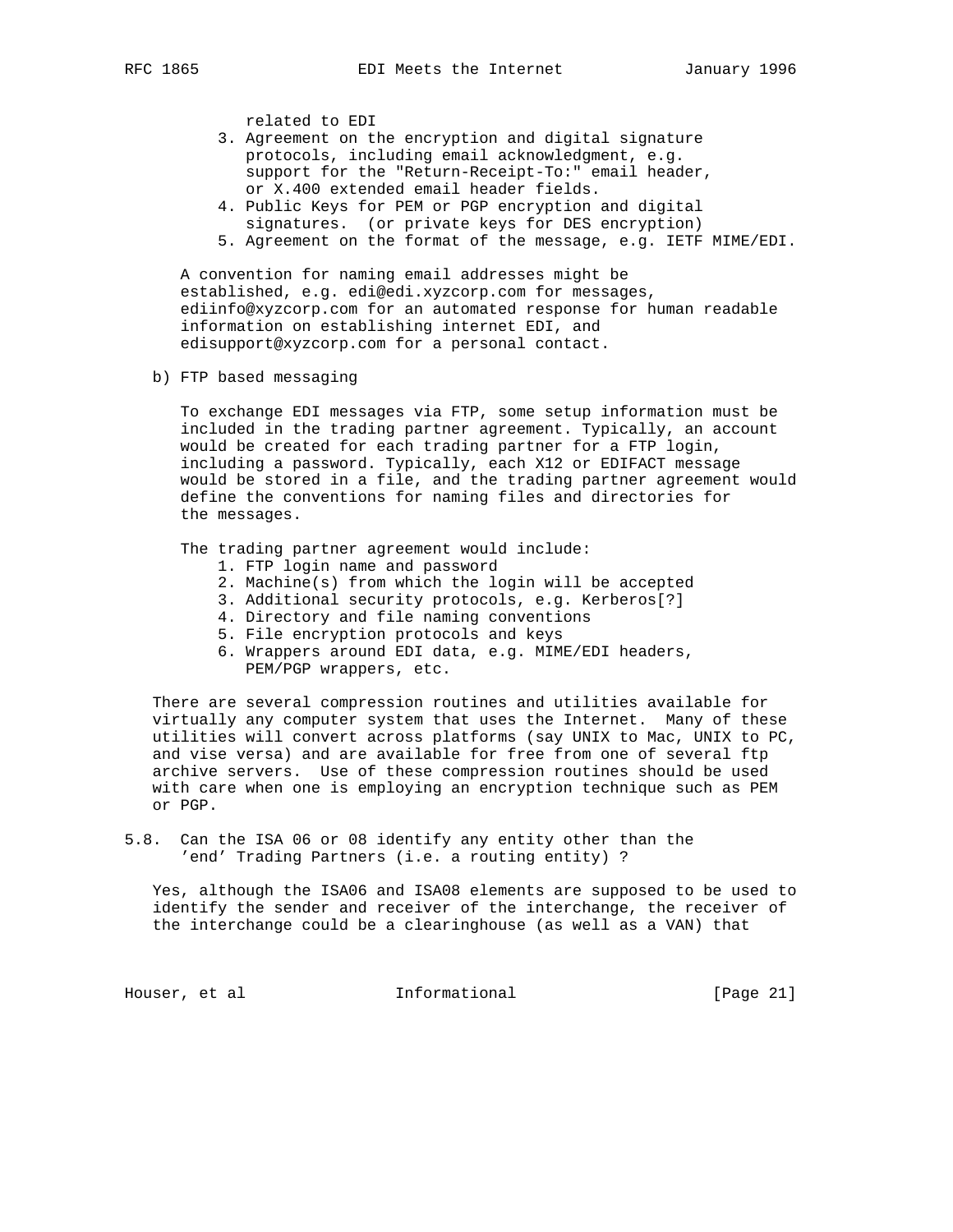processes the interchange and then forwards the data to the ultimate recipient. In this case, you could put the receiver ID of the clearinghouse into the ISA08. The clearinghouse would probably have to determine the ultimate recipient of the message by looking inside the transaction set (or perhaps by using the GS03). Alternatively, you could put the receiver ID of the ultimate recipient into the ISA08 and the clearinghouse would route the interchange based on the ISA08 value (just as a VAN does).

5.9. Can we specify both the recipient's address and their VAN address in the ISA ?

 There was an X12 DM (data maintenance) request proposed to the X12 standards committee for a change to the ISA segment (X12 header information) that would allow users to specify the recipient's VAN, in addition to the recipient's ID. The intent was to provide a hierarchical address in the ISA. The top level would be the VAN ID, and the next level would be the recipient ID. To date, this DM has not been approved.

5.10. Are there other options for routing EDI X12 messages ?

 Yes, the GS02 and GS03 data elements can be used for a second level of routing. The GS03 is the application receiver's code. Some EDI users use the GS03 for routing a functional group to a particular department or application within the receiver's corporation. For example, you could use the ISA08 to identify the receiver as "Acme Corporation" and use the GS03 to identify the receiving application as the "Purchasing department (within Acme Corporation)". Many EDI users simply put the same value in the ISA06 and the GS02, and put the same value in the ISA08 and the GS03. Interestingly, there are VANs that will broadcast a message. Other VANs will map the value of the ISA08 into a distribution list VAN mailbox ids maintained by the VAN. Thus, each recipient receives the exact same copy of the interchange and the value of the ISA08 is not changed by the VAN.

- 6. US Federal Involvement
- 6.1. What is the commitment of the US Federal Government to EDI ?

 In the Federal Information Processing Standard (FIPS) 161-1 for Electronic Data Interchange[2], the US Government committed to using EDI X12 and EDIFACT standards in the exchange of business information with trading partners already using EDI. On October 26, 1993, President Clinton signed an Executive memorandum requiring Federal agencies to implement the use of electronic commerce in Federal purchases as quickly as possible. As the initial step the President's Management Council (PMC) Electronic Commerce Task Force

Houser, et al informational informational [Page 22]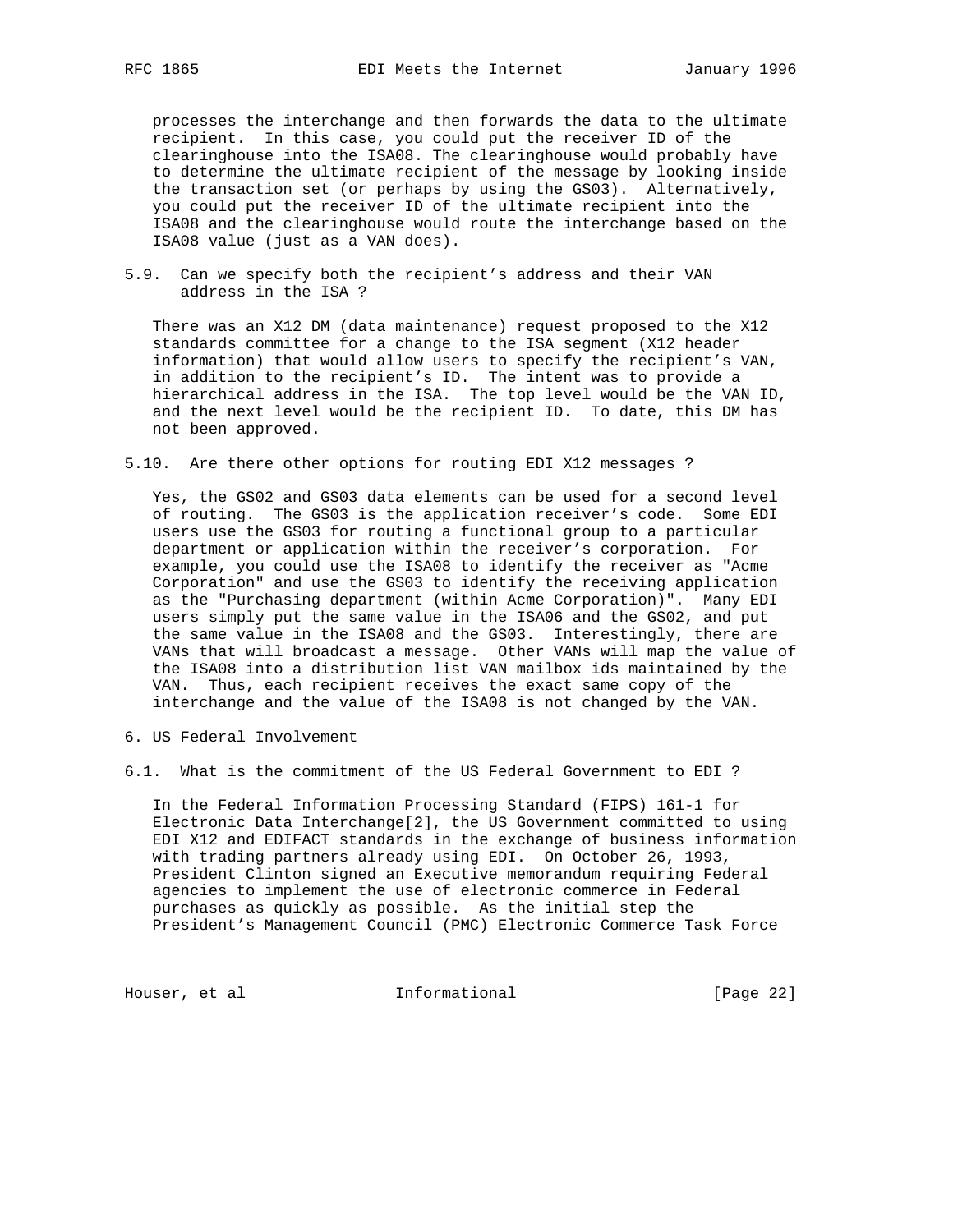(ECTF), chaired by the Administrator, Office of Federal Procurement Policy (OFPP), chartered the Federal Electronic Commerce Acquisition Team (ECAT) memorandum. The PMC gave ECAT the task of defining the architecture for the government-wide electronic commerce acquisition system and identifying the executive departments or agencies responsible for developing, implementing, operating, and maintaining the Federal electronic system.

 ECAT has become the Federal Electronic Commerce Program Management Office (ECA-PMO). The National Institute or Science and Technology (NIST) maintains an HTML home page for the ECA-PMO:

http://snad.ncsl.nist.gov/dartg/edi/fededi.html

6.2. What is the timetable for the Federal effort ?

To implement EC and to achieve his objectives for EC, the President set forth the following four milestones:

 1) By March 1994, define the architecture for the government-wide EC acquisition system and identify executive departments or agencies responsible for developing, implementing, operating, and maintaining the Federal electronic system. The ECAT identified the architecture and recommend actions that each agency should take. These documents are available via ftp at ds.internic.net in the directory /pub/ecat.library.

ftp://ds.internic.net/pub/ecat.library/

- 2) By September 1994, establish an initial EC capability to enable the Federal government and private suppliers to exchange standardized requests for quotations (RFQs), quotes, purchase orders, and notice of awards and begin government-wide implementation.
- 3) By July 1995, implement a full-scale Federal EC system that expands initial capabilities to include electronic payments, document interchange, and supporting data bases.
- 4) By January 1997, complete government-wide implementation of EC for appropriate Federal purchases, to the maximum extent possible.
- 6.3. Will the US Government use the Internet to send EDI transactions ?

 According to the ECAT, achieving the following objectives are essential for a successful ubiquitous government EDI capability:

Houser, et al **Informational** [Page 23]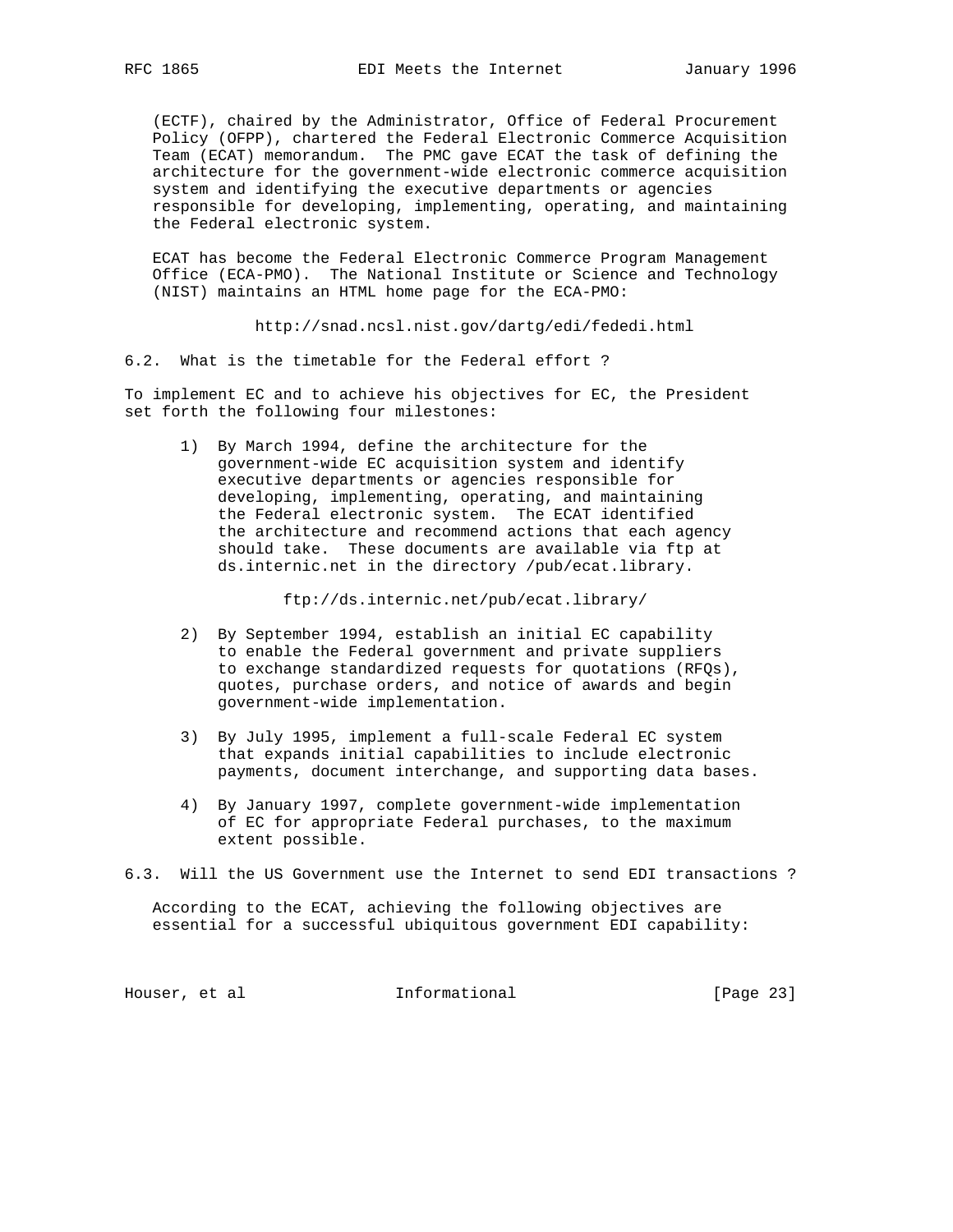- 1) E-mail systems may be used as the transport medium for EDI transactions.
- 2) FTP, FTAM, SMTP, X.400, or X.400 compatible substitutes are the preferable transport methods for EDI.
- 3) EDI functionality must be supported such that the user can choose between the Internet Protocol Suite (IPS) and Open Systems Interconnection (OSI) protocol support.
- 4) Directory services will be provided through the X.500 model as services become available.
- 5) Initial implementation of X.400 shall support the user agent services defined in P2 and P22 protocols.
- 6) By 1996, the X.400 implementations shall contain the services defined in the X.435 specification.
- 7) The Internet network may be used for EDI transactions when it is capable of providing the essential reliability, security, and privacy needed for business transactions.
- 6.4. I heard the US Government prohibited commercial use of the Internet?

 The Internet contains many Internet Service Providers (ISPs), each with its own internal policies governing the conduct of its customers. One of the largest ISPs is the National Science Foundation. At one time, NSF adopted what is called the Acceptable Use Policy of the National Science Foundation (NSF) was intended to prevent commercial uses of the original NSF-sponsored Internet telecommunications backbone. However, the growing number of commercial providers and backbones now part of the Internet have made this policy obsolescent. NSF is currently reducing its direct support in favor of subsidies to universities and other NSF sponsored organizations. Today the US Government is actively encouraging commercial uses of the Internet.

6.5. The US Government is using both Internet and OSI E-mail protocols. What should one consider when choosing which to use ?

 For more than a decade, Federal policy has been to promote the Open Systems Interconnection (OSI) telecommunications protocols developed by international standards bodies. Despite this policy, Government agencies, like the private sector, have invested far more in Internet than OSI compliant products. Marshall T. Rose's "The Internet Message"[3] compares the two alternative protocol suites and finds

Houser, et al **Informational** [Page 24]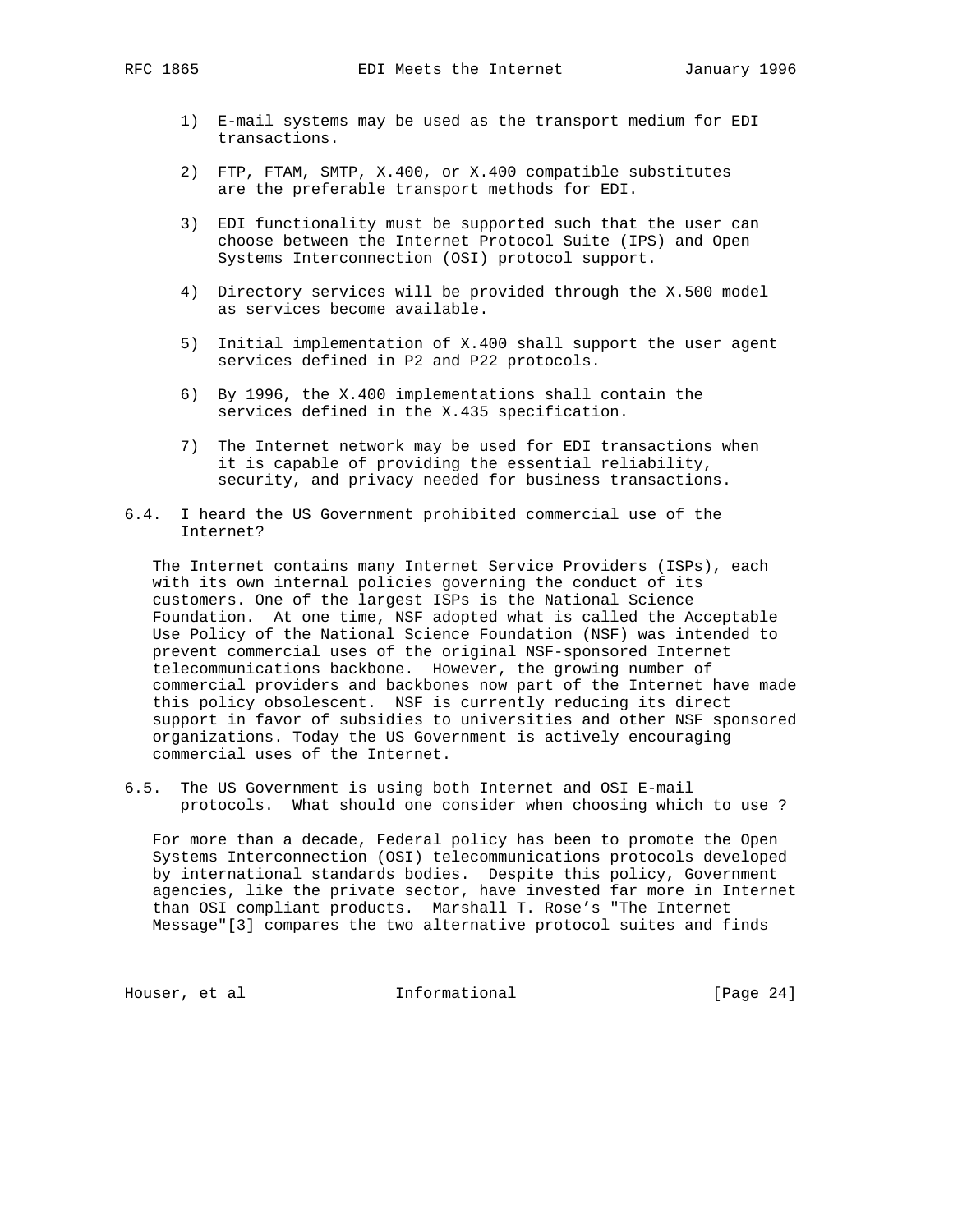clearly in favor of the IPS for messaging in general. For EDI specifically, the advantages of the IPS are its simplicity, wide availability, and security provided by Privacy Enhanced Mail (PEM, see below). IPS lacks a number of desirable features and incurs something of an efficiency penalty for binary transfers. On the other hand, the OSI standard for messaging handling service (X.400) promises a complete solution for EDI; the X.435 protocol includes responsibility notifications, X.500 directory support, EDI-specific addressing, message store support, message security, and other EDI specific services. Unfortunately, only a handful of X.435 products have actually reached the market, their interoperability is not assured, and their prices are substantially greater than for their IPS counterparts. X.400 addressing tends to lock the customer into the domain of the service provider, whereas SMTP/MIME addresses are independent of the provider, permitting the customer to take his/her business elsewhere relatively easily. The bottom line is that a lot more organizations do EDI via the Internet than via OSI.

6.6. How is the US Government using VANs to distribute business opportunities?

 Presently, VANs make EDI request for quotation (RFQ) transactions available to their subscribers (along with other services). For example, a VAN client may ask that all RFQs for chairs be forwarded immediately to them but the client is not interested in being notified about RFQs for paper products. When a VAN sends an RFQ to a specific client mailbox, the VAN modifies the "to address" to that of the client. In this way, a vendor need only subscribe to a VAN that is certified to receive and post the RFQs. The vendor then sees a single source for all RFQs of interest, regardless of which buying organization originated them. The screening and filtering process performed by the VANs prevents the spread of electronic "junk" mail. However, a trading partner could use an email filtering program to filter and sort email, saving on VAN charges.

6.7. How would use of the Internet for Federal procurement change this RFQ process?

 Initially, very few changes may be apparent. New and existing VANs will use the Internet to collect and disseminate EDI transactions; trading partners may be totally unaware of the change in technology. Prices may fall as VANs share telecommunications resources through Internet Protocols rather than maintain their own costly proprietary telecommunications services. Instead of competing with VANs, the ubiquitous connectivity of the Internet offers VANs even greater business opportunities. General purpose Internet Service Providers (ISPs) do not typically offer EDI specific services, but they can provide an alternative means to transfer EDI messages at a small

Houser, et al **Informational Informational** [Page 25]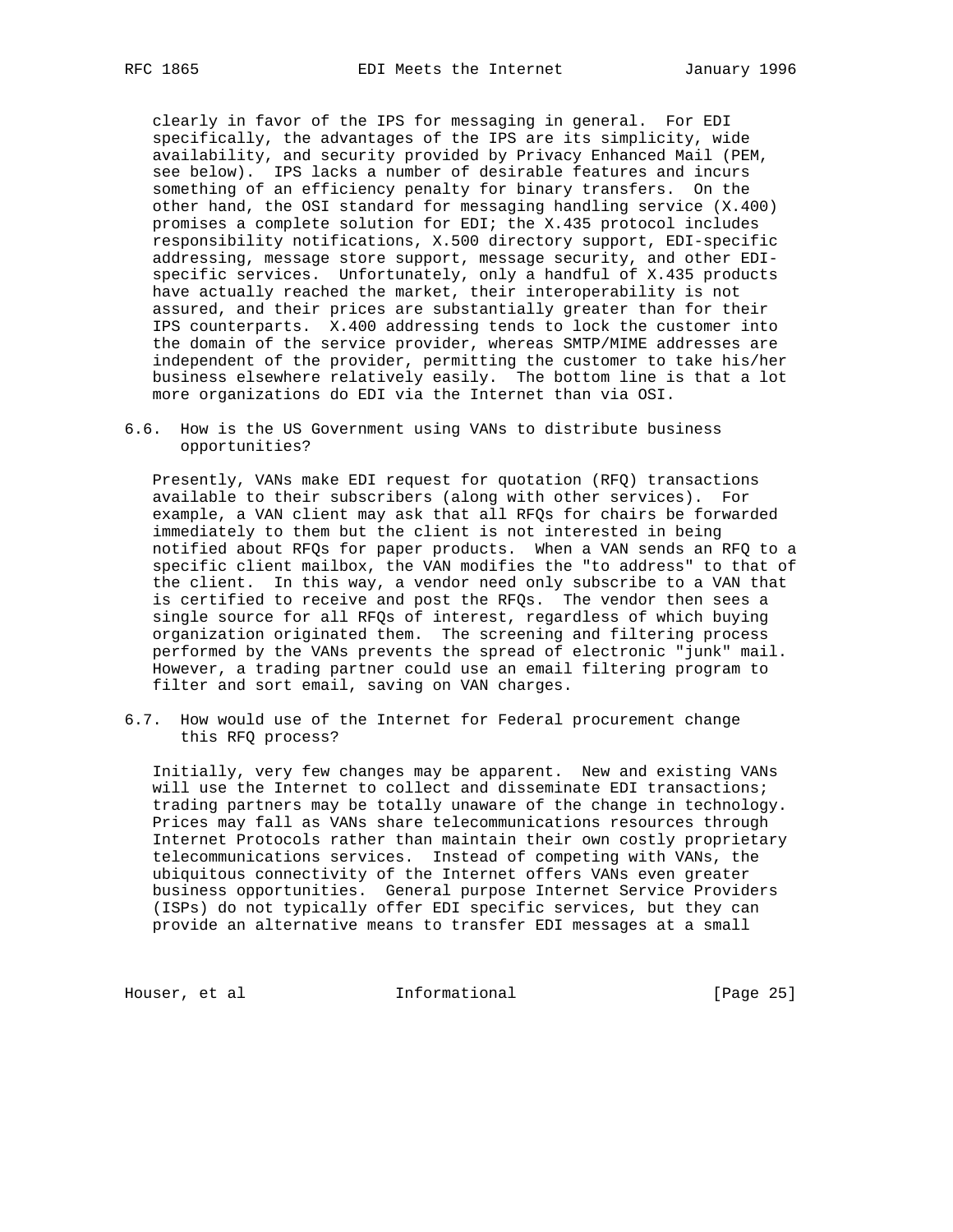fraction of the cost of typical EDI VANs.

 The impact of an organization's moving EDI onto the Internet, independent of a VAN, is more difficult to assess. In the view of some, the introduction of the Internet in the near term (1-5 years) adds additional interfaces and complexity to the organization's existing EDI environment. This may in the short term increase costs and raise new costs. But a corporate commitment to an open systems environment through the use of Internet Protocols offers the potential for a greater interoperability, integration of application systems, and therefore the promise of higher performance and lower costs. Some organizations will be able to get to these benefits others will pay for a set of largely incompatible services. The return on investment largely depends on one's ability to consider EDI on the Internet as a part of the organization's overall information systems strategy and the organization's plans for a presence on the Internet.

7. EDI Resources On The Internet

7.1. Are EDI Standards available on the Internet ?

 The Data Interchange Standards Association (DISA) has a World Wide Web server at "http://www.disa.org/" This Web server has considerable information, including a list of new standards, a list of all the X12 transaction sets, meeting minutes, calendar of events, and lists of courses. Unfortunately, as of this date, the X12 standards are not available electronically. [soap ...] Hopefully that will be added soon. [...soap]. DISA has also set up a gopher server (gopher.disa.org) and an FTP server (ftp.disa.org).

 The principle documents regarding ANSI ASC X12's planned alignment with EDIFACT are available on the World Wide Web. The alignment plan adopted by a mail ballot of X12 in December 1994/January 1995 is at

http:/www.disa.org/info/alinplan.html

The "floor motion" adopted at the X12 meeting in February 1995 is at:

http:/www.disa.org/meetings/alinmotn.html

 The following mail lists and exploders support X12 and EDIFACT standards development work.

Houser, et al **Informational** [Page 26]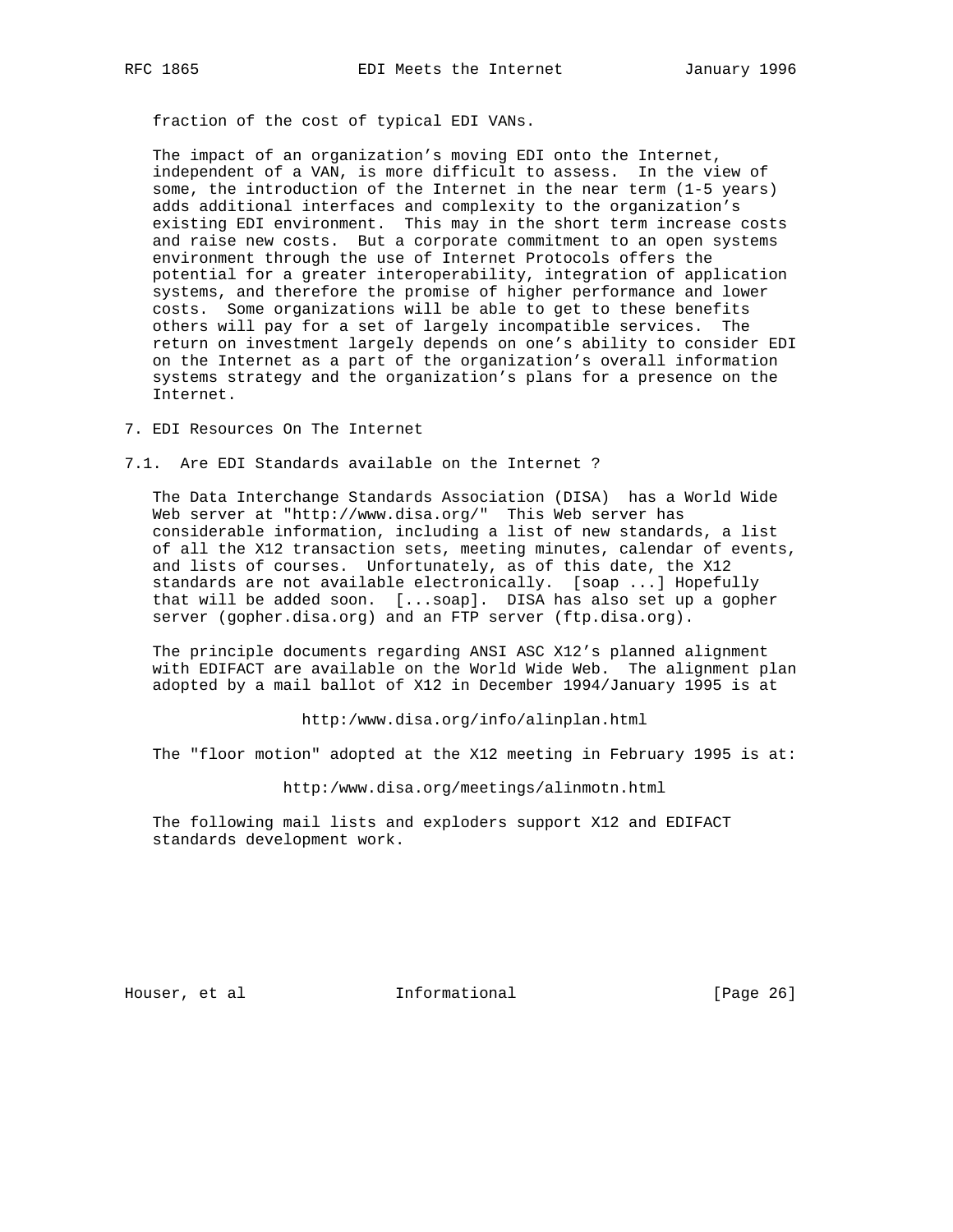------------------ X12G Mailing list:

------------------

This is a fully open exploder set up to support X12G.

To subscribe send an e-mail message to:

x12g-request@snad.ncsl.nist.gov

The text of the message should only contain the following:

subscribe x12g

 After you subscribe, you can broadcast your messages to the participants (who have subscribed) via the address

x12g@snad.ncsl.nist.gov.

 --------------------- FED-REG Mailing list: ---------------------

> This new exploder is concerned with the federal EDI Registry and the implementation of IMPDEF within the registry, the EDI Viewers and Editors, and the use of IMPDEF to upgrade EDI products. The nature of this mailist calls for informal discussion focusing on pragmatic issues.

To subscribe send an e-mail message to:

fed-reg-request@snad.ncsl.nist.gov

The text of the message should only contain the following:

subscribe fed-reg

Messages intended for the fed-reg list should be sent to:

fed-reg@snad.ncsl.nist.gov

 ------------------------- X12C-IMPDEF Mailing list: -------------------------

> This exploder deals with formal discussion in the context of X12 regarding the evolution of IMPDEF. If would expect that discussions in the context of the "fed-reg" exploder result in

Houser, et al **Informational** [Page 27]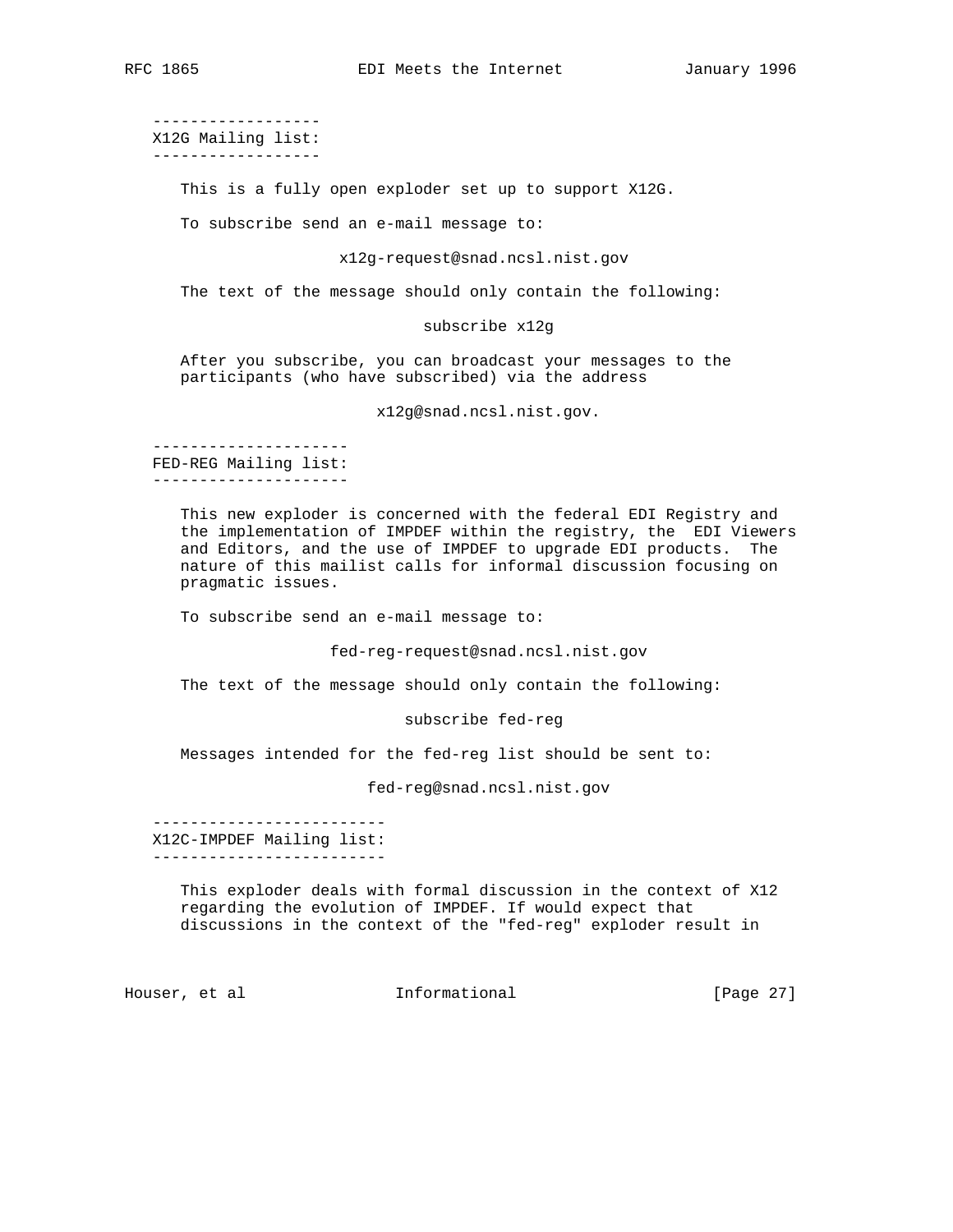formal DMRs submitted to "x12c-impdef" and X12C. Anyway, the process will be defined and controlled by the appropriate X12C authority.

To subscribe send an e-mail message to:

x12c-impdef-request@snad.ncsl.nist.gov

The text of the message should only contain the following:

subscribe x12c-impdef

Messages intended for the fed-reg list should be sent to:

x12c-impdef@snad.ncsl.nist.gov

See section 7.7 for additional EDI related mailing lists.

7.2. Are EDIFACT Standards available on the Internet ?

 You can access the EDIFACT standards via GOPHER from the International Telecommunications Union (gopher://info.itu.ch). Here are the general directions in getting to the standards.

 1. Launch the gopher client as gopher info.itu.ch 2. Select entry 11 (UN and international organizations) 3. Select entry 1 (UN EDITRANS, UN/EDIFACT (EDICORE)) 4. Select entry 3 (UN-EDIFACT Standards Database (EDICORE)) 5. Select entry 1, Publications.

If you want the actual standards, select 1, Drafts. You will get

 D93A (which becomes the standard S94a) D94A (which will be next year's standard).

 If you want the UNTDED, select 2. If you want the UNTDID, select 3. When you get to the lowest level directory in which ever path you choose, press D (i.e. upper case D) to download. Choose the protocol that suits and you are the proud owner of an EDIFACT Standards Directory.

 For electronic mail retrieval, send your message to itudoc@itu.ch with no subject and the following message body:

 START GET ITU-1900 END

Houser, et al **Informational** [Page 28]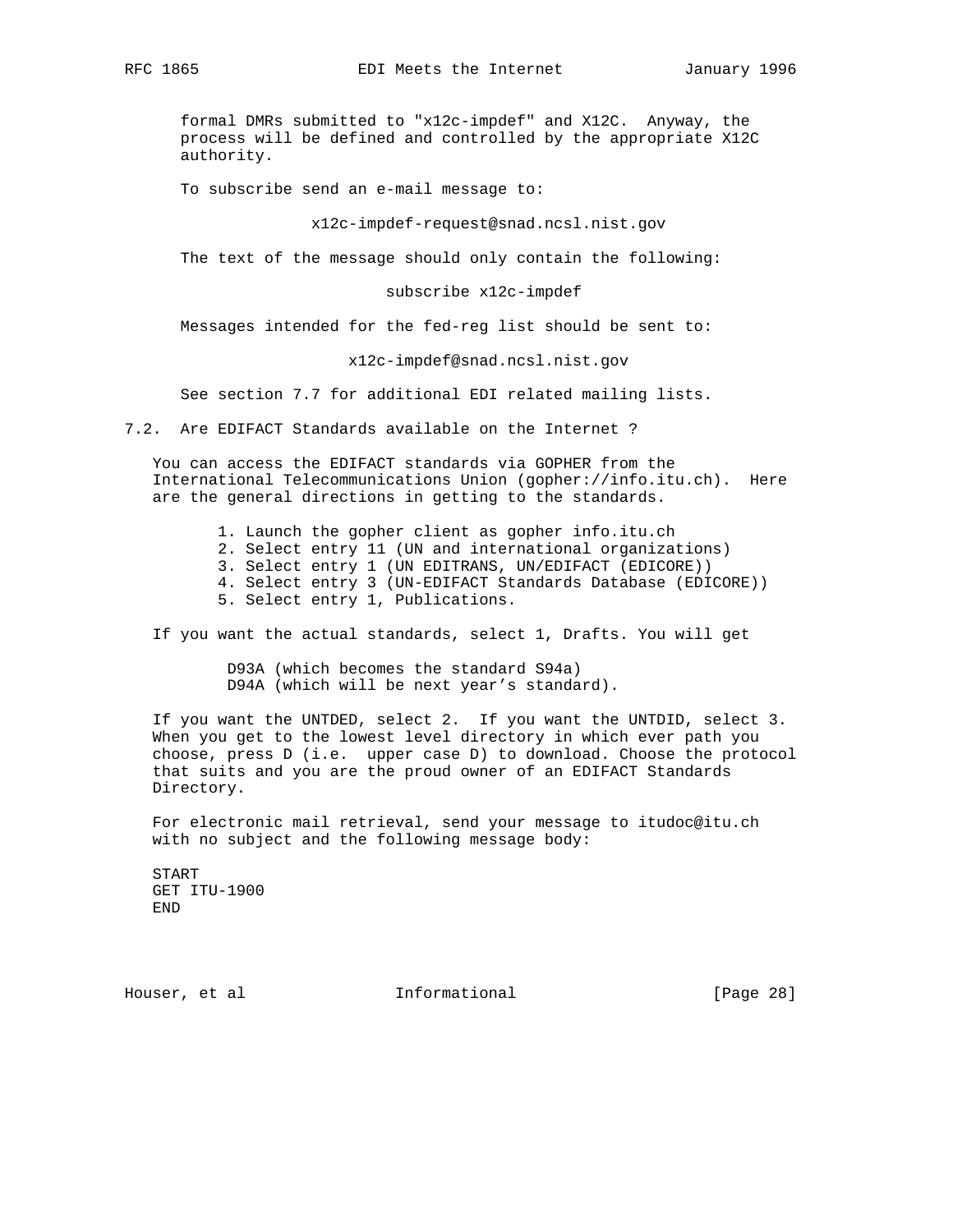- 
- 7.3. The EDI X12 standards are quite complex. How do we decide what X12 transactions to implement and how ?

 There are a number of generic implementation conventions (ICs) or guidelines; most ICs are prepared on an industry-by-industry basis. Be sure that both you and your current trading partners are working from the same set. The Federal Electronic Commerce for Acquisition Program Management Office has been promoting the 3040 version throughout the government and the private sector. Older versions may be used in accordance with the ASC X12 rules. Certain ICs are published by the Data Interchange Standards Association (DISA); contact DISA at the address above for information about ICs for your applications. Certain ICs as well as the X12 standards may be obtained through:

> Washington Publishing Company c/o EDI Support Services P.O. Box 203 Chardon, OH 44024-0203

 US Phone (800) 334-4912 Non-US Phone (216) 974-7650 Fax (216) 974-7655

7.4. What Implementation Conventions (ICs) are available over the Internet ?

 The US. Federal Implementation Guidelines for Electronic Commerce for Acquisition are available for free via FTP at ds.internic.net. These cover X12 transaction sets 810, 820, 824, 836, 838, 840, 843, 850, 855, 864, and 997. The path is pub/ecat.library/fed.ic/xxx where xxx can be acrobat.pdf, postscript or ascii file formats.

ftp://ds.internic.net/pub/ecat.library/fed.ic/

 The SPEEDE/ExPRESS Project, funded by the National Center for Education Statistics of the U.S. Dept. of Ed., publishes an Implementation Guide for X12 transaction sets 130, 131, 146, 147, and 997. The July 1994 versions (each in WordPerfect and in Postscript) may be retrieved by anonymous FTP at admissions.carleton.ca. The WordPerfect 5.1 files are found in /pub/wp\_speede\_2 while the Postscript files are found in /pub/ps\_guide\_2.

> ftp://admissions.carleton.ca/pub/wp\_speede\_2/ ftp://admissions.carleton.ca/pub/psguide\_2/

 Complete directions for retrieving these files can be found in the AACRAO gopher at AACRAO-DEC.NCHE.EDU. Choose the SPEEDE/ ExPRESS

Houser, et al **Informational** [Page 29]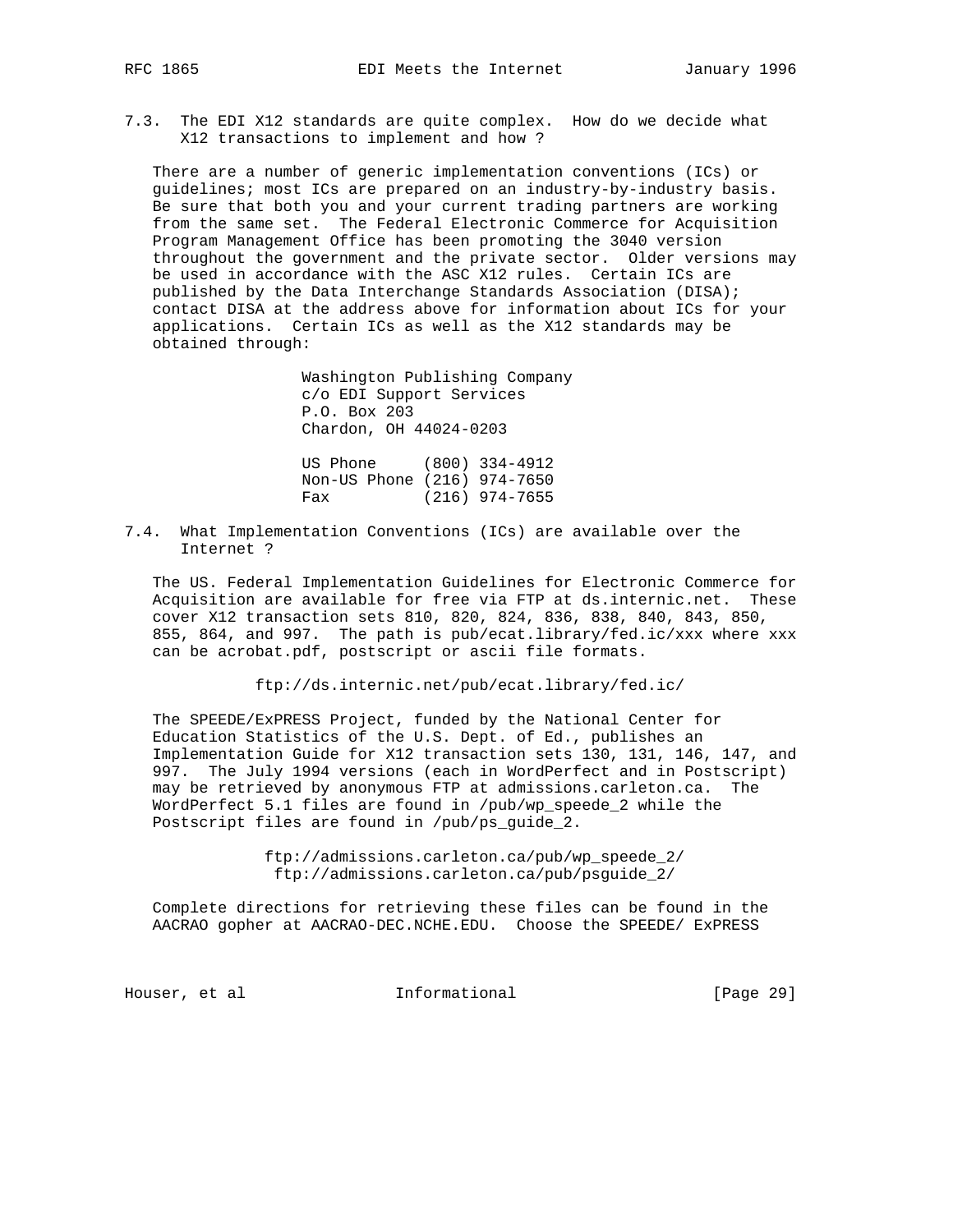menu item, then Publications, and then select a version of the Implementation Guide. Note that guidelines are sometimes referred to by the release/version designation (currently 3040).

 The Defense Information Systems Agency (DISA) Center for Standards is the designated configuration manager for DoD Electronic Commerce/Electronic Data Interchange (EC/EDI) standards. The DoD EC/EDI Standards repository system, available via anonymous FTP from ftp.sterling.com in the /edi/DoD-edi/ directory, contains DoD EDI ICs separated into two categories, User and Test.

ftp://ftp.sterling.com/edi/DoD-edi/

 Test conventions are identical to User, except that the condition designator for all applicable transaction sets, data segments and data elements used by that convention are designated as Mandatory for test purposes. Implementation convention files, both user and test versions, can be downloaded either individually or all together in compressed self-extracting files. All the implementation files are available, when decompressed, in both WordPerfect 5.1/5.2 (.WP) file format and Standard Exchange Format (SEF) test files which are for use with EDISIM software or any other EDI software that conforms with the EDISIM .SEF file format.

 The /DoD-edi/2003\_User & \_Test directories contain draft DoD Implementation Conventions based on ANSI X12 Version 2 Release 3 (2003):

- 840 Request for Quotation
- 843 Response to Request for Quotation
- 850 Purchase Order
- 997 Functional Acknowledgement

 The /DoD-edi/3010\_User & \_Test directories contain draft DoD Implementation Conventions based on ANSI X12 Version 3 Release 1 (3010):

- 810 Invoice:
- 810 Commercial
- 810 Progress Payment
- 810 Public Voucher
- 840 Request for Quotation
- 843 Response to Request for Quotation
- 850 Purchase Order
- 997 Functional Acknowledgement

 Additional 2003 and 3010 based conventions may be added in the near future. 3010 based conventions will never progress to approved

Houser, et al **Informational** [Page 30]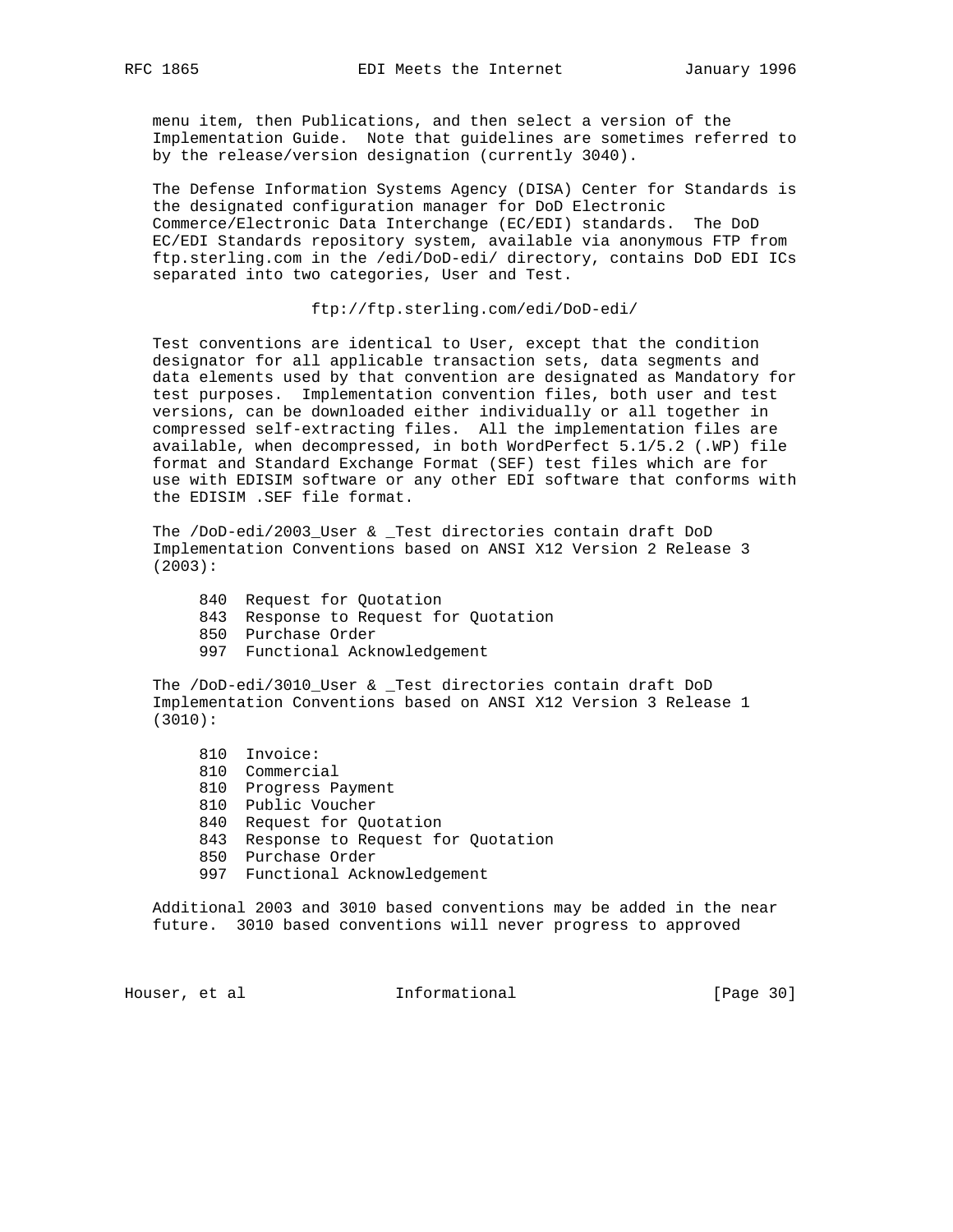status but will be used temporarily by various DoD agencies to implement phase I of the DoD Electronic Commerce (EC)/Electronic Data Interchange (EDI) in Contracting Report.

 The /DoD-edi/3050\_User directory contains draft DoD Implementation Conventions based on ANSI X12 Version 3 Release 5 (3050):

- 840 Request for Quotation
- 843 Response to Request for Quotation
- 850 Purchase Order
- 855 Purchase Order Acknowledgement
- 860 Purchase Order Change Request Buyer Initiated
- 865 Purchase Order Change Acknowledgement/Request Seller Initiated

 Note that the ICs in the /DoD-edi/3050\_USER directory were developed as a means to express DOD requirements for an ANSI X12 3050 based transaction set. They are not approved for implementation. They have been submitted to the Federal IC configuration management process for adoption throughout the federal government. Since they are subject to Federal review and are based upon a standard not yet released, changes can be anticipated. (See ECA PMO above)

7.5 How can a trading partner keep up with all these implementation conventions (ICs) and revisions in X12 and EDIFACT?

 The US government is trying to standardize electronic communications internally and with it's 300,000 plus suppliers. This requires standardization of the standards process and cross communication between programs. The IMPDEF message and the NIST Federal IC Registry will place electronic versions of all its ICs on the Registry - both full federal ICs and individual agency ICs - so that any trading partner can download and use them. In combination with message data compliance checking as well, smaller firms should be able to get into EDI and start benefitting both themselves and the government.

7.6. Where can I get information on EDI translation software ?

 Several commercial trade magazines publish periodic guides to EDI translation software. Under commission by the US Government, the Logistics Management Institute (LMI) of McLean, Va. published "A Guide to EDI Translation Software, 1994 Edition." The guide describes the features and characteristics of EDI software offered by more than 60 vendors. Commercial organizations can get copies for \$20 each by sending a check made out to the Logistics Management nstitute. Federal agencies may have up to five free copies by sending requests to

Houser, et al informational informational [Page 31]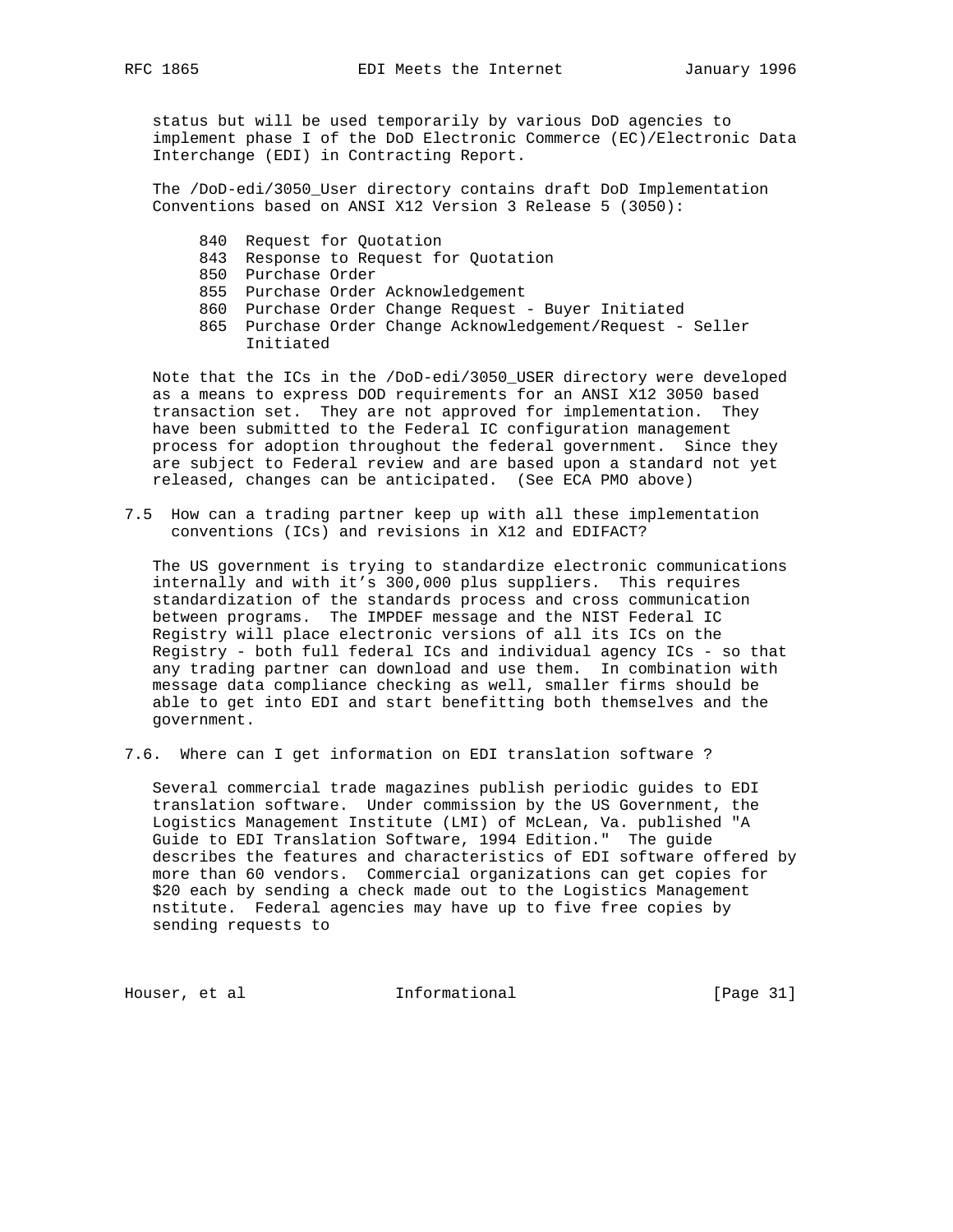Logistics Management Institute Attn. Library 2000 Corporate Ridge McLean, Virginia, 22102-7805

 You can fax a typed request to the LMI library at (703) 917-7597 or send a request to library@lmi.org. Requests for hard copies of the Guide must include the requester's name, organization, address, telephone number, and number of copies desired. All requests should cite Report IR421RD1. If you have questions about the Guide, you can contact the author, Harold Frohman, at (703) 917-7286 or send him an Internet message at hfrohman@lmi.org. A somewhat older LMI report (1992), but still quite relevant, is EDI Planning and Implementation Guide (DL204RD1, August 1992).

7.7. How do I keep in touch with others pursuing EDI and Electronic Commerce on the Internet ?

 There are several EDI related mailing lists on (and off) the Internet. Information on subscription follows below.

 ---------------------- IETF-EDI Mailing list: ----------------------

> The IETF-EDI list has been established as a forum for discussing methods of operating EDI transactions over the Internet, and for discussing specifications which permit such operation. This list is therefore focused on the technology of Internet usage of EDI, rather than on more general aspects of EDI technology or use.

To subscribe, send an e-mail message to:

LISTSERV@BYU.EDU.

The text of the message should only contain the following:

sub ietf-edi <your-name>

Messages intended for the ietf-edi list should be sent to:

IETF-EDI@BYU.EDU.

Houser, et al **Informational** [Page 32]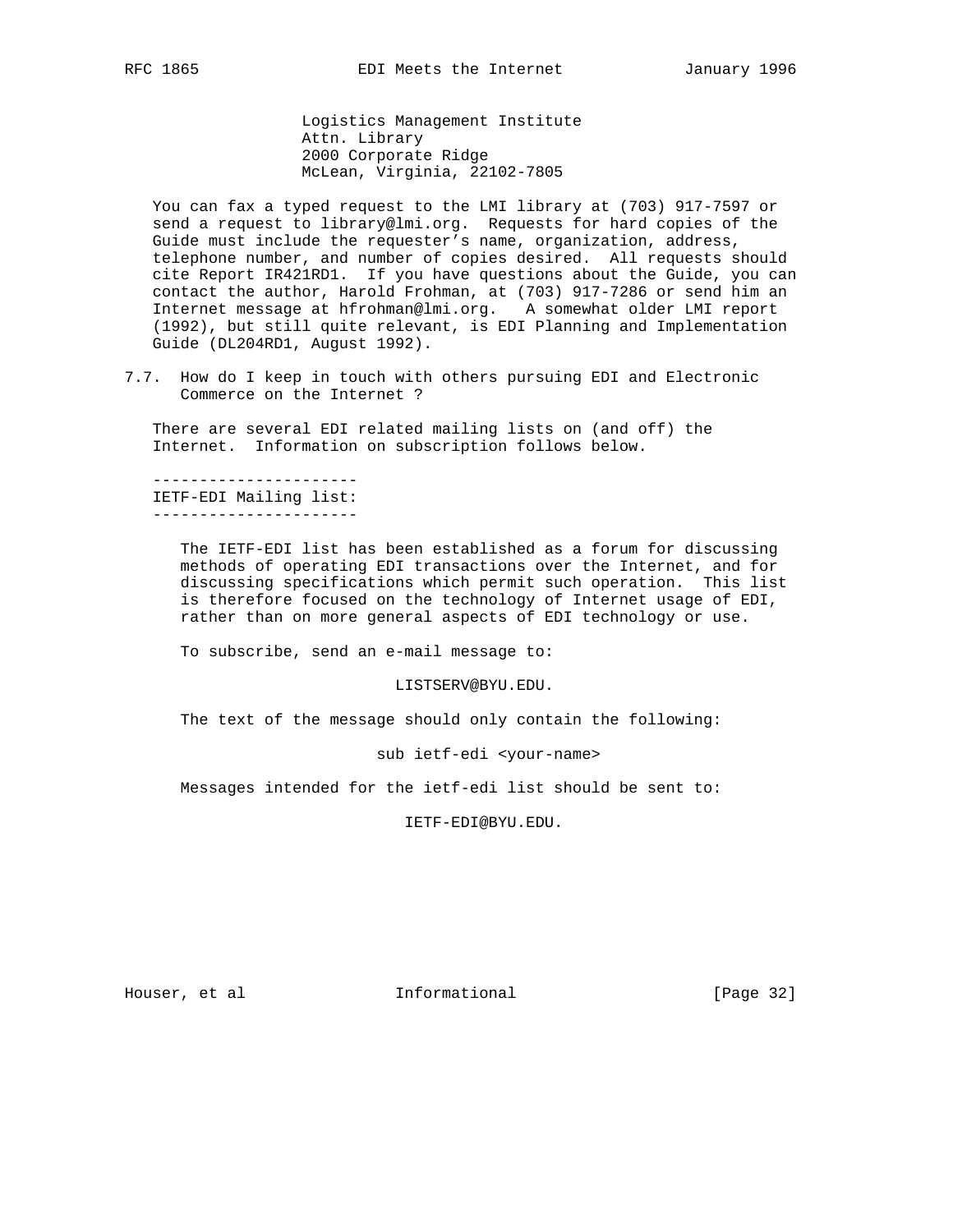------------------- EDI-L Mailing list: -------------------

> The EDI-L list is target towards more general EDI discussions. The edi-l mailing list is also gatewayed to the USENET newsgroup bit.listserv.edi-l.

To subscribe, send an e-mail message to:

listserv@uccvma.ucop.edu

The text of the message should only contain the following:

subscribe edi-l <your-name>

Messages intended for the edi-l list should be sent to:

EDI-l@uccvma.ucop.edu

 --------------------- EDI-NEW Mailing list: ---------------------

> This list complements ietf-edi in the sense that it promotes discussion of new approaches to edi and the extension of edi beyond its traditional domains.

To subscribe, send an e-mail message to:

edi-new-request@tegsun.harvard.edu

The text of the message should only contain the following:

subscribe edi-new <your-name>

Messages intended for the edi-new list should be sent to:

edi-new@tegsun.harvard.edu

Houser, et al informational informational [Page 33]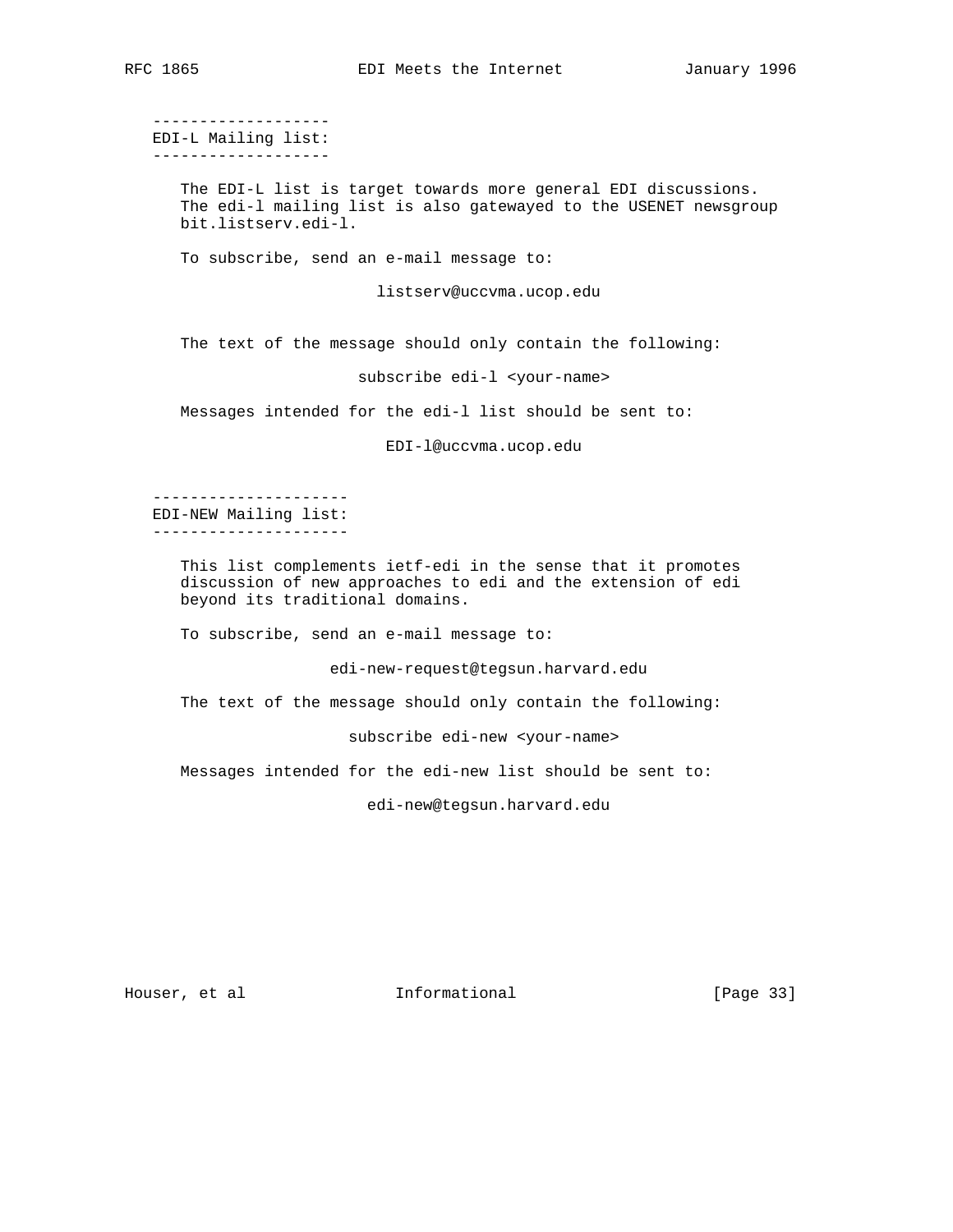---------------------- SPEEDE-L Mailing list: ---------------------- The main purpose of this list is for discussions of Educational EDI Standards. To subscribe, send an e-mail message to: listserv@vtvm1.cc.vt.edu The text of the message should only contain the following: SUBSCRIBE SPEEDE-L firstname lastname Messages intended for the speede-l list should be sent to: speede-l@vtvm1.cc.vt.edu ---------------------- OPEN-EDI Mailing list: ---------------------- The main purpose of this list is for UN/EDIFACT users to review the work of JTC1/SC30. To subscribe, send an e-mail message to: majordomo@utu.premenos.com The text of the message should only contain the following: subscribe open-edi Messages intended for the open-edi list should be sent to: OPEN-EDI@utu.premenos.com ------------------ ECAT Mailing list: ------------------ The Federal Electronic Commerce for Acquisition Team (ECAT) has established an open mail list for those interested in ECAT activities.

Houser, et al **Informational** [Page 34]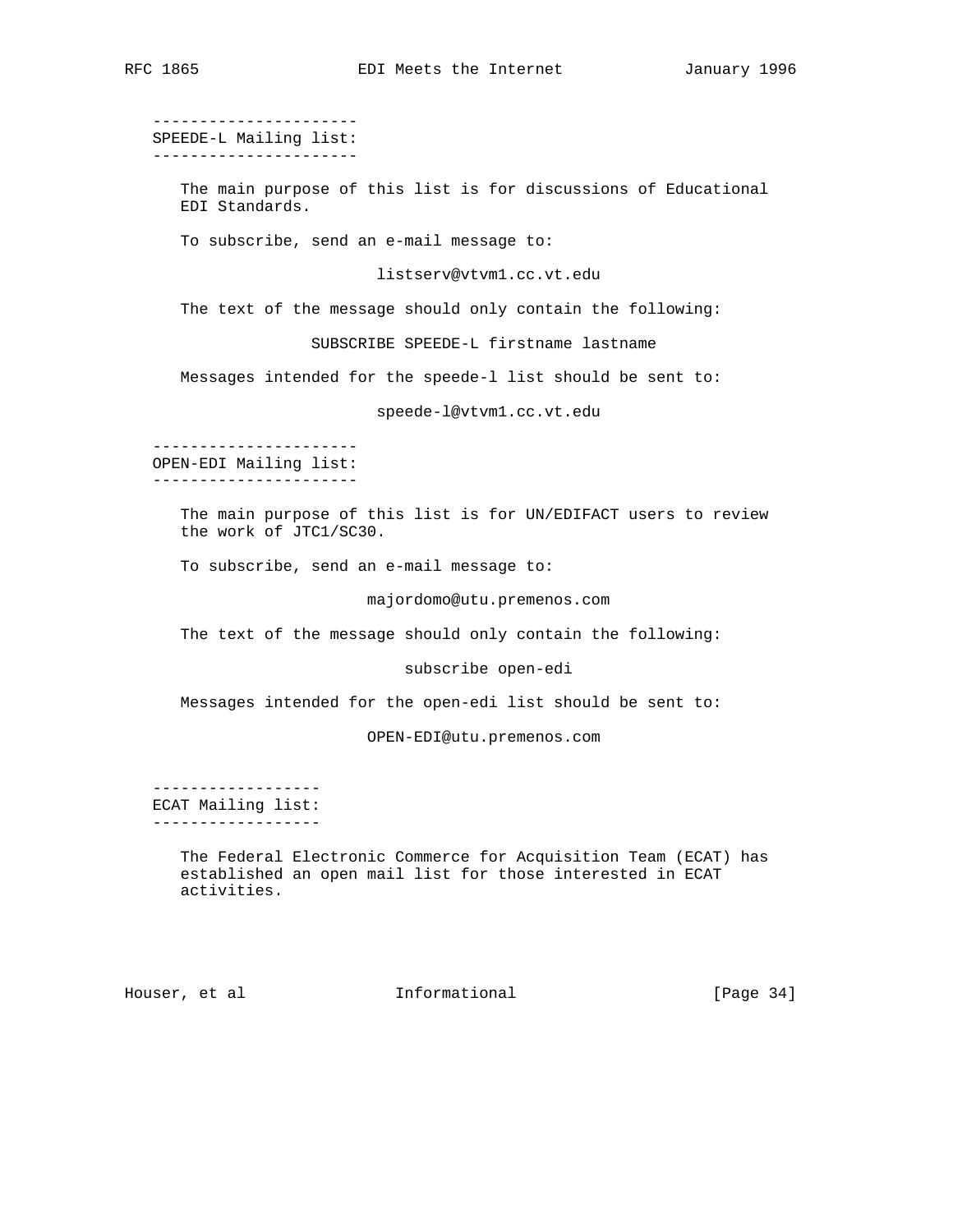Information sent to the forum address is automatically distributed to all forum members. This forum is available 24 hours a day, 7 days a week. Currently, only ASCII text messages up to 250kb are supported. For best results when sending messages to this forum, each line should be limited 70 characters followed by a carriage return. Also, your name and email address should be included in the body of messages sent.

To subscribe, send an e-mail message to:

listserv@forums.fed.gov

The text of the message should only contain the following:

subscribe ecat firstname lastname

Messages intended for the ECAT list should be sent to:

ECAT@forums.fed.gov.

7.8. Can I get messages that have been previously posted to the EDI mailing lists ?

 Yes. Messages that have appeared on the ecat, edi-l, edi-new, fed reg, x12c-impdef and ietf-edi list are available via FTP from

ftp://ftp.sterling.com/edi/lists/

7.9. I have EDI related material I'd like to make available to the Internet community. How do I do that ?

 If you have an existing Internet connected site, you can make the information available via FTP or WWW. If you do not wish to go to the effort, send mail to Kent Landfield at

#### edi-archive@sterling.com

 Sterling Software is making the archive publicly available to the community. Anyone who wants to distribute EDI related documents may contact Sterling to make your documents publicly available on ftp.sterling.com. For example, the Department of Veterans Affairs has posted numerous studies and training materials on EDI which are available to the public at ftp.sterling.com/edi/va/.

7.10. Where are EDI Archives on the Internet ?

 Some have been discussed previously while others have not. Here is a very incomplete list of sites that archive EDI related material and

Houser, et al **Informational** [Page 35]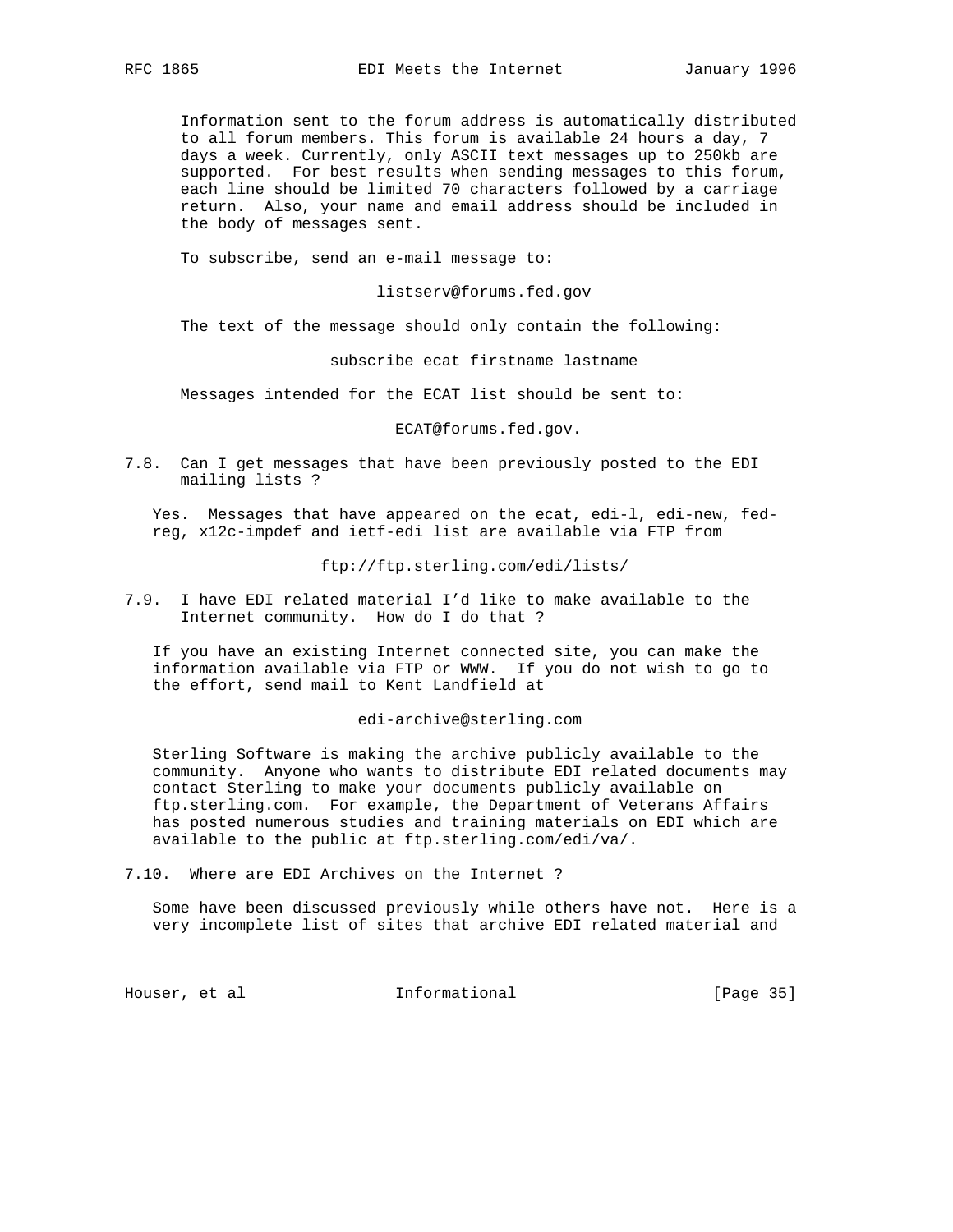make that information publicly available.

- o ftp://admissions.carleton.ca/pub/
- o ftp://ds.internic.net/ietf/edi/
- o ftp://ds.internic.net/pub/ecat.library/
- o ftp://ftp.sterling.com/edi/
- o ftp://ftp.swin.edu.au/pub/edi/
- o ftp://prospero.isi.edu/pub/papers/security/
- o ftp://turiel.cs.mu.oz.au/pub/edi/
- o http://snad.ncsl.nist.gov/dartg/edi/fededi.html
- o http://waltz.ncsl.nist.gov/ECIF/ecif.html
- o http://www.disa.org/
- o http://www.acq.osd.mil/ec/
- o http://www.ietf.cnri.reston.va.us/
	- o http://www.premenos.com/standards/EDIStandards.html
- 8. Security Considerations
- 8.1. What security measures are needed to connect to the Internet ?

 Internet security measures can be placed in two broad categories: protecting your system from intruders and protecting the content and integrity of your messages. With respect to the latter, EC/EDI transactions of nominal value and sensitivity do not require special security requirements. However, if the information has any sensitive aspects, you will need to take measures discussed below. Competitors might intercept your bids and undercut your proposal. Or they could monitor your purchases and shipping notices to determine your firm's production capacity. To ensure confidentiality of the message, your e-mail system should offer some means of encrypting the message in a manner only the intended recipient can read. Trading partners are responsible for satisfying existing rules and regulations relating to computer security and privacy. For example, bid data received by government systems is subject to the appropriate controls. Trading partner financial account data is likewise subject to disclosure restrictions. To thwart those who might tamper with a message to divert delivery by changing the "ship-to" address, digital signatures can attest to the integrity of the message. Digital signatures can also authenticate messages, preventing pranksters or rivals from submitting false orders.

8.2. How do we go about protecting our system ?

 The weakest link in most systems are people and passwords; your current practices for managing both will apply to use of the Internet. Steps you can take include:

Houser, et al **Informational** [Page 36]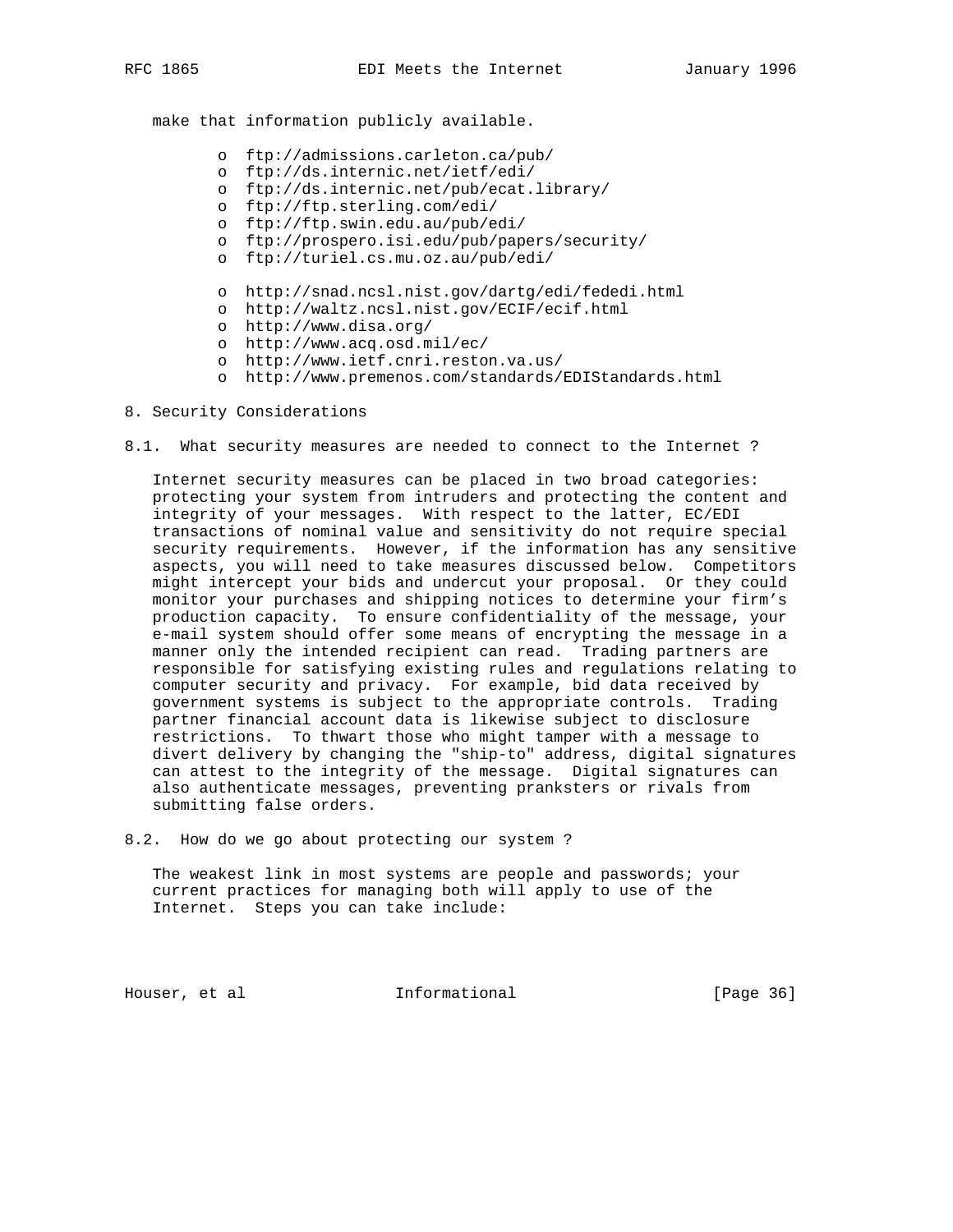- o Obtain, study, implement, and enforce the NIST FIPS (112) on passwords. Make the practice of safe computing a condition of continued employment and let your staff know it.
- o Conduct a risk assessment as described in Appendix M of the Federal Electronic Commerce for Acquisition Team report Streamlining Procurement Through Electronic Commerce. This documents is available via ftp at ds.internic.net in the directory /pub/ecat.library.
- o Apply the recommendations from NIST Special Publication 800-9, Good Security Practices for Electronic Commerce, Including Electronic Data Interchange as appropriate.
- o Establish necessary internal and external "Firewalls." See John Wack and Lisa Carnahan, "Keeping Your Site Comfortably Secure: An Introduction to Internet Firewalls," NIST Special Publication 800-10, undated.
- o Review RFC 1281[4] Guidelines for the Secure Operation of the Internet and RFC 1244 Holbrook and Reynolds "Site Security Handbook"
- o Review Cheswick and Bellovin's "Firewalls and Internet Security - Repelling the Wily Hacker," Addison-Wesley [5]
- o Consider implementing active countermeasures in your firewalls. See "There Be Dragons" by S. Bellovin, Proceedings of the Third Usenix UNIX Security Symposium, September 1992[6]. You can contact Bellovin at smb@ulysses.att.com.
- 8.3. Is there good publicly available software I can use?

 These are several free, publicly available, security tools one can obtain via ftp from one of many good archives. If your company uses UNIX systems to connect to the Internet or has UNIX systems connected to the Internet get and use the following tools:

- 1. The Purdue University COAST Security Archive (Computer Operations, Audit, and Security Tools, run by Gene Spafford) is located at coast.cs.purdue.edu and mirrored in a few places, including ftp.sterling.com.
- 2. COPS available from ftp.cert.org in /pub/tools
- 3. TIGER available from net.tamu.edu in pub/

 These tools are a series of scripts and programs that will alert you to many well-know problems and holes in UNIX systems and how to fix them.

Houser, et al **Informational** [Page 37]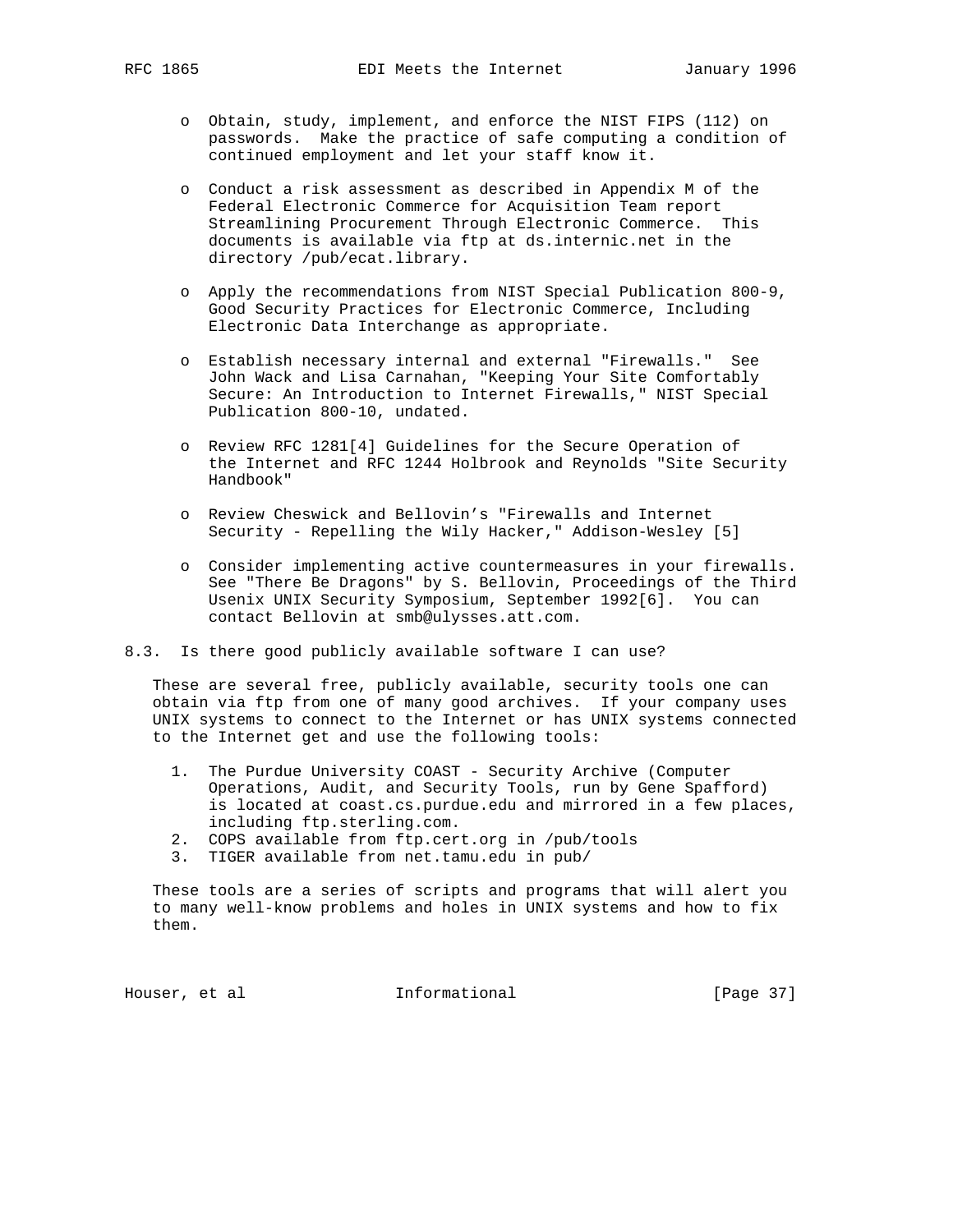The Computer Emergency Response Team (CERT) at Carnegie Mellon University can assist with computer break-ins as well as provide notices of security activity on the Internet. The US Department of Energy's Computer Incident Advisory Capability (CIAC), located at Lawrence Livermore National Laboratory, can provide assistance at ciac@llnl.gov or at 510-422-8193. CIAC offers software and documents on their anonymous ftp server at ciac.llnl.gov. Both CERT and CIAC are members of the Forum of Incident Response and Security Teams (FIRST), a global organization to foster cooperation and coordination among computer security teams worldwide.

8.4. How good are electronic or digital signatures ? Can they be used in court ?

 Properly used, these signature systems are better than existing paper based authentication and forgery detection technology. You will find a clear and concise description of how these signatures work in Gary Ratterree's RIPEM Beginner's Guide; contact Ratterree at grayr@cs.tamu.edu. Other references include:

| ftp://ftp.tis.com/public/PEM/                         | for Privacy Enhanced Mail |
|-------------------------------------------------------|---------------------------|
| ftp://ftp.rsa.com/                                    | for PEM                   |
| ftp net-dist.mit.edu:/pub/PGP for Pretty Good Privacy |                           |
|                                                       | (PGP)                     |

 An "infrastructure" for public keys is not required to use public key encryption or digital signatures. In the absence of such an infrastructure, the encryption protocol and the public keys would need to be exchanged bilaterally, such as part of the trading partner agreement. A public key infrastructure would provide a secure means to obtain a public key without a need for a manual key exchange.

 But digital techniques will become more convenient with the arrival of additional infrastructure and support systems. The US government is taking steps to ensure the admissibility in court of such systems. We anticipate that the necessary regulatory and legal infrastructure will be in place about the same time as the necessary directory and certificate services and other supporting systems come on-line. We expect to see expansion of several government pilot programs in the later half of 1994. NIST recently published a report on the Public Key Infrastructure (PKI) and related policy issues; for information contact the NIST Computer Security Division at 301-975-2934.

8.5. Are there other US government standards publications I should be aware of?

Yes. Here is a sample of those you will often hear mentioned.

Houser, et al **Informational Informational** [Page 38]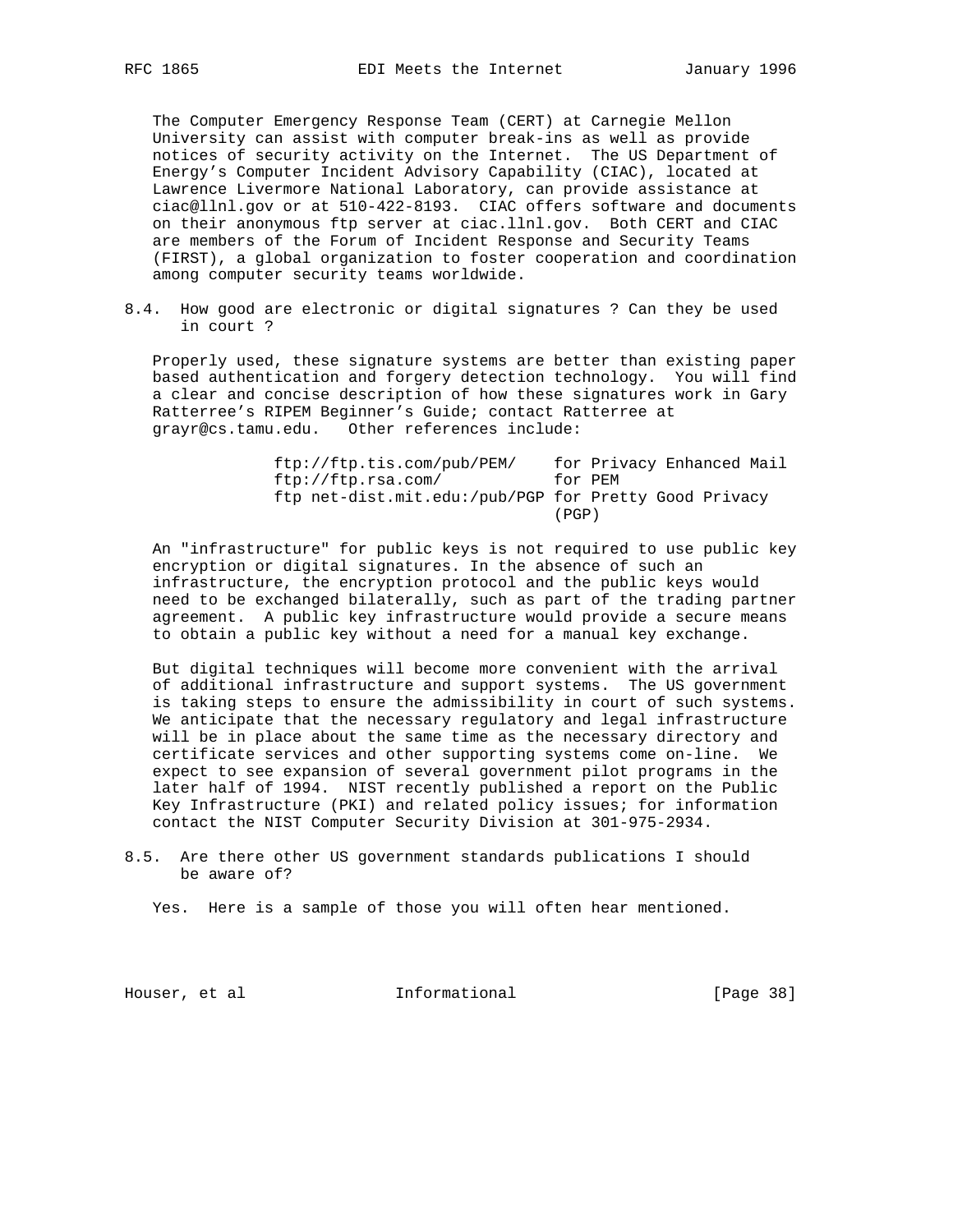- 1. Federal Information Processing Standard (FIPS) Publication 46-1, Data Encryption Standard, January 1988.
- 2. FIPS Publication 65, Guideline for Automated Data Processing Risk Analysis, August 1979.
- 3. FIPS Publication 113, Computer Data Authentication, May 1985.
- 4. FIPS Publication 180, Secure Hash Standard (SHS), May 1993.
- 5. FIPS Publication 186, Digital Signature Standard (DSS), May 1994.
- 6. NIST Special Publication 800-9, Good Security Practices for Electronic Commerce Including Electronic Data Interchange, December 1993.

The FIPS standards may be ordered from the

 U.S. Department of Commerce National Technical Information Service Springfield, VA 22161.

## 9. References

- [1] UN/EDIFACT (Electronic Data Interchange for Administration, Commerce and Transport) Syntax Rules (ISO 9735), March 1993, United Nations Economic Commission for Europe (UN/ECE), Working Party for the Facilitation of International Trade Procedures (WP.4)
- [2] FIPS Publication 161-1, Electronic Data Interchange (EDI), National Institute of Standards and Technology, April 1993.
- [3] The Internet Message: Closing the book with electronic mail, Marshal T. Rose., Prentice Hall, Englewood Cliffs, New Jersey, 1993.
- [4] Pethia, R., Crocker, S., and B. Fraser, "Guidelines for the Secure Operation of the Internet", RFC 1281, Software Engineering Institute, Trusted Information Systems, Inc., Software Engineering Institute, November 1991
- [5] Firewalls and Internet Security Repelling the Wily Hacker, by Cheswick and Bellovin, Addison-Wesley, 1994, ISBN 0-201-63357-4

Houser, et al **Informational** [Page 39]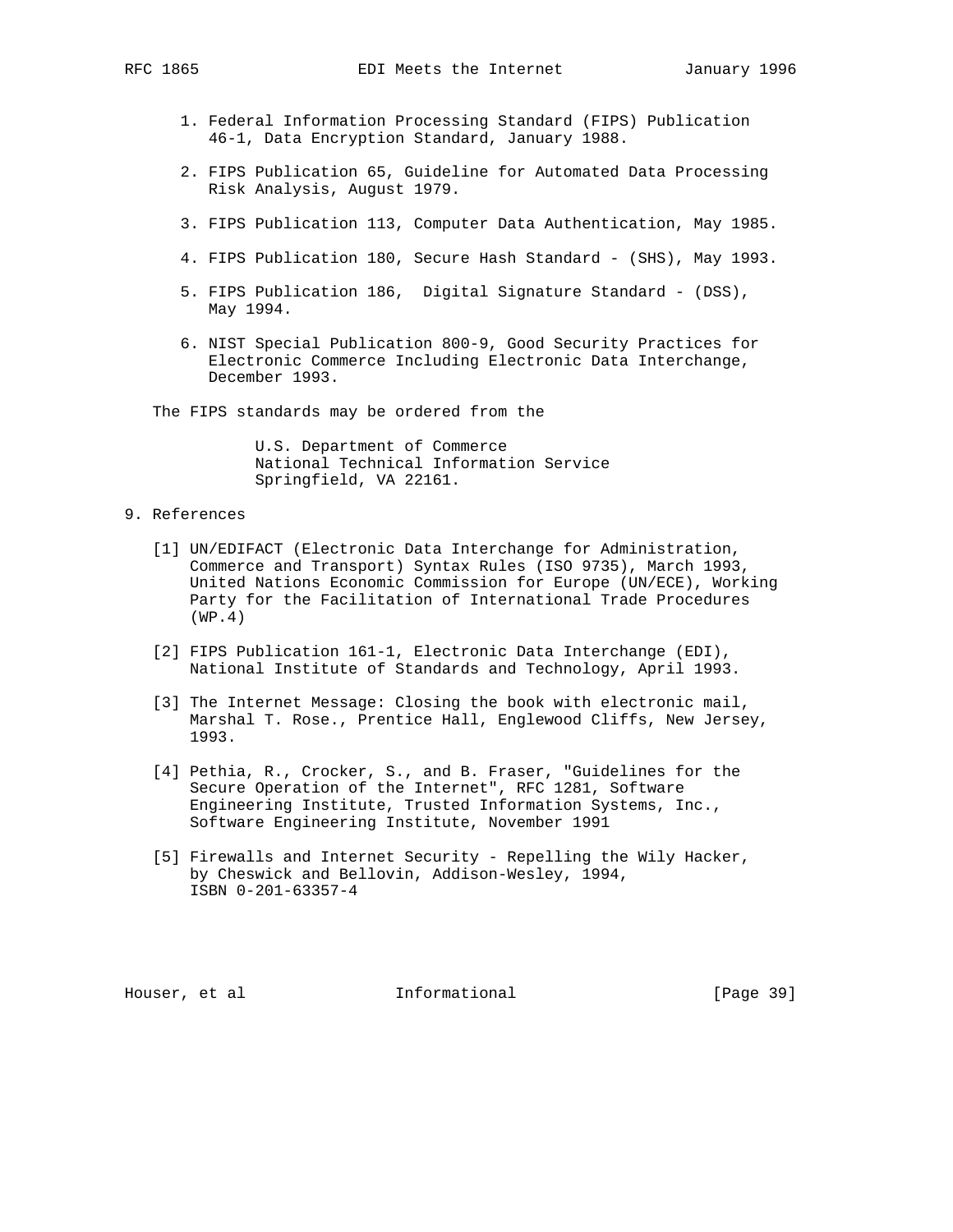[6] There Be Dragons, S. Bellovin, Proceedings of the Third Usenix UNIX Security Symposium, Baltimore, Maryland, September 1992. USENIX Association, ISBN 1-880446-46-4

### 10. Credits

 James A.(Artch) Griffin <artch@AGRIFFIN.CPCUG.ORG> is credited with co-authorship as he prepared the ECAT FAQ which I used (or perhaps abused) as the base document. Artch was judicious and patient as he watched his original text being rewritten over and over.

 Carl Hage contributed detailed explanations and clarifications of the various Internet protocols and services and how EDI can employ them.

 I would like to thank the following people for their comments and specific contributions: Kent Landfield, Mike Bauer, Kit Lueder, Eric Christ, Betsy Bainbridge, Bob Lyons, Kirby Spencer, Sally Hambridge, Ed Levinson, Warren Smith, Steve Bass, Jerry Johnson, Randy VandenBrink, John Pillay, Jim W.C. Smith, Mark Charles, Jean- Philippe Favreau. I apologize if I omitted any one of the many folks who responded to my many calls for comments.

 I greatly appreciate Kent Landfield for his editorial assistance during final preparation of this document. Sterling Software graciously hosted the work in progress for ftp access and review, saving many bits of Internet SMTP traffic.

 Finally, I am grateful for the patient cooperation of the IETF Working Group and the participants of the IETF-EDI and EDI-L lists. It's a nice cyberplace to work!

WRH, Washington, DC.

Houser, et al **Informational** [Page 40]